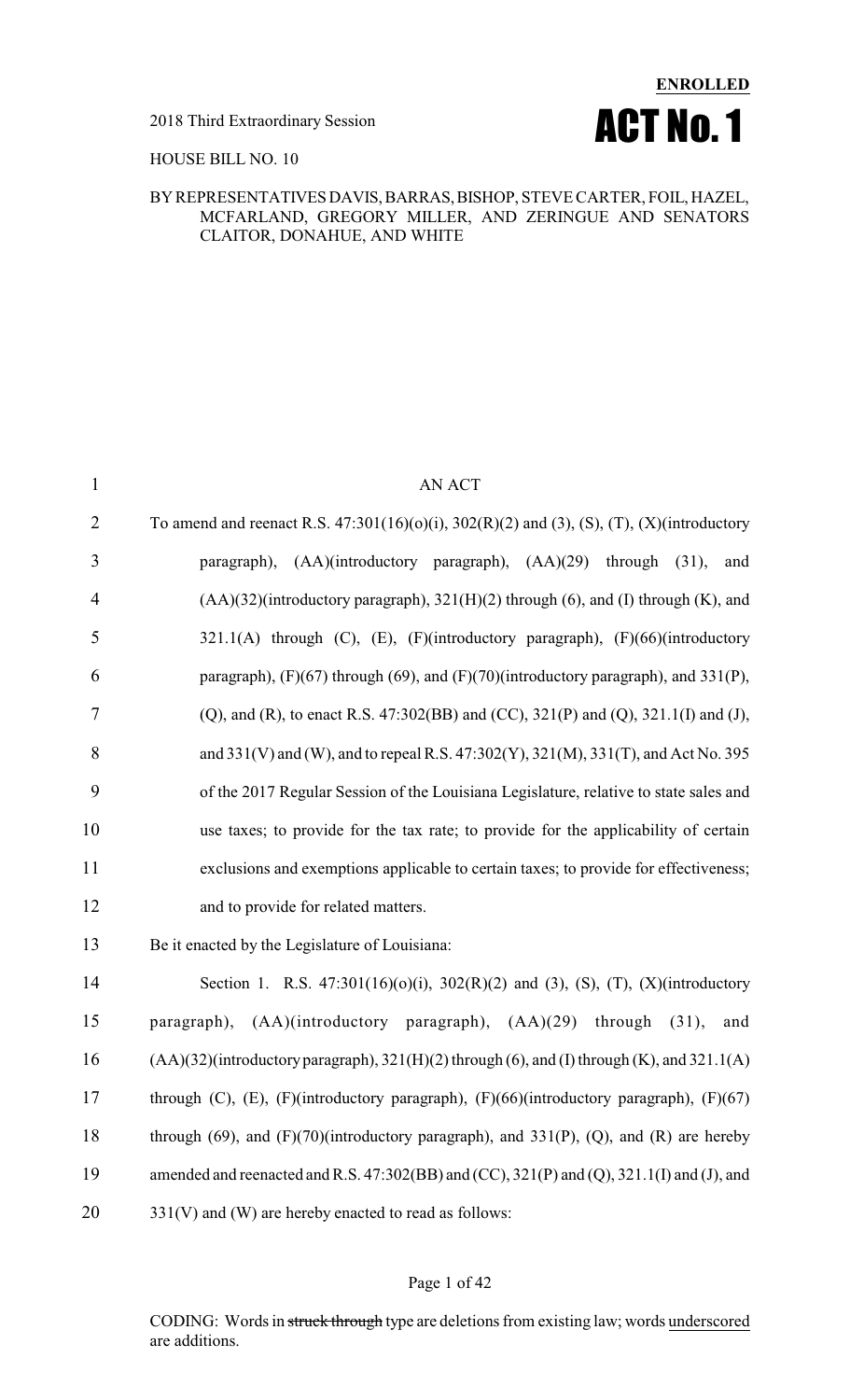| 1              | §301. Definitions                                                                      |
|----------------|----------------------------------------------------------------------------------------|
| $\overline{2}$ | As used in this Chapter the following words, terms, and phrases have the               |
| 3              | meanings ascribed to them in this Section, unless the context clearly indicates a      |
| 4              | different meaning:                                                                     |
| 5              | $\ast$<br>$\ast$<br>∗                                                                  |
| 6              | (16)                                                                                   |
| 7              | $\ast$<br>∗<br>∗                                                                       |
| 8              | $(0)(i)$ Solely for purposes of the imposition of the sales and use tax levied by      |
| 9              | the state under R.S. 47:302, 321, and 331, the For purposes of the imposition of the   |
| 10             | sales and use tax levied by the state and any political subdivision whose boundaries   |
| 11             | are coterminous with those of the state, the term "tangible personal property" shall   |
| 12             | not include machinery and equipment as defined in and subject to the requirements      |
| 13             | of R.S. $47:301(3)(i)(ii)$ Subitem (3)(i)(ii) of this Section which is purchased by a  |
| 14             | utility regulated by the Public Service Commission or the council of the City of New   |
| 15             | Orleans. For the purposes of this Paragraph, the term "utility" shall mean a person    |
| 16             | regulated by the Public Service Commission or the council of the City of New           |
| 17             | Orleans who is assigned a North American Industrial Industry Classification System     |
| 18             | Code 22111, Electric Power Generation, as it existed in 2002. Such utility shall also  |
| 19             | be considered a "manufacturer" for purposes of R.S. $47:301(3)(i)(ii)$ Subitem         |
| 20             | $(3)(i)(ii)$ of this Section.                                                          |
| 21             | *<br>$\ast$<br>∗                                                                       |
| 22             | §302. Imposition of tax                                                                |
| 23             | $\ast$<br>$\ast$<br>$\ast$                                                             |
| 24             | R.                                                                                     |
| 25             | ∗<br>$\ast$<br>∗                                                                       |
| 26             | (2) Notwithstanding any other provision of law to the contrary, including but          |
| 27             | not limited to any contrary provisions of this Chapter, the exemption provided for     |
| 28             | in R.S. $47:305(A)(2)$ and $305.25(A)(3)$ shall be applicable, operable, and effective |
| 29             | from July 1, 2007, through June 30, 2018.                                              |

## Page 2 of 42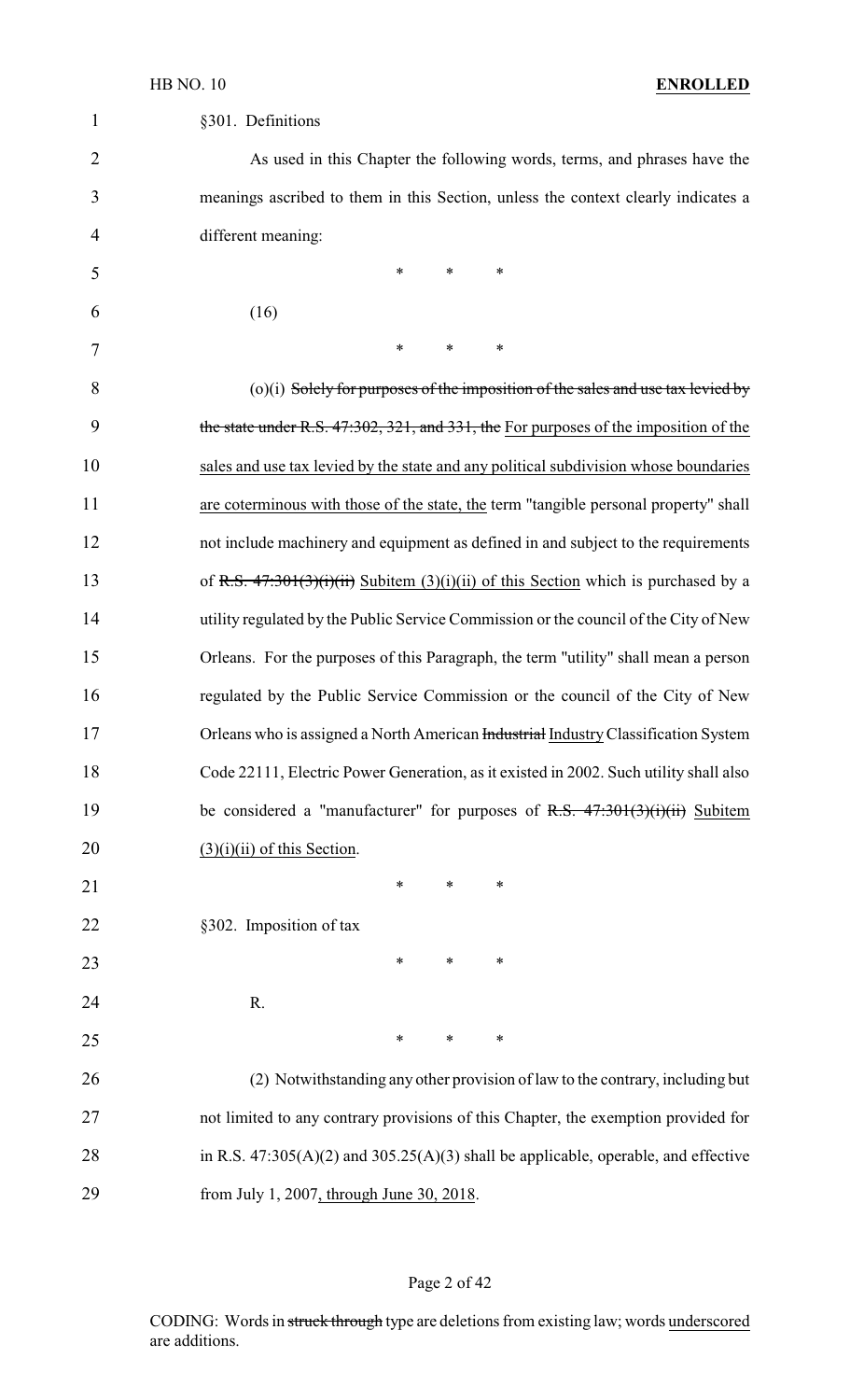#### HB NO. 10 **ENROLLED**

| $\mathbf{1}$   | (3) Notwithstanding any other provision of law to the contrary which makes             |
|----------------|----------------------------------------------------------------------------------------|
| $\overline{2}$ | any sales and use tax exemption inapplicable, inoperable, and of no effect, the        |
| 3              | exemption provided in R.S. $47:305(D)(2)$ shall be applicable, operable, and effective |
| 4              | from January 1, 1998, through June 30, 2018.                                           |
| 5              | *<br>$\ast$<br>$\ast$                                                                  |
| 6              | S.<br>Notwithstanding any other provision of law to the contrary and                   |
| 7              | specifically notwithstanding any provision enacted during the 2004 First               |
| 8              | Extraordinary Session of the Legislature which makes any sales and use tax             |
| 9              | exemption inapplicable, inoperable, and of no effect, the exemption provided in R.S.   |
| 10             | 47:305.51 shall be applicable, operable, and effective for all taxable periods         |
| 11             | beginning on or after July 1, 2007, through June 30, 2018.                             |
| 12             | Notwithstanding any other provision of law to the contrary and<br>T.                   |
| 13             | specifically notwithstanding any provision enacted to make any sales and use tax       |
| 14             | exemption inapplicable, inoperable, and of no effect, the exemption provided in R.S.   |
| 15             | $47:305(A)(5)(b)$ shall be applicable, operable, and effective from July 1, 2009,      |
| 16             | through June 30, 2018.                                                                 |
| 17             | ∗<br>∗<br>∗                                                                            |
| 18             | X. Notwithstanding any other provision of law to the contrary, including but           |
| 19             | not limited to any contrary provisions of this Chapter, for the period April 1, 2016,  |
| 20             | through $July 1, 2018$ June 30, 2018, there shall be no exclusions and exemptions and  |
| 21             | no exclusions to the tax levied pursuant to the provisions of this Section except for  |
| 22             | exemptions and exclusions for sales or purchases of the following items and for        |
| 23             | those items enumerated in Subsection AA of this Section:                               |
| 24             | $\ast$<br>*<br>$\ast$                                                                  |
| 25             | AA. Notwithstanding any other provision of this Section to the contrary,               |
| 26             | except as provided in Paragraphs (29) through (32) of this Subsection, beginning       |
| 27             | July 1, 2016, through June 30, 2018, the following specific exclusions and             |

## Page 3 of 42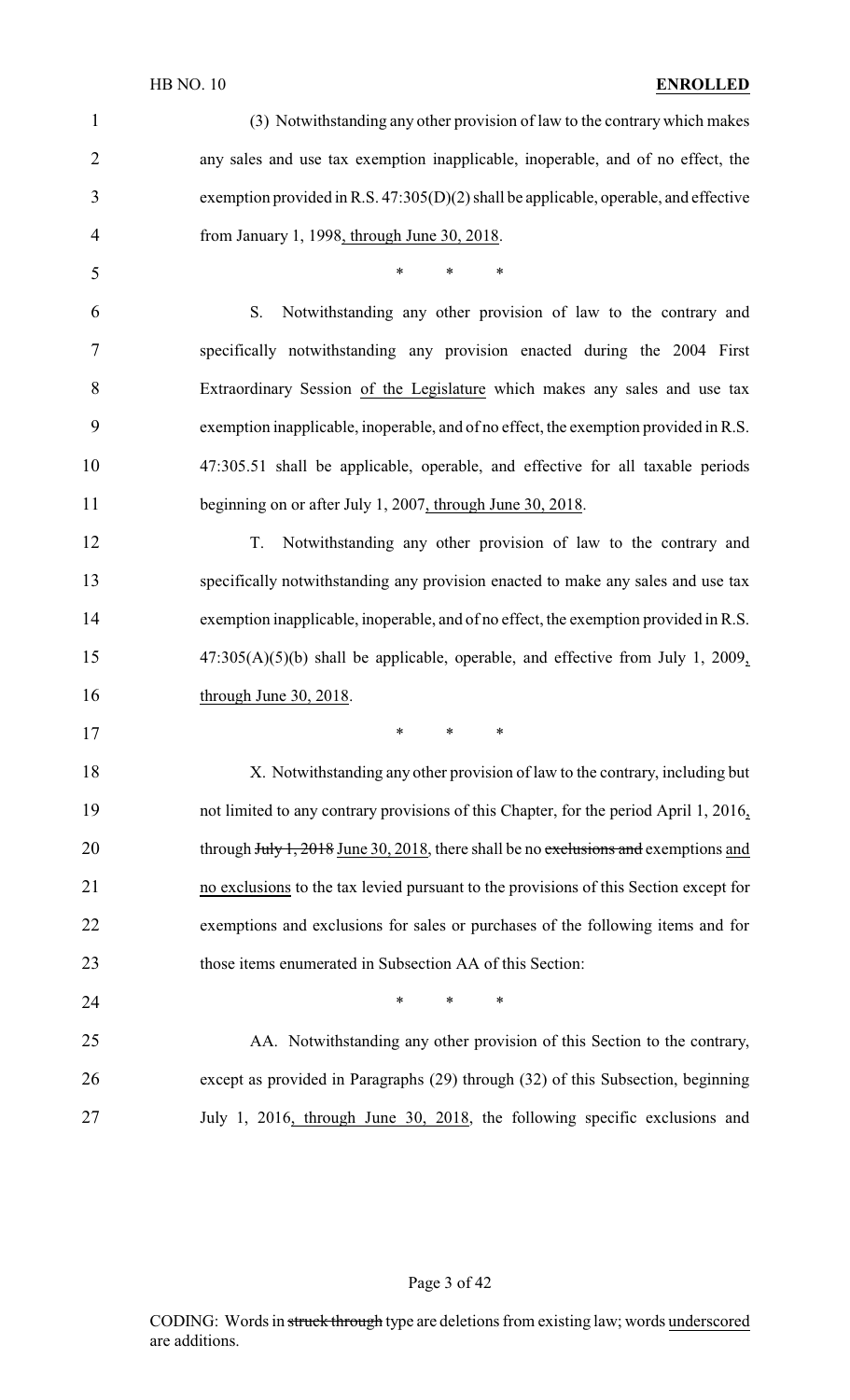| $\mathbf{1}$   | exemptions shall be applicable to the tax levied pursuant to the provisions of this    |
|----------------|----------------------------------------------------------------------------------------|
| $\overline{2}$ | Section:                                                                               |
| 3              | $\ast$<br>$\ast$<br>$\ast$                                                             |
| 4              | (29) Beginning July 1, 2017, through June 30, 2018, the exclusion for                  |
| 5              | surface preparation, painting, and coating fixed or rotary wing aircraft and certified |
| 6              | transport category aircraft registered outside of this state, as provided in R.S.      |
| 7              | 47:301(14)(g)(iv).                                                                     |
| 8              | (30) Beginning July 1, 2017, through June 30, 2018, purchases and leases by            |
| 9              | qualifying radiation therapy treatment centers, as provided in R.S. 47:305.64.         |
| 10             | (31) Beginning July 1, 2017, through June 30, 2018, sales and purchases of             |
| 11             | medical devices used by patients under the supervision of a physician, as provided     |
| 12             | in R.S. $47:305(D)(1)(s)$ .                                                            |
| 13             | (32) Beginning October 1, 2017, through June 30, 2018:                                 |
| 14             | $\ast$<br>∗<br>*                                                                       |
| 15             | BB. Notwithstanding any other provision of law to the contrary, including              |
| 16             | but not limited to any contrary provisions of this Chapter, beginning July 1, 2018,    |
| 17             | through June 30, 2025, there shall be no exemptions and no exclusions to the tax       |
| 18             | levied pursuant to the provisions of this Section, except for the retail sale, use,    |
| 19             | consumption, distribution, or storage for use or consumption of the following:         |
| 20             | (1) Food for home consumption as defined in R.S. $47:305(D)(1)(n)$ through             |
| 21             | (r) on January 1, 2003, as provided in Article VII, Section 2.2 of the Constitution of |
| 22             | Louisiana.                                                                             |
| 23             | (2) Natural gas as provided in Article VII, Section 2.2 of the Constitution of         |
| 24             | Louisiana.                                                                             |
| 25             | Electricity as provided in Article VII, Section 2.2 of the Constitution of<br>(3)      |
| 26             | Louisiana.                                                                             |
| 27             | Water as provided in Article VII, Section 2.2 of the Constitution of<br>(4)            |
| 28             | Louisiana.                                                                             |
| 29             | Prescription drugs as provided in Article VII, Section 2.2 of the<br>(5)               |
| 30             | Constitution of Louisiana.                                                             |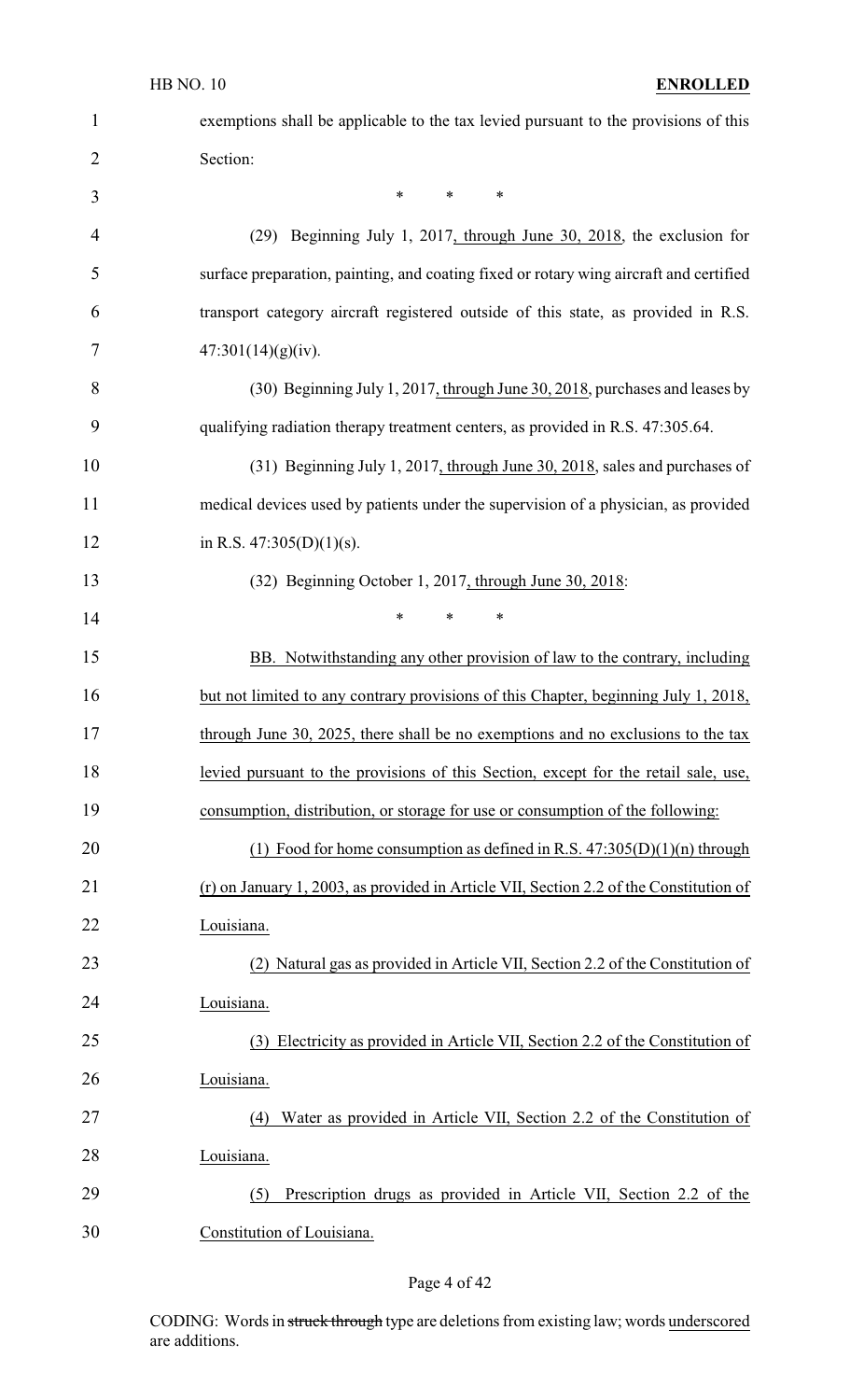|                | <b>HB NO. 10</b><br><b>ENROLLED</b>                                                |
|----------------|------------------------------------------------------------------------------------|
| 1              | (6) Gasoline and other motor fuels subject to the state excise tax on fuel as      |
| $\overline{2}$ | provided in Article VII, Section 27 of the Constitution of Louisiana.              |
| 3              | Sales to the United States government and its agencies as provided in<br>(7)       |
| 4              | R.S. $47:301(10)(g)$ .                                                             |
| 5              | (8) Other constructions permanently attached to the ground as provided in          |
| 6              | R.S. $47:301(16)(1)$ .                                                             |
| 7              | (9) Installation charges on tangible personal property as provided in R.S.         |
| 8              | $47:301(3)(a)$ .                                                                   |
| 9              | Installation of oil field board roads as provided in R.S. $47:301(3)(c)$ .<br>(10) |
| 10             | Transactions involving the construction or overhaul of United States<br>(11)       |
| 11             | Navy vessels as provided in R.S. $47:301(7)(c)$ and $(14)(h)$ .                    |
| 12             | (12) Property purchased for exclusive use outside the state as provided in         |
| 13             | R.S. 47:305.10.                                                                    |
| 14             | (13) Sales, leases, or rentals of tangible personal property paid by or under      |
| 15             | the provisions of Medicare as provided in R.S. 47:315.3.                           |
| 16             | $(14)$ Sales of human tissue transplants as provided in R.S. $47:301(10)(d)$ .     |
| 17             | Sales of raw agricultural commodities as provided in R.S.<br>(15)                  |
| 18             | $47:301(10)(e)$ .                                                                  |
| 19             | (16) Sales of food by a youth-serving organization chartered by the Congress       |
| 20             | of the United States as provided in R.S. $47:301(10)(h)$ .                         |
| 21             | (17) Tangible personal property sold or donated to a food bank as provided         |
| 22             | in R.S. $47:301(10)(j)$ and $(18)(a)(i)$ .                                         |
| 23             | Materials used in the collection of blood as provided in R.S.<br>(18)              |
| 24             | 47:301(16)(j).                                                                     |
| 25             | Aphaeresis kits and leuko reduction filters as provided in R.S.<br>(19)            |
| 26             | $47:301(16)(k)$ .                                                                  |
| 27             | (20) Donations to schools and food banks from resale inventory as provided         |
| 28             | in R.S. $47:301(18)(a)$ .                                                          |
| 29             | Manufacturer's rebates on a new motor vehicle as provided in R.S.<br>(21)          |
| 30             | $47:301(3)$ (e) and $(13)$ (b).                                                    |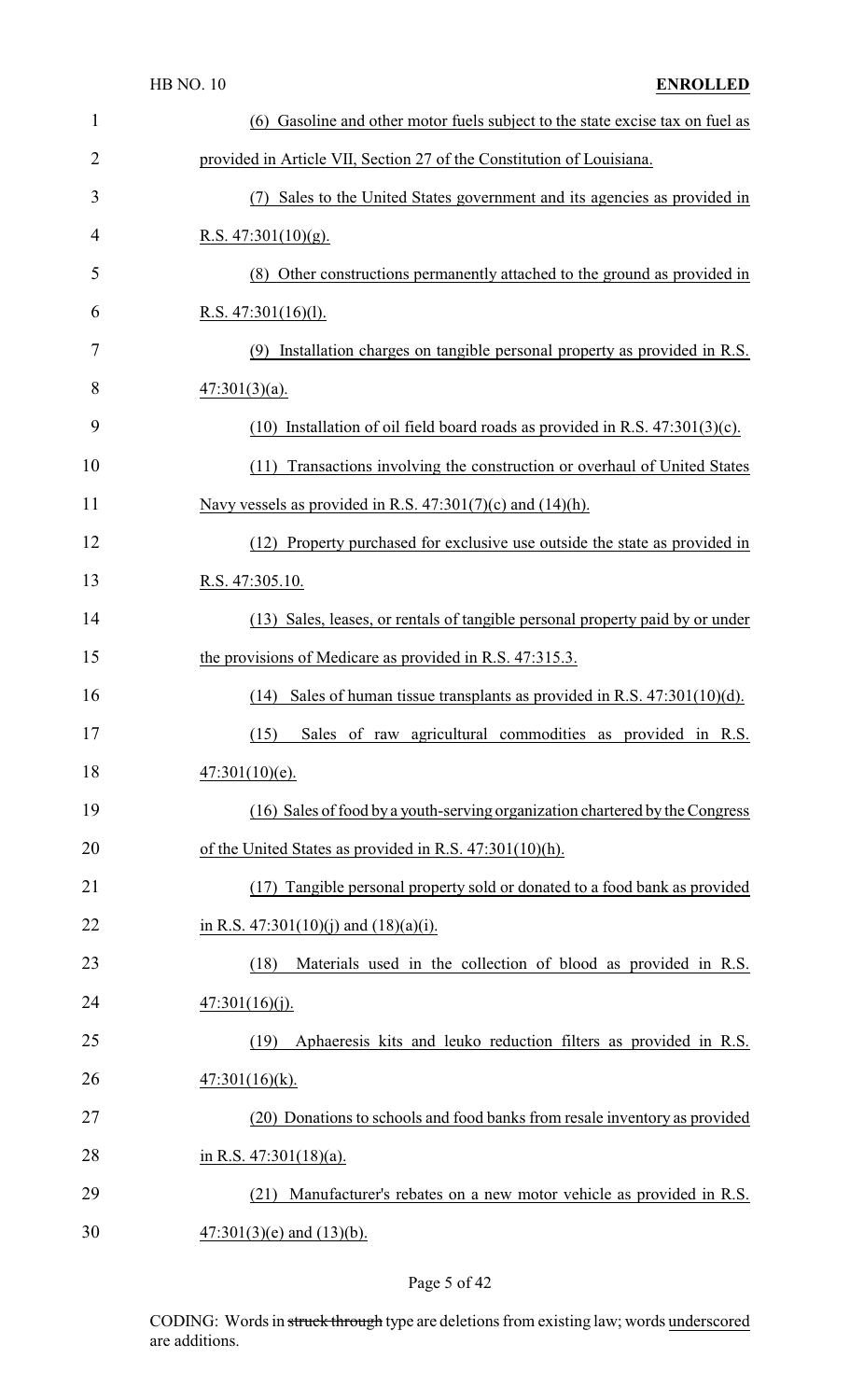| $\mathbf{1}$   | Leases or rentals of railroad rolling stock as provided in R.S.<br>(22)                    |
|----------------|--------------------------------------------------------------------------------------------|
| $\overline{2}$ | $47:301(4)$ (k), rail rolling stock sold or leased in Louisiana as provided in R.S.        |
| 3              | $47:305.50(E)(1)$ , and parts or services used in the fabrication, modification, or repair |
| $\overline{4}$ | of rail rolling stock as provided in R.S. $47:305.50(E)(2)$ .                              |
| 5              | Sales, purchases, and leases of tangible personal property by free<br>(23)                 |
| 6              | hospitals as provided in R.S. $47:301(7)(e)$ , $(10)(p)$ , and $(18)(c)$ .                 |
| 7              | (24) Purchases by a nonprofit entity that sells donated goods as provided in               |
| 8              | R.S. $47:301(8)(f)$ .                                                                      |
| 9              | Tangible personal property for resale as provided in R.S.<br>(25)                          |
| 10             | $47:301(10)(a)(i)$ .                                                                       |
| 11             | Purchases of property for lease or rental as provided in R.S.<br>(26)                      |
| 12             | $47:301(10)(a)(iii)$ and $(18)(a)(iii)$ .                                                  |
| 13             | Isolated or occasional sales of tangible personal property by a person<br>(27)             |
| 14             | not engaged in such business as provided in R.S. $47:301(1)$ and $(10)(c)(ii)(bb)$ .       |
| 15             | (28) Use of a motor vehicle in Louisiana by a member of the active duty                    |
| 16             | military as provided in R.S. $47:303(A)(3)(a)$ and 305.48.                                 |
| 17             | (29) Purchases made under the Supplemental Nutrition Assistance Program                    |
| 18             | through WIC Program Vouchers as provided in R.S. 47:305.46.                                |
| 19             | (30) An article traded in on the purchase of tangible personal property as                 |
| 20             | provided in R.S. $47:301(13)(a)$ .                                                         |
| 21             | $(31)$ Donation of toys as provided in R.S. 47:301(10)(aa)(i) and (18)(m).                 |
| 22             | (32) Stocks, bonds, notes, and other obligations or securities as provided in              |
| 23             | R.S. $47:301(16)(b)(i)$ .                                                                  |
| 24             | (33) Credit for sales and use taxes paid to another state on tangible personal             |
| 25             | property imported in Louisiana as provided in R.S. $47:303(A)(3)(a)$ .                     |
| 26             | Work product of certain professionals as provided in R.S.<br>(34)                          |
| 27             | $47:301(16)(e)$ .                                                                          |
| 28             | (35) Purchases by a regionally accredited independent educational institution              |
| 29             | as provided in R.S. $47:301(8)(b)$ .                                                       |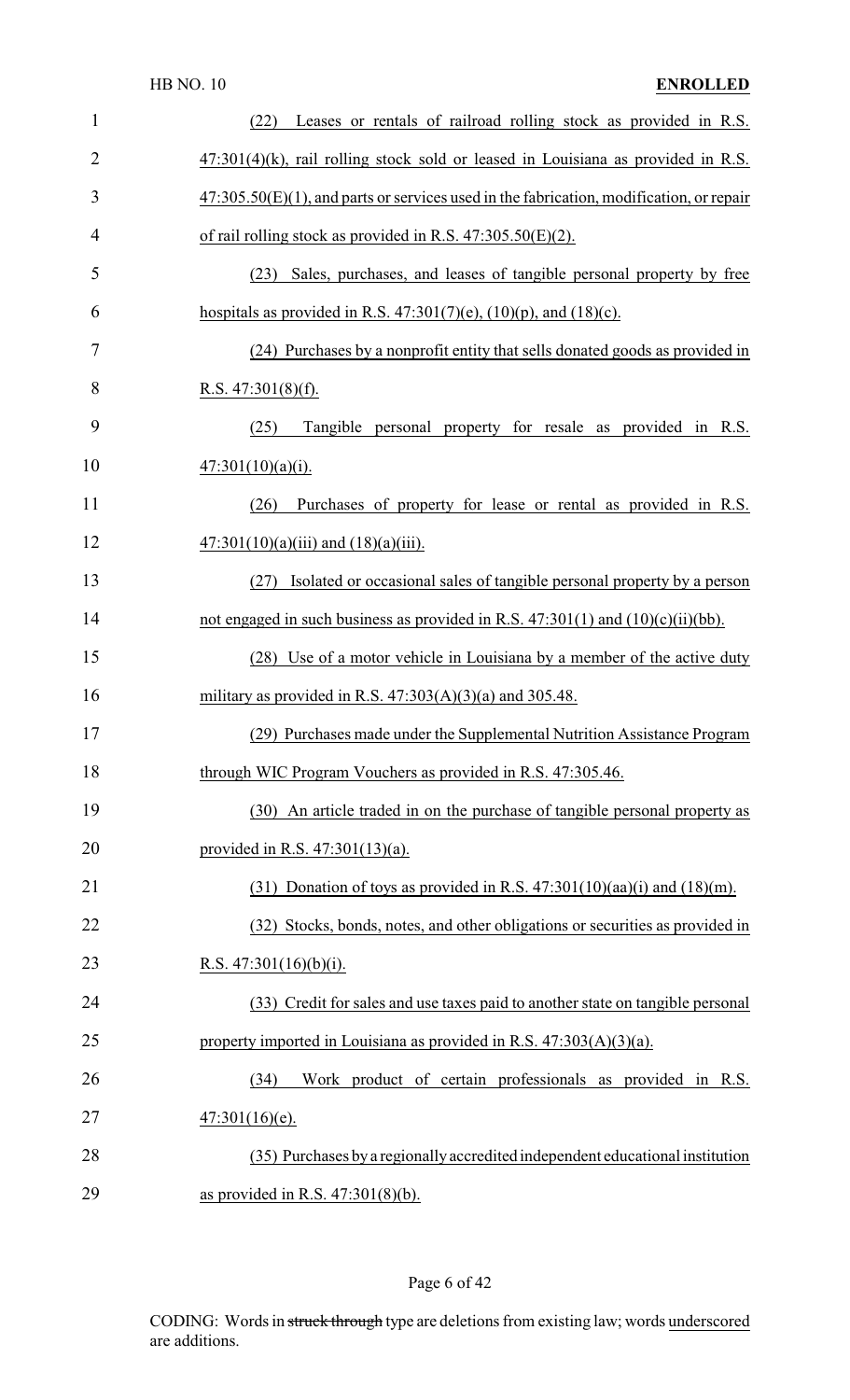| 1              | Sales through a coin-operated vending machine as provided in<br>(36)             |
|----------------|----------------------------------------------------------------------------------|
| $\overline{2}$ | R.S.47:301(10)(b)(i).                                                            |
| 3              | Purchases by a private postsecondary academic degree-granting<br>(37)            |
| $\overline{4}$ | institution as provided in R.S. $47:301(10)(cc)$ and $(18)(n)$ .                 |
| 5              | (38) Purchases of food items for school lunch and breakfast programs by a        |
| 6              | nonpublic elementary or secondary school as provided in R.S. 47:301(10)(dd).     |
| 7              | $(39)$ Funeral directing services as provided in R.S. 47:301(14)(j).             |
| 8              | (40) Feed and feed additives for animals held for business purposes as           |
| 9              | provided in R.S. $47:305(A)(4)$ .                                                |
| 10             | Farm products produced and used by farmers as provided in R.S.<br>(41)           |
| 11             | $47:305(B)$ .                                                                    |
| 12             | (42)<br>Sale of fertilizer and containers to farmers as provided in R.S.         |
| 13             | $47:305(D)(1)(f)$ .                                                              |
| 14             | (43) Sales of seeds for planting crops as provided in R.S. 47:305.3.             |
| 15             | Sales of pesticides for agricultural purposes as provided in R.S.<br>(44)        |
| 16             | 47:305.8.                                                                        |
| 17             | $(45)$ The cost price for the printing of a news publication as provided in R.S. |
| 18             | $47:301(3)(h)$ .                                                                 |
| 19             | (46) Vehicle rentals to a warranty customer as provided in R.S. $47:301(7)$ (h). |
| 20             | (47) Leases or rentals of a crane and related equipment with an operator as      |
| 21             | provided in R.S. $47:301(7)(k)$ .                                                |
| 22             | (48) Sales by and to the state and its political subdivisions as provided in     |
| 23             | R.S. $47:301(8)(c)$ .                                                            |
| 24             | Sales of materials for further processing as provided in R.S.<br>(49)            |
| 25             | $47:301(10)(c)(i)(aa)$ .                                                         |
| 26             | (50) The sales price for new farm equipment used in poultry production as        |
| 27             | provided in R.S. $47:301(13)(c)$ .                                               |
| 28             | (51) A factory built home as provided in R.S. $47:301(16)(g)$ .                  |
| 29             | (52) Any advertising service rendered by an advertising business as provided     |
| 30             | in Subsection D of this Section.                                                 |

## Page 7 of 42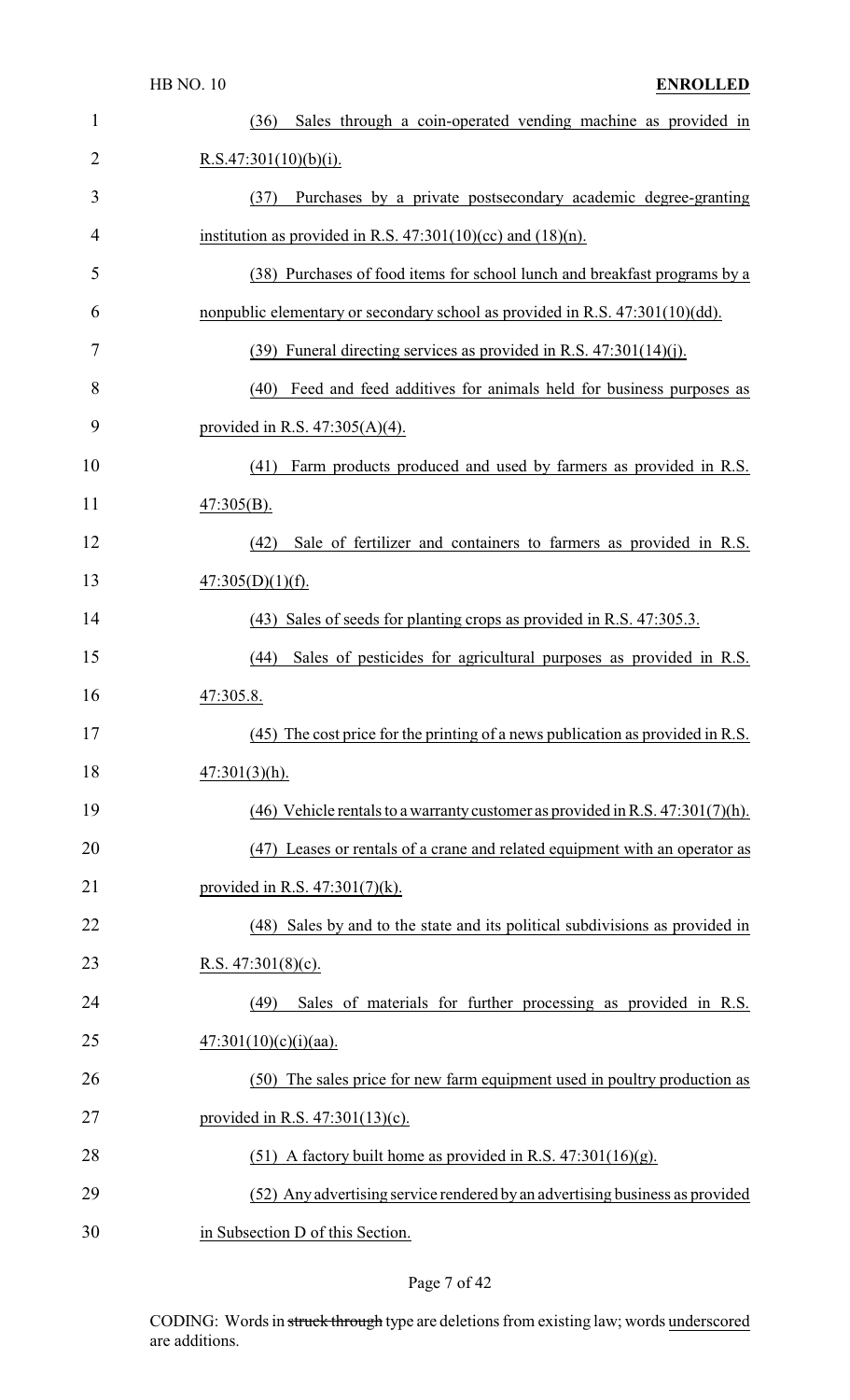| $\mathbf{1}$   | (53) Sales of livestock, poultry, and other farm products direct from a farm          |
|----------------|---------------------------------------------------------------------------------------|
| $\overline{2}$ | as provided in R.S. $47:305(A)(1)$ .                                                  |
| 3              | (54) Sales of livestock at a public sale sponsored by a breeders' or registry         |
| 4              | association or at a livestock auction market as provided in R.S. $47:305(A)(2)$ .     |
| 5              | (55) Sales of agricultural commodities by a person other than the producer,           |
| 6              | for use in further processing as provided in R.S. $47:305(A)(3)$ .                    |
| 7              | Transactions in interstate commerce and tangible personal property<br>(56)            |
| 8              | imported into this state, or produced or manufactured in this state, for export as    |
| 9              | provided in R.S. $47:305(E)$ .                                                        |
| 10             | (57) Ships, vessels, barges, and related supplies as provided in R.S. 47:305.1.       |
| 11             | (58) The sales price of new farm equipment, including polyroll tubing, as             |
| 12             | provided in R.S. 47:305.25.                                                           |
| 13             | (59) A truck and trailer if used at least eighty percent of the time in interstate    |
| 14             | commerce as provided in R.S. $47:305.50(A)$ .                                         |
| 15             | (60) Freight cars, piggyback trailers, and rail rolling stock, and railroad ties      |
| 16             | as provided in R.S. $47:305.45$ and $305.50(F)$ .                                     |
| 17             | $(61)$ Sales or purchases by a council on aging as provided in R.S. 47:305.66.        |
| 18             | Sales of pharmaceuticals administered to livestock for agricultural<br>(62)           |
| 19             | purposes as provided in R.S. $47:301(16)(f)$ .                                        |
| 20             | (63) Materials used in the production of crawfish and catfish as provided in          |
| 21             | R.S. $47:305(A)(5)$ and (6).                                                          |
| 22             | (64) Sales of room rentals by a camp or retreat facility owned by a nonprofit         |
| 23             | organization as provided in R.S. $47:301(6)(b)$ .                                     |
| 24             | Sales of room rentals by a homeless shelter as provided in R.S.<br>(65)               |
| 25             | $47:301(6)(c)$ .                                                                      |
| 26             | (66) Sales, leases, and rentals of tangible personal property to Boys State of        |
| 27             | Louisiana, Inc. and Girls State of Louisiana, Inc. as provided in R.S. $47:301(7)(g)$ |
| 28             | and $(10)(r)$ .                                                                       |
| 29             | Sales or purchases of fire-fighting equipment by a volunteer fire<br>(67)             |
| 30             | department as provided in R.S. $47:301(10)(o)$ .                                      |

## Page 8 of 42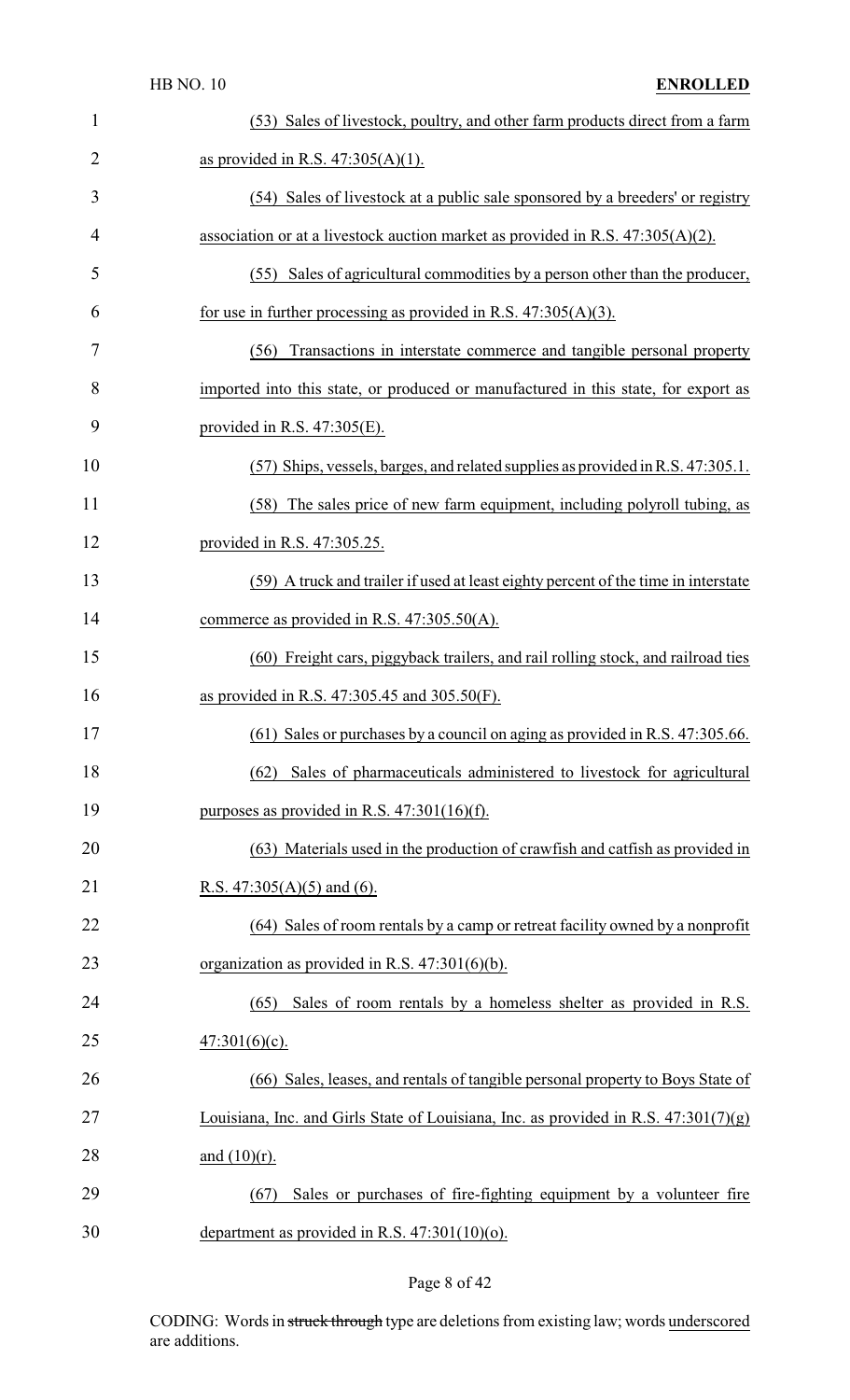#### HB NO. 10 **ENROLLED**

| $\mathbf{1}$   | Sales to, and leases, rentals, and use of educational materials and<br>(68)              |
|----------------|------------------------------------------------------------------------------------------|
| $\overline{2}$ | equipment used for classroom instruction by a parochial and private elementary and       |
| 3              | secondary school that complies with the court order from the Dodd Brumfield              |
| 4              | decision and Section $501(c)(3)$ of the Internal Revenue Code as provided in R.S.        |
| 5              | $47:301(7)(f)$ , $(10)(q)(ii)$ , and $(18)(e)(ii)$ .                                     |
| 6              | (69) Sales by a parochial and private elementary and secondary school that               |
| 7              | complies with the court order from the Dodd Brumfield decision and Section               |
| 8              | $501(c)(3)$ of the Internal Revenue Code as provided in R.S. $47:301(10)(q)(i)$ and      |
| 9              | $(18)(e)(i)$ .                                                                           |
| 10             | $(70)$ Sales, as provided in R.S. $47:301(14)(b)(i)$ , but only of admissions to         |
| 11             | an athletic and entertainment event held for or by an elementary or secondary school     |
| 12             | and membership fees or dues of a nonprofit, civic association.                           |
| 13             | Sales or use of orthotic devices, prosthetic devices, hearing aids,<br>(71)              |
| 14             | eyeglasses, contact lenses, and wheelchairs prescribed by a physician, optometrist,      |
| 15             | or licensed chiropractor used exclusively by the patient for personal use as provided    |
| 16             | in R.S. $47:305(D)(1)(k)$ .                                                              |
| 17             | (72) Sales or use of ostomy, colostomy, and ileostomy devices and                        |
| 18             | equipment as provided in R.S. $47:305(D)(1)(1)$ .                                        |
| 19             | (73) Sales of medical devices as provided in R.S. $47:305(D)(1)(s)$ .                    |
| 20             | Sales of dental devices and materials as provided in R.S.<br>(74)                        |
| 21             | $47:305(D)(1)(t)$ .                                                                      |
| 22             | Sales or use of adaptive driving equipment and motor vehicle<br>(75)                     |
| 23             | modification prescribed for personal use as provided in R.S. $47:305(D)(1)(u)$ .         |
| 24             | (76) Sales or use of a meal by an educational institution, medical facility,             |
| 25             | mental institution, and an occasional meal furnished by an educational, religious, or    |
| 26             | medical organization as provided in R.S. $47:305(D)(2)$ .                                |
| 27             | Purchases or rentals of renal dialysis machines, parts, materials, and<br>(77)           |
| 28             | supplies for home use under a physician's prescription as provided in R.S. $47:305(G)$ . |
| 29             | Sales of admission to entertainment events by a Little Theater<br>(78)                   |
| 30             | organization as provided in R.S. 47:305.6.                                               |

## Page 9 of 42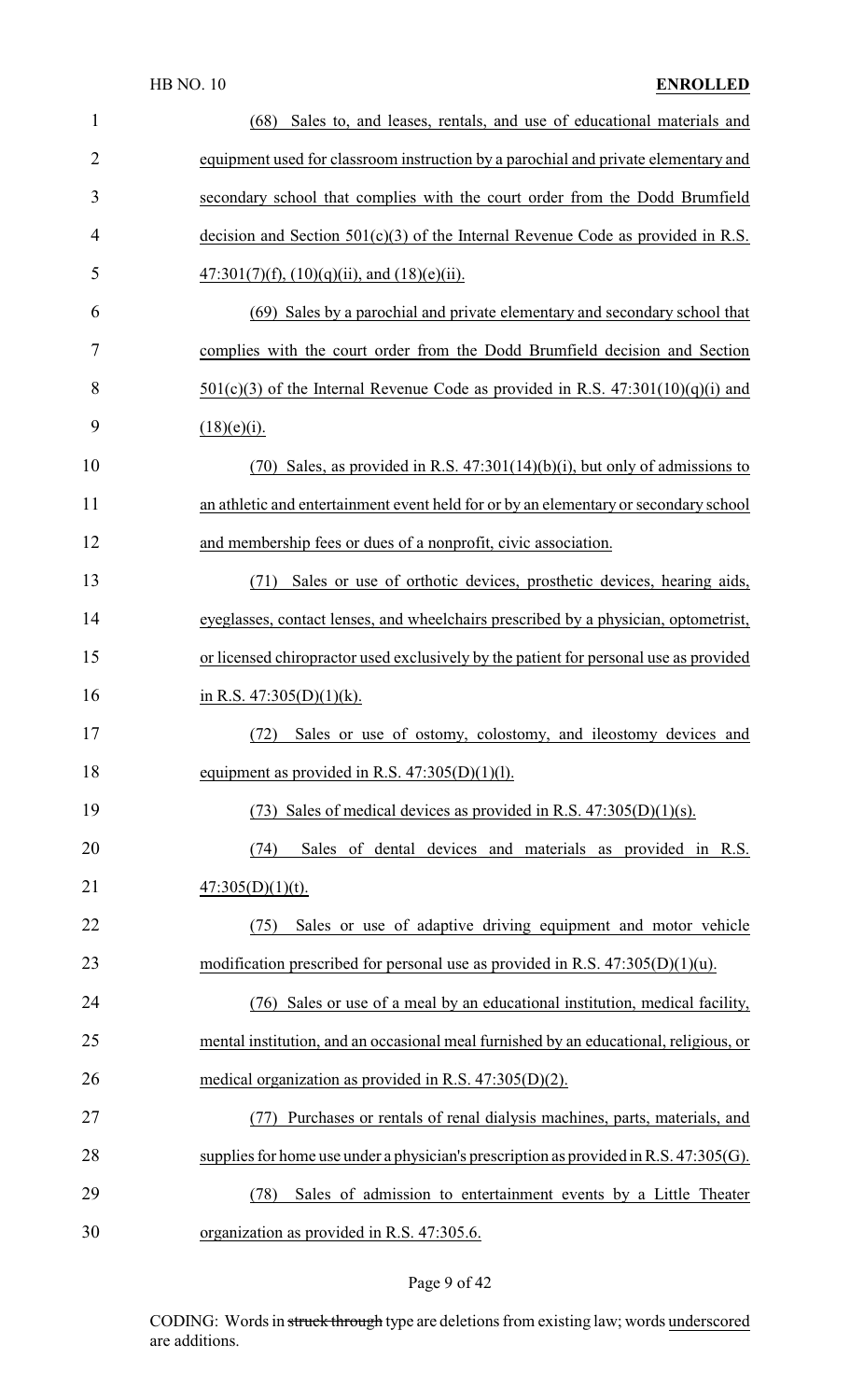|                | <b>HB NO. 10</b><br><b>ENROLLED</b>                                                     |
|----------------|-----------------------------------------------------------------------------------------|
| $\mathbf{1}$   | (79) Sales of admission to musical performances sponsored by a nonprofit                |
| $\overline{2}$ | organization as provided in R.S. 47:305.7.                                              |
| 3              | Sales of admissions to entertainment events sponsored by domestic<br>(80)               |
| 4              | nonprofit charitable, religious, and educational organizations as provided in R.S.      |
| 5              | 47:305.13.                                                                              |
| 6              | Sales of admissions, parking fees, and sales of tangible personal<br>(81)               |
| 7              | property at events sponsored by domestic, civic, educational, historical, charitable,   |
| 8              | fraternal, or religious nonprofit organizations as provided in R.S. $47:305.14(A)(1)$ . |
| 9              | (82) Sales of admissions and parking fees at fairs and festivals sponsored by           |
| 10             | nonprofit organizations as provided in R.S. 47:305.18.                                  |
| 11             | (83) Purchases of fishing vessels, supplies, fuels, lubricants, and repairs for         |
| 12             | the vessels of licensed commercial fishermen as provided in R.S. 47:305.20.             |
| 13             | (84) Sales of butane, propane, or other liquified petroleum gases for private,          |
| 14             | residential consumption as provided in R.S. 47:305.39.                                  |
| 15             | Sales and purchases by certain organizations that provide training for<br>(85)          |
| 16             | blind persons as provided in R.S. 47:305.15.                                            |
| 17             | (86) Purchases and leases by qualified radiation therapy treatment centers as           |
| 18             | provided in R.S. 47:305.64.                                                             |
| 19             | (87) Sales of electricity for chlor-alkali manufacturing as provided in R.S.            |
| 20             | $47:301(10)(c)(ii)(aa)$ .                                                               |
| 21             | (88) Rentals or leases of certain oilfield property for re-lease or re-rental as        |
| 22             | provided in R.S. $47:301(7)(b)$ .                                                       |
| 23             | (89) Sales of aircraft manufactured in Louisiana with a maximum capacity                |
| 24             | of eight persons as provided in R.S. $47:301(10)(m)$ .                                  |
| 25             | (90) Labor, materials, services, and supplies used for the repair, renovation,          |
| 26             | or conversion of drilling rig machinery and equipment which become component            |
| 27             | parts of a drilling rig used exclusively for exploration or development of minerals as  |
| 28             | provided in R.S. $47:301(14)(g)(iii)$ .                                                 |
| 29             | Repairs and materials used on drilling rigs and equipment used<br>(91)                  |
| 30             | exclusively for exploration of development of minerals as provided in R.S. 47:305(I).   |

Page 10 of 42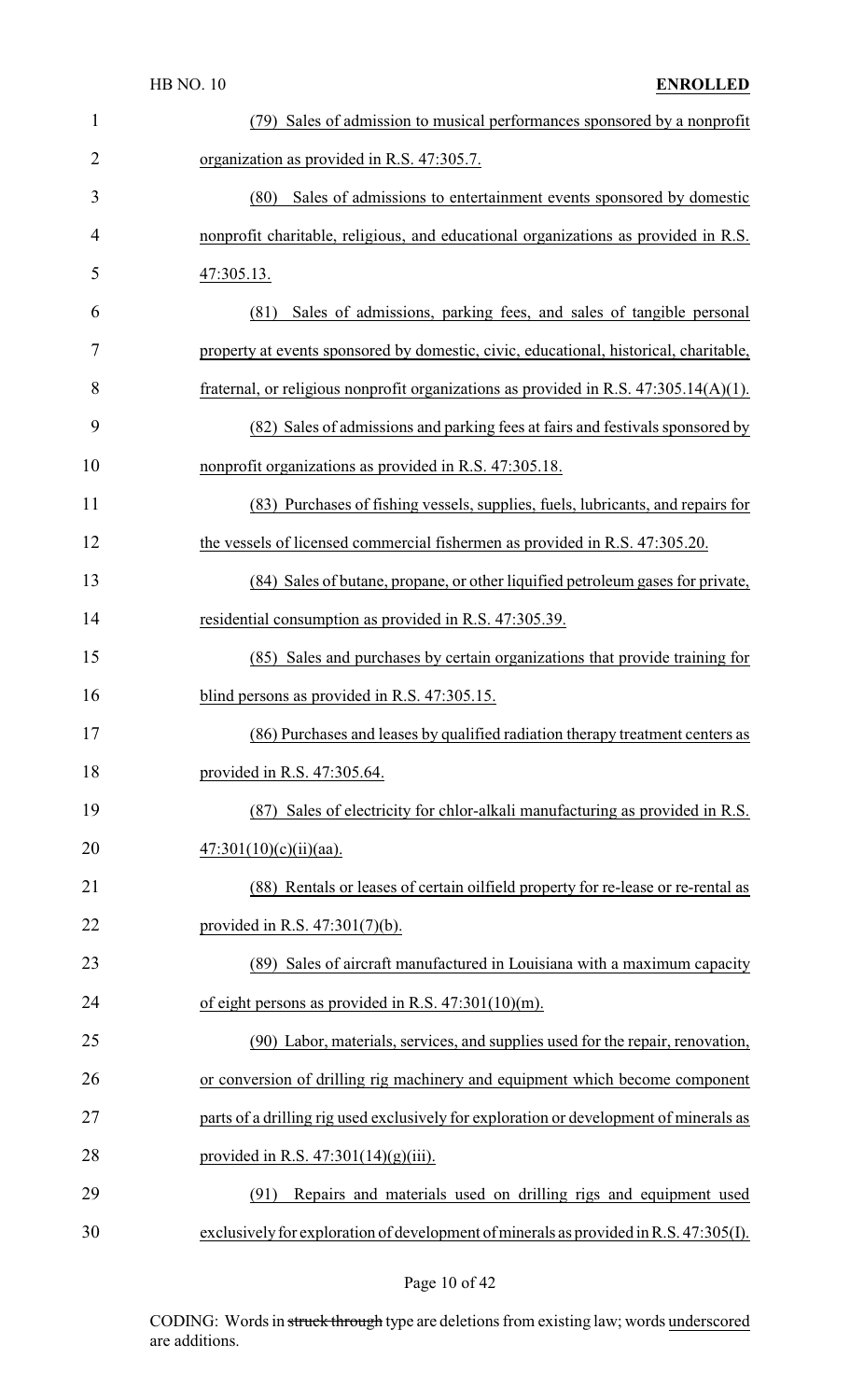|                | <b>HB NO. 10</b><br><b>ENROLLED</b>                                                       |
|----------------|-------------------------------------------------------------------------------------------|
| 1              | (92) Sales by thrift shops located on military installations as provided in R.S.          |
| $\overline{2}$ | $47:305.14(A)(4)$ .                                                                       |
| 3              | (93) Leases or rentals of vessels for use in offshore mineral production or the           |
| 4              | provision of services to those engaged in mineral production as provided in R.S.          |
| 5              | 47:305.19.                                                                                |
| 6              | (94) Sales of gasohol as provided in R.S. 47:305.28.                                      |
| 7              | Sales or purchases by sheltered workshops as provided in R.S.<br>(95)                     |
| 8              | 47:305.38.                                                                                |
| 9              | (96) Pharmaceutical samples manufactured or imported into the state free of               |
| 10             | charge as provided in R.S. 47:305.47.                                                     |
| 11             | The exclusion for surface preparation, painting, and coating fixed or<br>(97)             |
| 12             | rotary wing aircraft and certified transport category aircraft registered outside of this |
| 13             | state, as provided in R.S. $47:301(14)(g)(iv)$ .                                          |
| 14             | (98) Sales of platinum, gold, and silver bullion, that is valued solely upon its          |
| 15             | precious metal content, whether in coin or ingot form as provided in R.S.                 |
| 16             | $47:301(16)(b)(ii)(aa)$ .                                                                 |
| 17             | of certain numismatic<br>(99)<br>Sales<br>coins as<br>provided in<br>R.S.                 |
| 18             | $47:301(16)(b)(ii)(bb)$ and (cc).                                                         |
| 19             | (100) Purchases, use, and lease of manufacturing machinery and equipment                  |
| 20             | as provided in R.S. $47:301(3)(i)$ , $(13)(k)$ and $(28)(a)$ .                            |
| 21             | (101) Purchase of consumables by paper and wood manufacturers and                         |
| 22             | loggers assigned an industry group designation of 3211 through 3222 or 113310             |
| 23             | pursuant to the North American Industry Classification System of 2007 as provided         |
| 24             | in R.S. $47:301(3)(k)$ .                                                                  |
| 25             | (102) Sale and purchase of electricity as provided in R.S. $47:305(D)(1)(d)$              |
| 26             | for use in production activity subject to the payment of state severance tax on           |
| 27             | production from a stripper well pursuant to R.S. $47:633(7)(c)(i)$ and (ii)(aa) and (bb). |
| 28             | (103) Purchase of machinery and equipment by a utility regulated by the                   |
| 29             | Public Service Commission and the city of New Orleans as provided in R.S.                 |
| 30             | $47:301(16)(o)$ .                                                                         |

# Page 11 of 42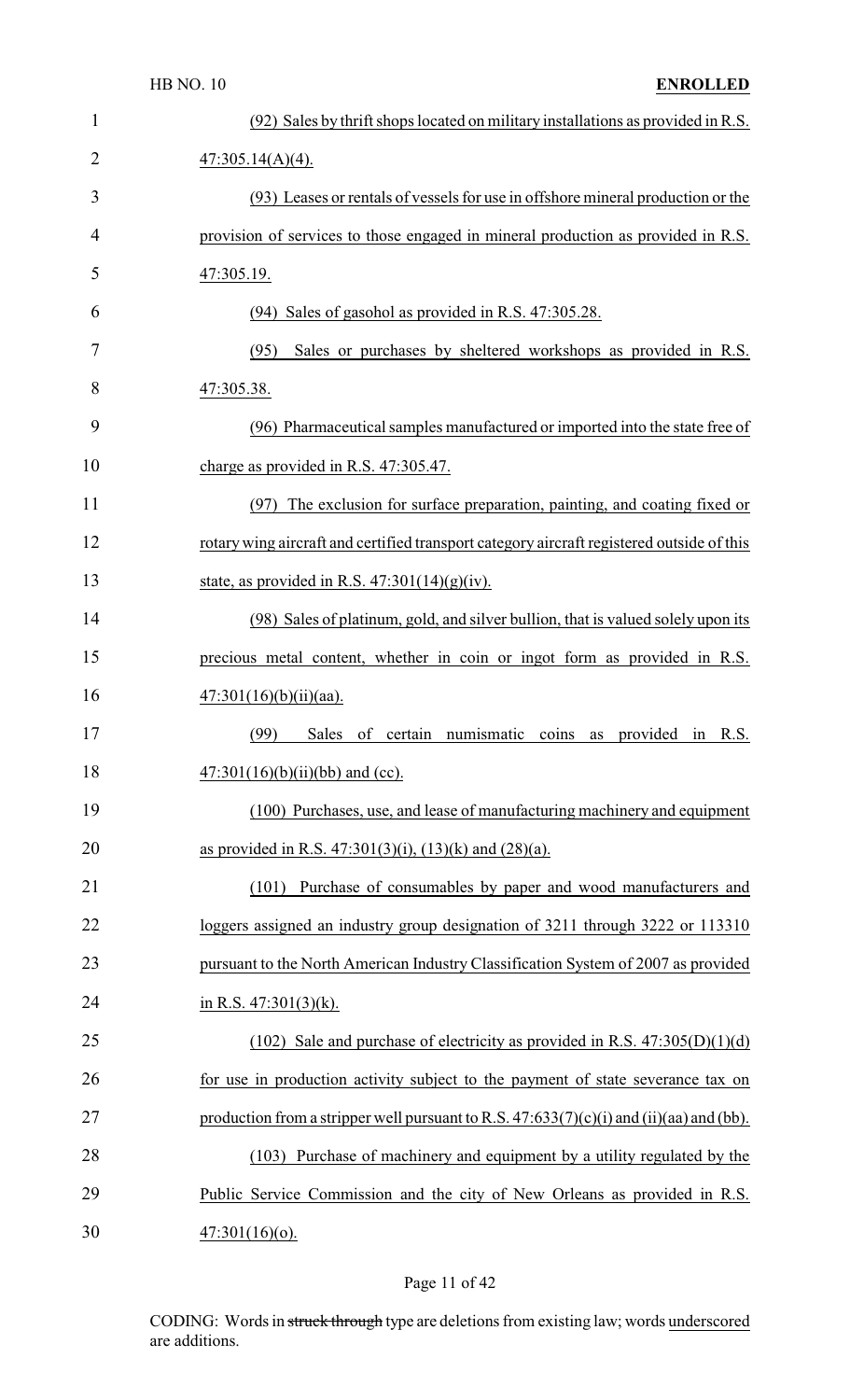| 1              | (104) Repair services performed in Louisiana when the repaired property is             |
|----------------|----------------------------------------------------------------------------------------|
| $\overline{2}$ | delivered outside of Louisiana as provided in R.S. $47:301(14)(g)(i)(bb)$ .            |
| 3              | (105) Any transaction by a nonprofit electric cooperative that is exempt from          |
| 4              | tax pursuant to R.S. 12:425.                                                           |
| 5              | (106) Diesel fuel, butane, propane, or other gases used or consumed for farm           |
| 6              | purposes as provided in R.S. $47:305.37(A)$ .                                          |
| 7              | (107) The use of steam produced through the processing of a raw agricultural           |
| 8              | product used in a facility predominately and directly engaged in the processing of an  |
| 9              | agricultural product, by a manufacturer as defined in R.S.47:301(3)(i)(ii)(bb) based   |
| 10             | on being assigned a North American Industry Classification System Code within the      |
| 11             | agricultural, forestry, fishing, and hunting Sector 11.                                |
| 12             | (108) Refunds for purchases of tangible personal property by international             |
| 13             | travelers as part of the Louisiana Tax Free Shopping Program pursuant to R.S.          |
| 14             | 51:1301, et seq.                                                                       |
| 15             | Sales of tangible personal property and services at certain public<br>(109)            |
| 16             | facilities as provided in R.S. 39:467 and 468.                                         |
| 17             | CC. The provisions of Subsection BB of this Section shall supercede and                |
| 18             | control to the extent of conflict with any other provision of law beginning July 1,    |
| 19             | 2018, through June 30, 2025.                                                           |
| 20             | ∗<br>∗<br>∗                                                                            |
| 21             | §321. Imposition of tax                                                                |
| 22             | ∗<br>∗<br>∗                                                                            |
| 23             | H.                                                                                     |
| 24             | *<br>$\ast$<br>$\ast$                                                                  |
| 25             | (2) Notwithstanding any other provision of law to the contrary, including but          |
| 26             | not limited to any contrary provisions of this Chapter, the exemption provided for     |
| 27             | in R.S. $47:305(A)(2)$ and $305.25(A)(3)$ shall be applicable, operable, and effective |
| 28             | from July 1, 2007, through June 30, 2018.                                              |
| 29             | (3) Notwithstanding any other provision of the law or any other provision              |
| 30             | of this Chapter to the contrary, the exemption provided in R.S. $47:305(D)(1)(i)$ for  |

## Page 12 of 42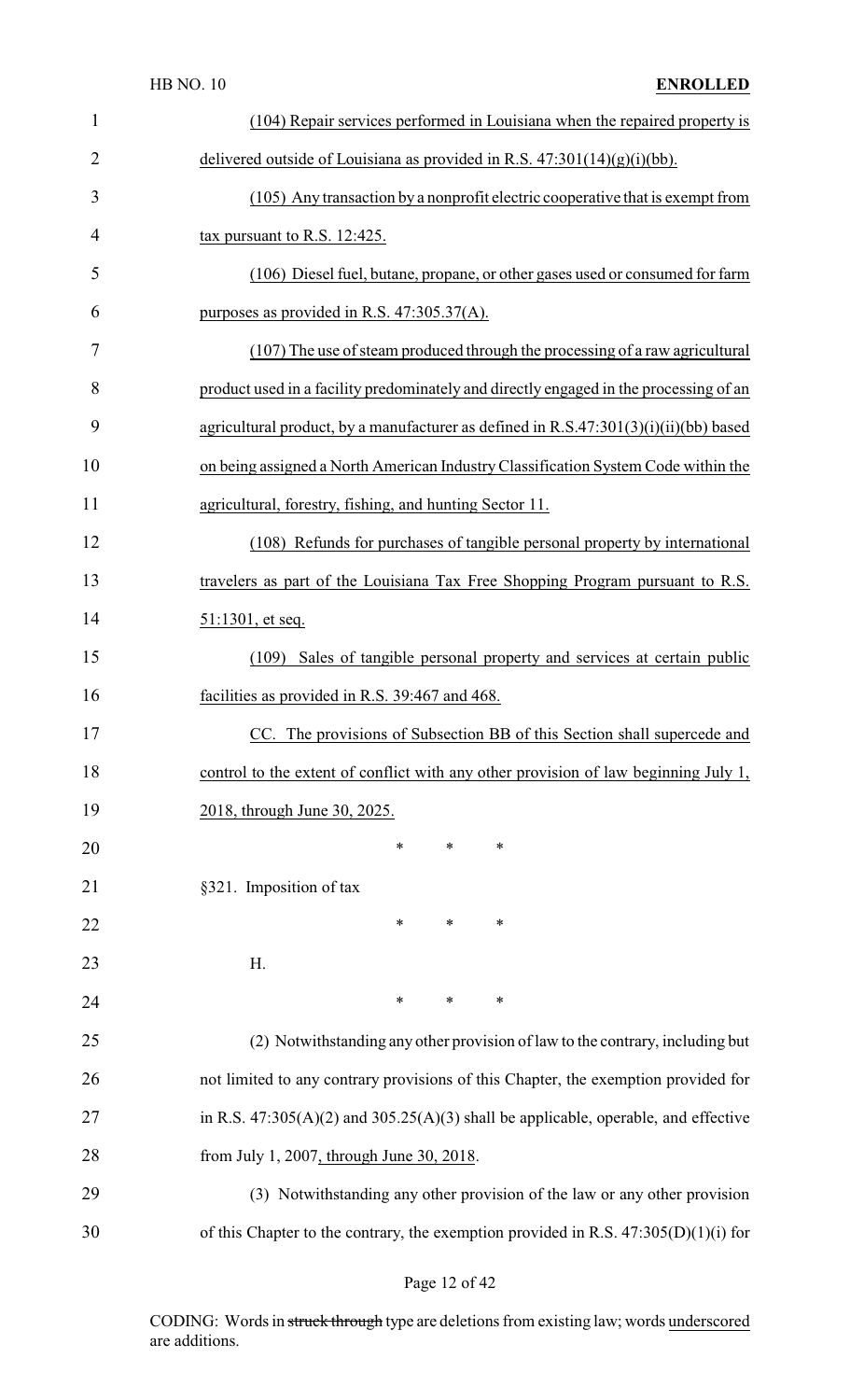| $\mathbf{1}$   | new boats, vessels, or other water craft used as demonstrators shall be applicable,    |
|----------------|----------------------------------------------------------------------------------------|
| $\overline{2}$ | operable, and effective for all taxable periods beginning on or after July 1, 2009,    |
| 3              | through June 30, 2018.                                                                 |
| 4              | (4) Notwithstanding any other provision of law to the contrary, including but          |
| 5              | not limited to any contrary provisions of this Chapter, the exemption provided for     |
| 6              | in R.S. 47:305.63 shall be applicable, operable, and effective from July 1, 2009,      |
| 7              | through June 30, 2018.                                                                 |
| 8              | (5) Notwithstanding any other provision of law to the contrary, including but          |
| 9              | not limited to any contrary provisions of this Chapter, the exemption provided for     |
| 10             | in R.S. 47:305.64 shall be applicable, operable, and effective from July 1, 2009,      |
| 11             | through June 30, 2018.                                                                 |
| 12             | (6) Notwithstanding any other provision of law to the contrary which makes             |
| 13             | any sales and use tax exemption inapplicable, inoperable, and of no effect, the        |
| 14             | exemption provided in R.S. $47:305(D)(2)$ shall be applicable, operable, and effective |
| 15             | from January 1, 1998, through June 30, 2018.                                           |
| 16             | I. Notwithstanding any other provision of law to the contrary and specifically         |
| 17             | notwithstanding any provision enacted during the 2004 First Extraordinary Session      |
| 18             | of the Legislature which makes any sales and use tax exemption inapplicable,           |
| 19             | inoperable, and of no effect, the exemption provided in R.S. 47:305.51 shall be        |
| 20             | applicable, operable, and effective for all taxable periods beginning on or after July |
| 21             | 1, 2007, through June 30, 2018.                                                        |
| 22             | Notwithstanding any other provision of law to the contrary and<br>J.                   |
| 23             | specifically notwithstanding any provision enacted to make any sales and use tax       |
| 24             | exemption inapplicable, inoperable, and of no effect, the exemption provided in R.S.   |
| 25             | $47:305(A)(5)(b)$ shall be applicable, operable, and effective from July 1, 2009,      |
| 26             | through June 30, 2018.                                                                 |
| 27             | K. Notwithstanding the provisions of Subsection H of this Section or any               |
| 28             | other provision of this Chapter to the contrary, for taxable periods beginning on or   |
| 29             | after July 1, 2008, through June 30, 2018, the exemptions to the tax levied by this    |

## Page 13 of 42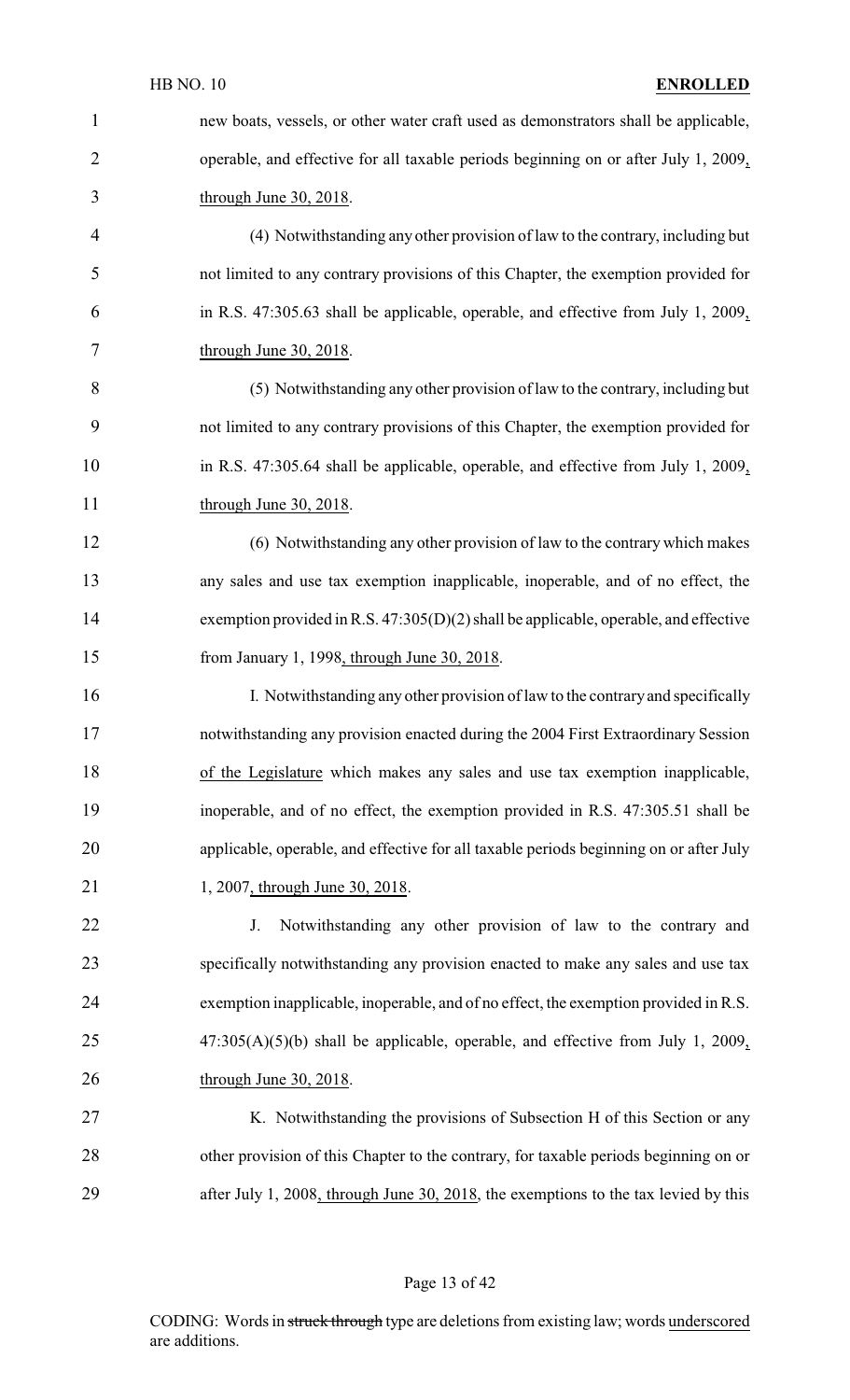| $\mathbf{1}$   | Section for electric power or energy, natural gas, steam, and water shall be           |
|----------------|----------------------------------------------------------------------------------------|
| $\overline{2}$ | applicable, operative, and effective.                                                  |
| 3              | *<br>*<br>∗                                                                            |
| 4              | P. Notwithstanding any other provision of law to the contrary, including but           |
| 5              | not limited to any contrary provisions of this Chapter, beginning July 1, 2018,        |
| 6              | through June 30, 2025, there shall be no exemptions and no exclusions to the tax       |
| 7              | levied pursuant to the provisions of this Section, except for the retail sale, use,    |
| 8              | consumption, distribution, or storage for use or consumption of the following:         |
| 9              | (1) Food for home consumption as defined in R.S. $47:305(D)(1)(n)$ through             |
| 10             | (r) on January 1, 2003, as provided in Article VII, Section 2.2 of the Constitution of |
| 11             | Louisiana.                                                                             |
| 12             | (2) Natural gas as provided in Article VII, Section 2.2 of the Constitution of         |
| 13             | Louisiana.                                                                             |
| 14             | (3) Electricity as provided in Article VII, Section 2.2 of the Constitution of         |
| 15             | Louisiana.                                                                             |
| 16             | Water as provided in Article VII, Section 2.2 of the Constitution of<br>(4)            |
| 17             | Louisiana.                                                                             |
| 18             | Prescription drugs as provided in Article VII, Section 2.2 of the<br>(5)               |
| 19             | Constitution of Louisiana.                                                             |
| 20             | (6) Gasoline and other motor fuels subject to the state excise tax on fuel as          |
| 21             | provided in Article VII, Section 27 of the Constitution of Louisiana.                  |
| 22             | Sales to the United States government and its agencies as provided in                  |
| 23             | R.S. $47:301(10)(g)$ .                                                                 |
| 24             | (8) Other constructions permanently attached to the ground as provided in              |
| 25             | R.S. $47:301(16)(1)$ .                                                                 |
| 26             | (9) Installation charges on tangible personal property as provided in R.S.             |
| 27             | $47:301(3)(a)$ .                                                                       |
| 28             | Installation of oil field board roads as provided in R.S. $47:301(3)(c)$ .<br>(10)     |
| 29             | Transactions involving the construction or overhaul of United States<br>(11)           |
| 30             | Navy vessels as provided in R.S. $47:301(7)(c)$ and $(14)(h)$ .                        |

## Page 14 of 42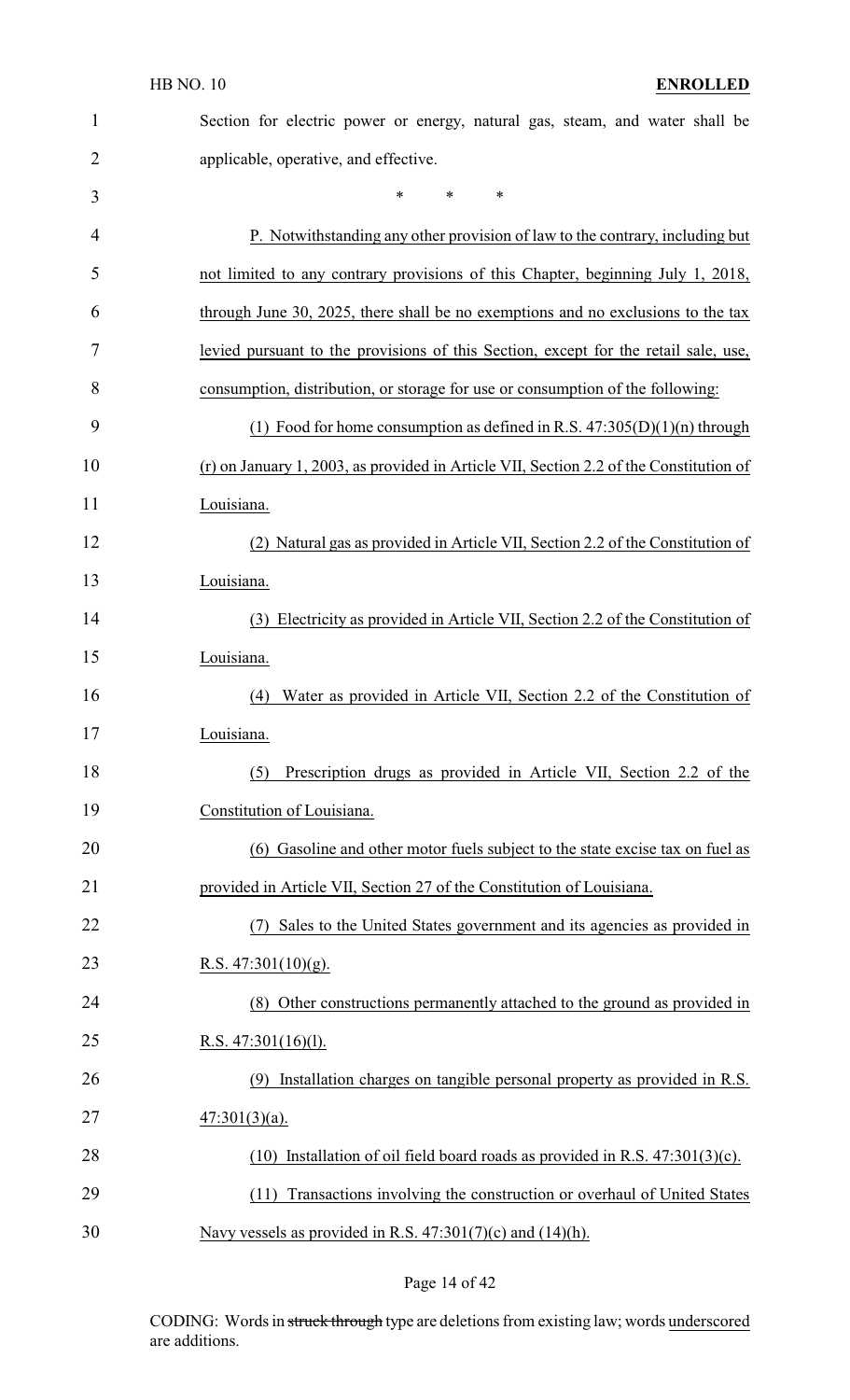| $\mathbf{1}$   | (12) Property purchased for exclusive use outside the state as provided in                 |
|----------------|--------------------------------------------------------------------------------------------|
| $\overline{2}$ | R.S. 47:305.10.                                                                            |
| 3              | (13) Sales, leases, or rentals of tangible personal property paid by or under              |
| $\overline{4}$ | the provisions of Medicare as provided in R.S. 47:315.3.                                   |
| 5              | Sales of human tissue transplants as provided in R.S. $47:301(10)(d)$ .<br>(14)            |
| 6              | Sales of raw agricultural commodities as provided in R.S.<br>(15)                          |
| 7              | $47:301(10)(e)$ .                                                                          |
| 8              | (16) Sales of food by a youth-serving organization chartered by the Congress               |
| 9              | of the United States as provided in R.S. 47:301(10)(h).                                    |
| 10             | (17) Tangible personal property sold or donated to a food bank as provided                 |
| 11             | in R.S. $47:301(10)(i)$ and $(18)(a)(i)$ .                                                 |
| 12             | (18)<br>Materials used in the collection of blood as provided in R.S.                      |
| 13             | 47:301(16)(j).                                                                             |
| 14             | Aphaeresis kits and leuko reduction filters as provided in R.S.<br>(19)                    |
| 15             | $47:301(16)(k)$ .                                                                          |
| 16             | (20) Donations to schools and food banks from resale inventory as provided                 |
| 17             | in R.S. $47:301(18)(a)$ .                                                                  |
| 18             | (21) Manufacturer's rebates on a new motor vehicle as provided in R.S.                     |
| 19             | $47:301(3)$ (e) and $(13)$ (b).                                                            |
| 20             | Leases or rentals of railroad rolling stock as provided in R.S.<br>(22)                    |
| 21             | $47:301(4)$ (k), rail rolling stock sold or leased in Louisiana as provided in R.S.        |
| 22             | $47:305.50(E)(1)$ , and parts or services used in the fabrication, modification, or repair |
| 23             | of rail rolling stock as provided in R.S. $47:305.50(E)(2)$ .                              |
| 24             | Sales, purchases, and leases of tangible personal property by free<br>(23)                 |
| 25             | hospitals as provided in R.S. $47:301(7)(e)$ , $(10)(p)$ , and $(18)(c)$ .                 |
| 26             | (24) Purchases by a nonprofit entity that sells donated goods as provided in               |
| 27             | R.S. $47:301(8)(f)$ .                                                                      |
| 28             | Tangible personal property for resale as provided in R.S.<br>(25)                          |
| 29             | $47:301(10)(a)(i)$ .                                                                       |

## Page 15 of 42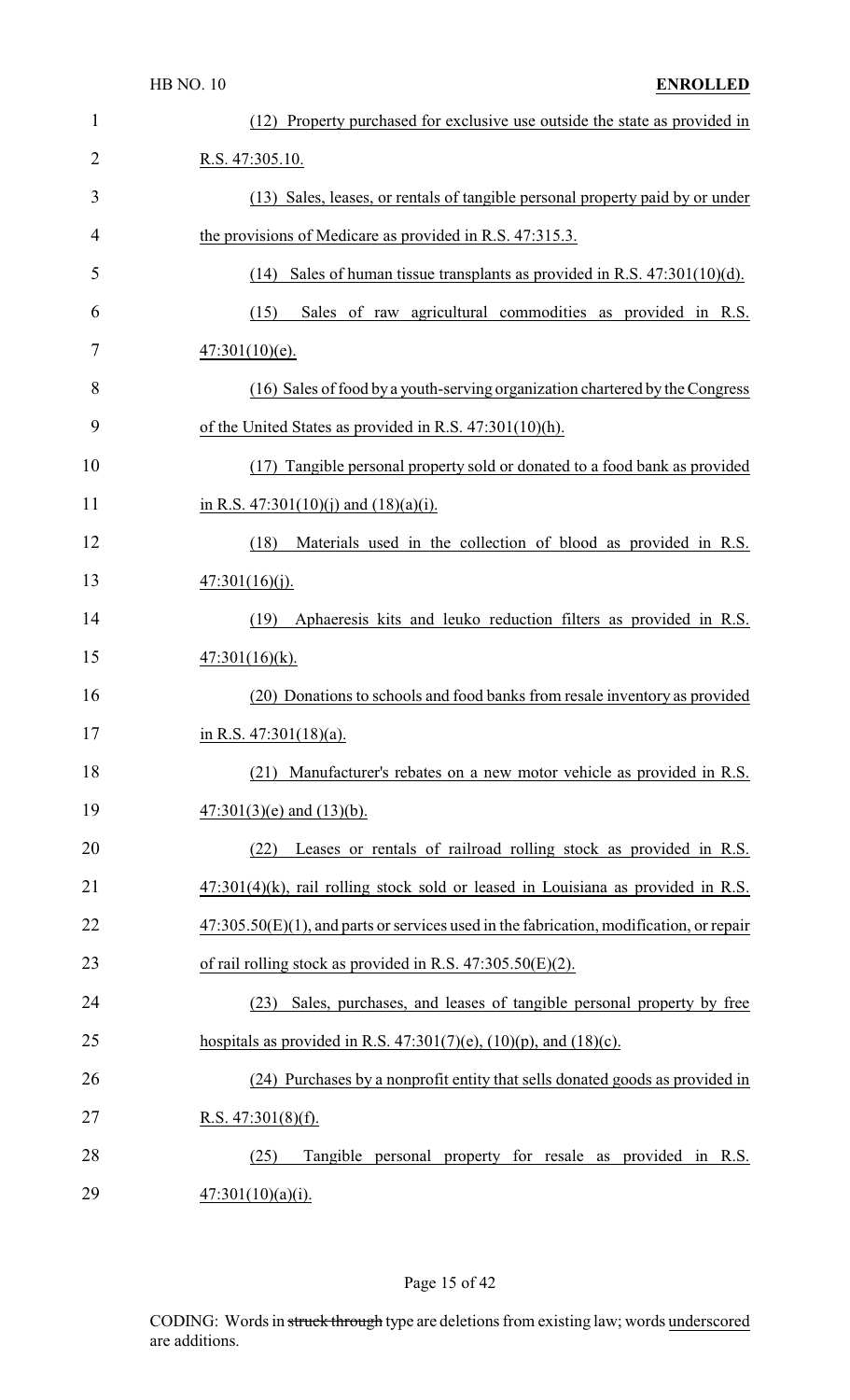| $\mathbf{1}$   | Purchases of property for lease or rental as provided in R.S.<br>(26)                |
|----------------|--------------------------------------------------------------------------------------|
| $\overline{2}$ | $47:301(10)(a)(iii)$ and $(18)(a)(iii)$ .                                            |
| 3              | Isolated or occasional sales of tangible personal property by a person<br>(27)       |
| 4              | not engaged in such business as provided in R.S. $47:301(1)$ and $(10)(c)(ii)(bb)$ . |
| 5              | (28) Use of a motor vehicle in Louisiana by a member of the active duty              |
| 6              | military as provided in R.S. $47:303(A)(3)(a)$ and 305.48.                           |
| 7              | (29) Purchases made under the Supplemental Nutrition Assistance Program              |
| 8              | through WIC Program Vouchers as provided in R.S. 47:305.46.                          |
| 9              | (30) An article traded in on the purchase of tangible personal property as           |
| 10             | provided in R.S. $47:301(13)(a)$ .                                                   |
| 11             | $(31)$ Donation of toys as provided in R.S. 47:301(10)(aa)(i) and (18)(m).           |
| 12             | (32) Stocks, bonds, notes, and other obligations or securities as provided in        |
| 13             | R.S. $47:301(16)(b)(i)$ .                                                            |
| 14             | (33) Credit for sales and use taxes paid to another state on tangible personal       |
| 15             | property imported in Louisiana as provided in R.S. $47:303(A)(3)(a)$ .               |
| 16             | Work product of certain professionals as provided in R.S.<br>(34)                    |
| 17             | $47:301(16)(e)$ .                                                                    |
| 18             | (35) Purchases by a regionally accredited independent educational institution        |
| 19             | as provided in R.S. $47:301(8)(b)$ .                                                 |
| 20             | Sales through a coin-operated vending machine as provided in<br>(36)                 |
| 21             | R.S.47:301(10)(b)(i).                                                                |
| 22             | Purchases by a private postsecondary academic degree-granting<br>(37)                |
| 23             | institution as provided in R.S. $47:301(10)(cc)$ and $(18)(n)$ .                     |
| 24             | (38) Purchases of food items for school lunch and breakfast programs by a            |
| 25             | nonpublic elementary or secondary school as provided in R.S. 47:301(10)(dd).         |
| 26             | $(39)$ Funeral directing services as provided in R.S. 47:301(14)(j).                 |
| 27             | Feed and feed additives for animals held for business purposes as<br>(40)            |
| 28             | provided in R.S. $47:305(A)(4)$ .                                                    |
| 29             | Farm products produced and used by farmers as provided in R.S.<br>(41)               |
| 30             | $47:305(B)$ .                                                                        |

## Page 16 of 42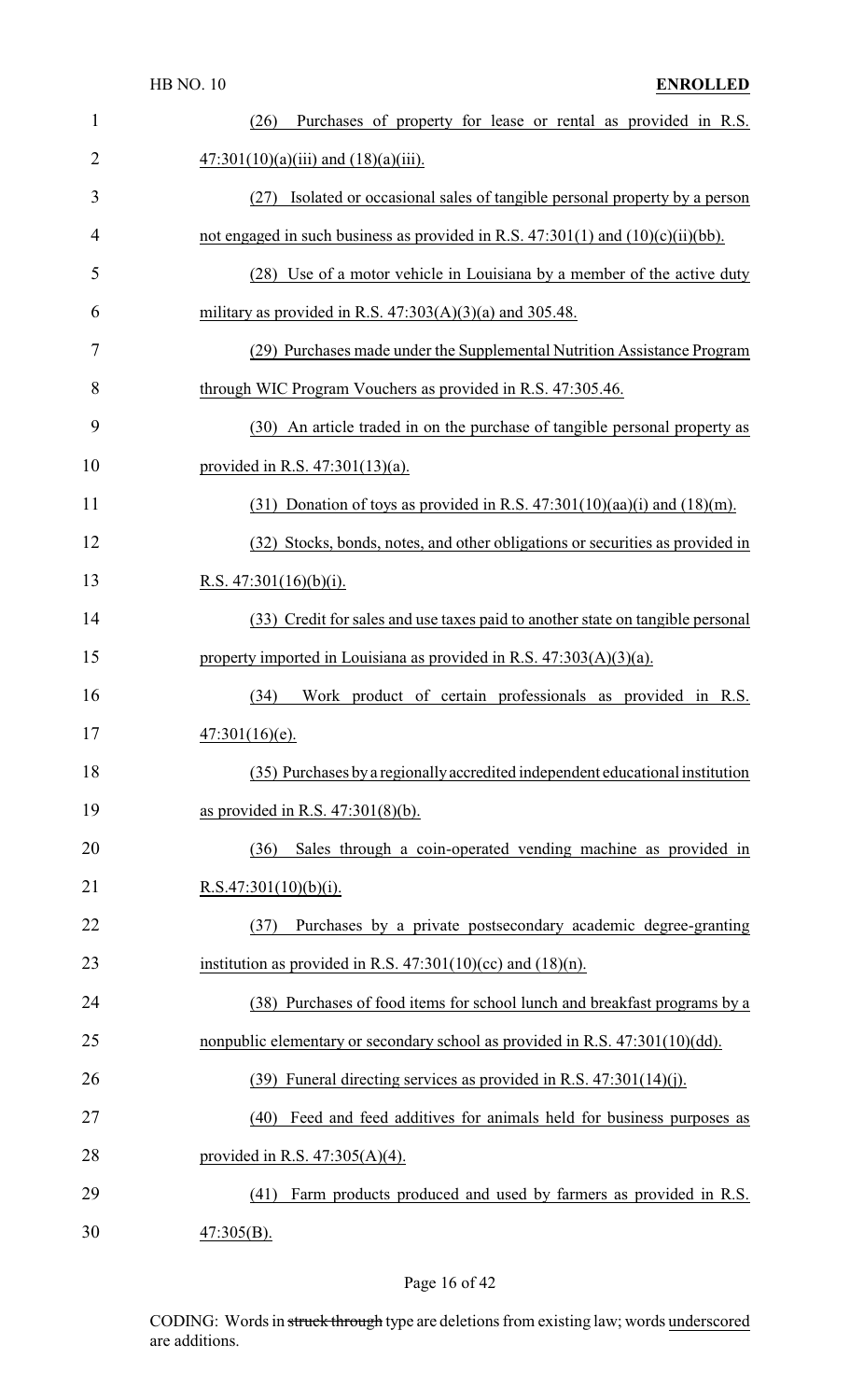| 1              | (42) Sale of fertilizer and containers to farmers as provided in R.S.              |
|----------------|------------------------------------------------------------------------------------|
| $\overline{2}$ | 47:305(D)(1)(f).                                                                   |
| 3              | (43) Sales of seeds for planting crops as provided in R.S. 47:305.3.               |
| $\overline{4}$ | Sales of pesticides for agricultural purposes as provided in R.S.<br>(44)          |
| 5              | 47:305.8.                                                                          |
| 6              | (45) The cost price for the printing of a news publication as provided in R.S.     |
| 7              | $47:301(3)(h)$ .                                                                   |
| 8              | (46) Vehicle rentals to a warranty customer as provided in R.S. $47:301(7)(h)$ .   |
| 9              | (47) Leases or rentals of a crane and related equipment with an operator as        |
| 10             | provided in R.S. $47:301(7)(k)$ .                                                  |
| 11             | (48) Sales by and to the state and its political subdivisions as provided in       |
| 12             | R.S. $47:301(8)(c)$ .                                                              |
| 13             | Sales of materials for further processing as provided in R.S.<br>(49)              |
| 14             | $47:301(10)(c)(i)(aa)$ .                                                           |
| 15             | (50) The sales price for new farm equipment used in poultry production as          |
| 16             | provided in R.S. $47:301(13)(c)$ .                                                 |
| 17             | (51) A factory built home as provided in R.S. $47:301(16)(g)$ .                    |
| 18             | (52) Any advertising service rendered by an advertising business as provided       |
| 19             | in R.S. $47:302(D)$ .                                                              |
| 20             | (53) Sales of livestock, poultry, and other farm products direct from a farm       |
| 21             | as provided in R.S. $47:305(A)(1)$ .                                               |
| 22             | (54) Sales of livestock at a public sale sponsored by a breeders' or registry      |
| 23             | association or at a livestock auction market as provided in R.S. $47:305(A)(2)$ .  |
| 24             | Sales of agricultural commodities by a person other than the producer,<br>(55)     |
| 25             | for use in further processing as provided in R.S. $47:305(A)(3)$ .                 |
| 26             | Transactions in interstate commerce and tangible personal property<br>(56)         |
| 27             | imported into this state, or produced or manufactured in this state, for export as |
| 28             | provided in R.S. $47:305(E)$ .                                                     |
| 29             | (57) Ships, vessels, barges, and related supplies as provided in R.S. 47:305.1.    |

## Page 17 of 42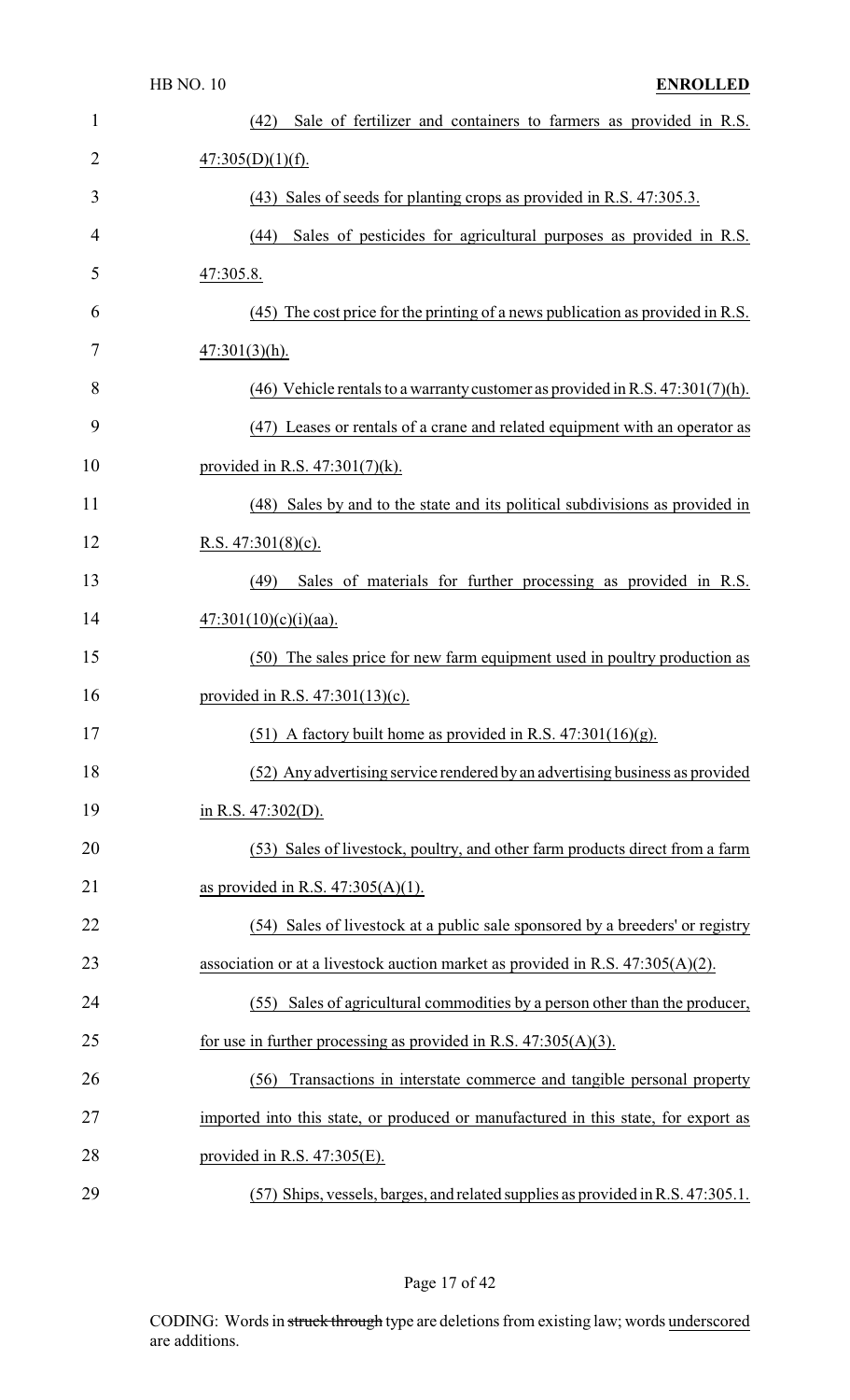| $\mathbf{1}$ | (58) The sales price of new farm equipment, including polyroll tubing, as             |
|--------------|---------------------------------------------------------------------------------------|
| 2            | provided in R.S. 47:305.25.                                                           |
| 3            | (59) A truck and trailer if used at least eighty percent of the time in interstate    |
| 4            | commerce as provided in R.S. $47:305.50(A)$ .                                         |
| 5            | (60) Freight cars, piggyback trailers, and rail rolling stock, and railroad ties      |
| 6            | as provided in R.S. 47:305.45 and 305.50(F).                                          |
| 7            | (61) Sales or purchases by a council on aging as provided in R.S. 47:305.66.          |
| 8            | Sales of pharmaceuticals administered to livestock for agricultural<br>(62)           |
| 9            | purposes as provided in R.S. $47:301(16)(f)$ .                                        |
| 10           | (63) Materials used in the production of crawfish and catfish as provided in          |
| 11           | <u>R.S. 47:305(A)(5) and</u> (6).                                                     |
| 12           | (64) Sales of room rentals by a camp or retreat facility owned by a nonprofit         |
| 13           | organization as provided in R.S. $47:301(6)(b)$ .                                     |
| 14           | Sales of room rentals by a homeless shelter as provided in R.S.<br>(65)               |
| 15           | $47:301(6)(c)$ .                                                                      |
| 16           | (66) Sales, leases, and rentals of tangible personal property to Boys State of        |
| 17           | Louisiana, Inc. and Girls State of Louisiana, Inc. as provided in R.S. $47:301(7)(g)$ |
| 18           | and $(10)(r)$ .                                                                       |
| 19           | Sales or purchases of fire-fighting equipment by a volunteer fire<br>(67)             |
| 20           | department as provided in R.S. $47:301(10)(o)$ .                                      |
| 21           | Sales to, and leases, rentals, and use of educational materials and<br>(68)           |
| 22           | equipment used for classroom instruction by a parochial and private elementary and    |
| 23           | secondary school that complies with the court order from the Dodd Brumfield           |
| 24           | decision and Section $501(c)(3)$ of the Internal Revenue Code as provided in R.S.     |
| 25           | $47:301(7)(f), (10)(q)(ii),$ and $(18)(e)(ii)$ .                                      |
| 26           | (69) Sales by a parochial and private elementary and secondary school that            |
| 27           | complies with the court order from the Dodd Brumfield decision and Section            |
| 28           | $501(c)(3)$ of the Internal Revenue Code as provided in R.S. $47:301(10)(q)(i)$ and   |
| 29           | $(18)(e)(i)$ .                                                                        |

## Page 18 of 42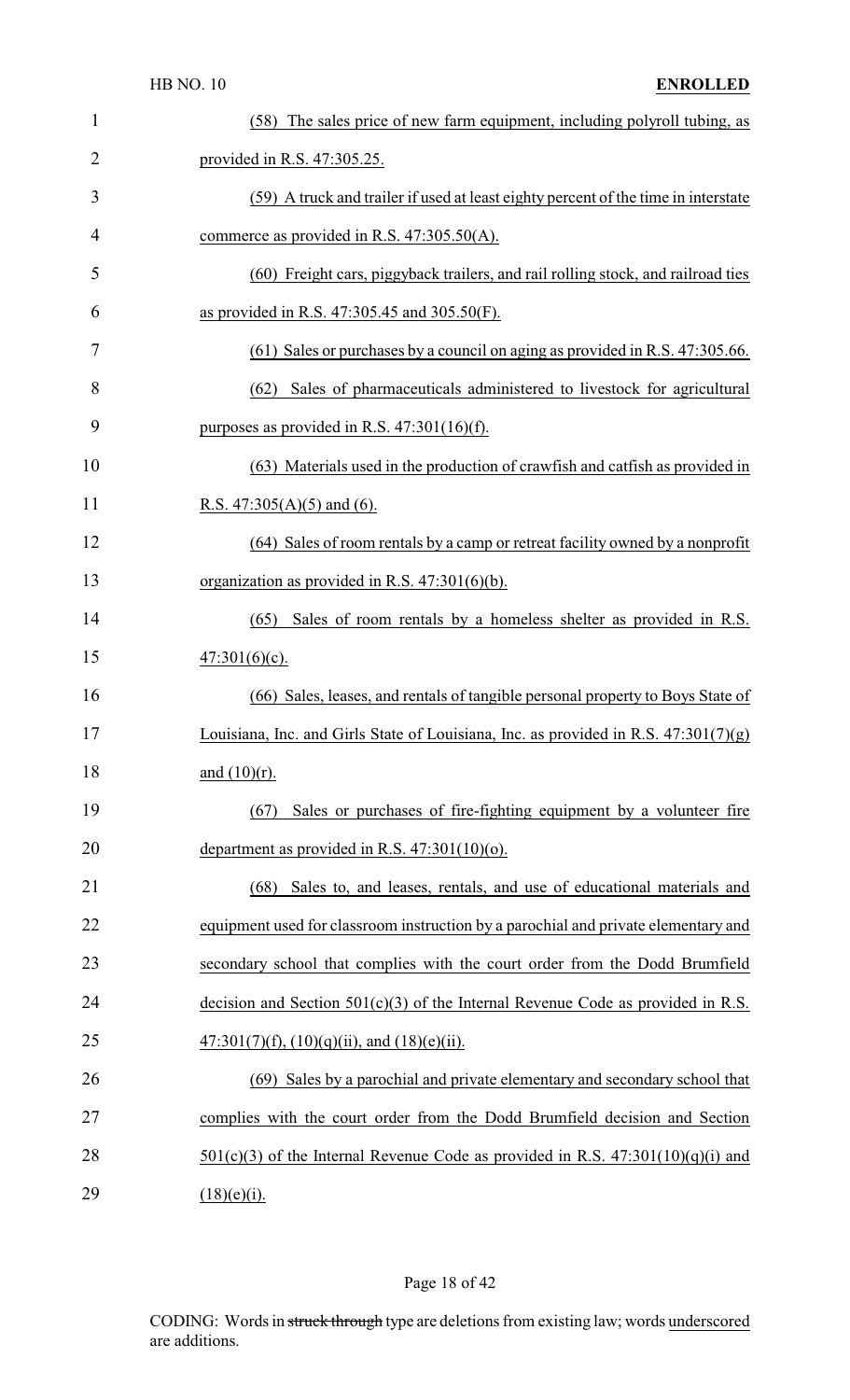|                | <b>HB NO. 10</b><br><b>ENROLLED</b>                                                      |
|----------------|------------------------------------------------------------------------------------------|
| $\mathbf{1}$   | $(70)$ Sales, as provided in R.S. $47:301(14)(b)(i)$ , but only of admissions to         |
| $\overline{2}$ | an athletic and entertainment event held for or by an elementary or secondary school     |
| 3              | and membership fees or dues of a nonprofit, civic association.                           |
| 4              | Sales or use of orthotic devices, prosthetic devices, hearing aids,<br>(71)              |
| 5              | eyeglasses, contact lenses, and wheelchairs prescribed by a physician, optometrist,      |
| 6              | or licensed chiropractor used exclusively by the patient for personal use as provided    |
| 7              | in R.S. $47:305(D)(1)(k)$ .                                                              |
| 8              | Sales or use of ostomy, colostomy, and ileostomy devices and<br>(72)                     |
| 9              | equipment as provided in R.S. $47:305(D)(1)(1)$ .                                        |
| 10             | (73) Sales of medical devices as provided in R.S. $47:305(D)(1)(s)$ .                    |
| 11             | Sales of dental devices and materials as provided in R.S.<br>(74)                        |
| 12             | $47:305(D)(1)(t)$ .                                                                      |
| 13             | Sales or use of adaptive driving equipment and motor vehicle<br>(75)                     |
| 14             | modification prescribed for personal use as provided in R.S. $47:305(D)(1)(u)$ .         |
| 15             | (76) Sales or use of a meal by an educational institution, medical facility,             |
| 16             | mental institution, and an occasional meal furnished by an educational, religious, or    |
| 17             | medical organization as provided in R.S. $47:305(D)(2)$ .                                |
| 18             | Purchases or rentals of renal dialysis machines, parts, materials, and<br>(77)           |
| 19             | supplies for home use under a physician's prescription as provided in R.S. $47:305(G)$ . |
| 20             | Sales of admission to entertainment events by a Little Theater<br>(78)                   |
| 21             | organization as provided in R.S. 47:305.6.                                               |
| 22             | (79) Sales of admission to musical performances sponsored by a nonprofit                 |
| 23             | organization as provided in R.S. 47:305.7.                                               |
| 24             | Sales of admissions to entertainment events sponsored by domestic<br>(80)                |
| 25             | nonprofit charitable, religious, and educational organizations as provided in R.S.       |
| 26             | 47:305.13.                                                                               |
| 27             | Sales of admissions, parking fees, and sales of tangible personal<br>(81)                |
| 28             | property at events sponsored by domestic, civic, educational, historical, charitable,    |
| 29             | fraternal, or religious nonprofit organizations as provided in R.S. $47:305.14(A)(1)$ .  |

# Page 19 of 42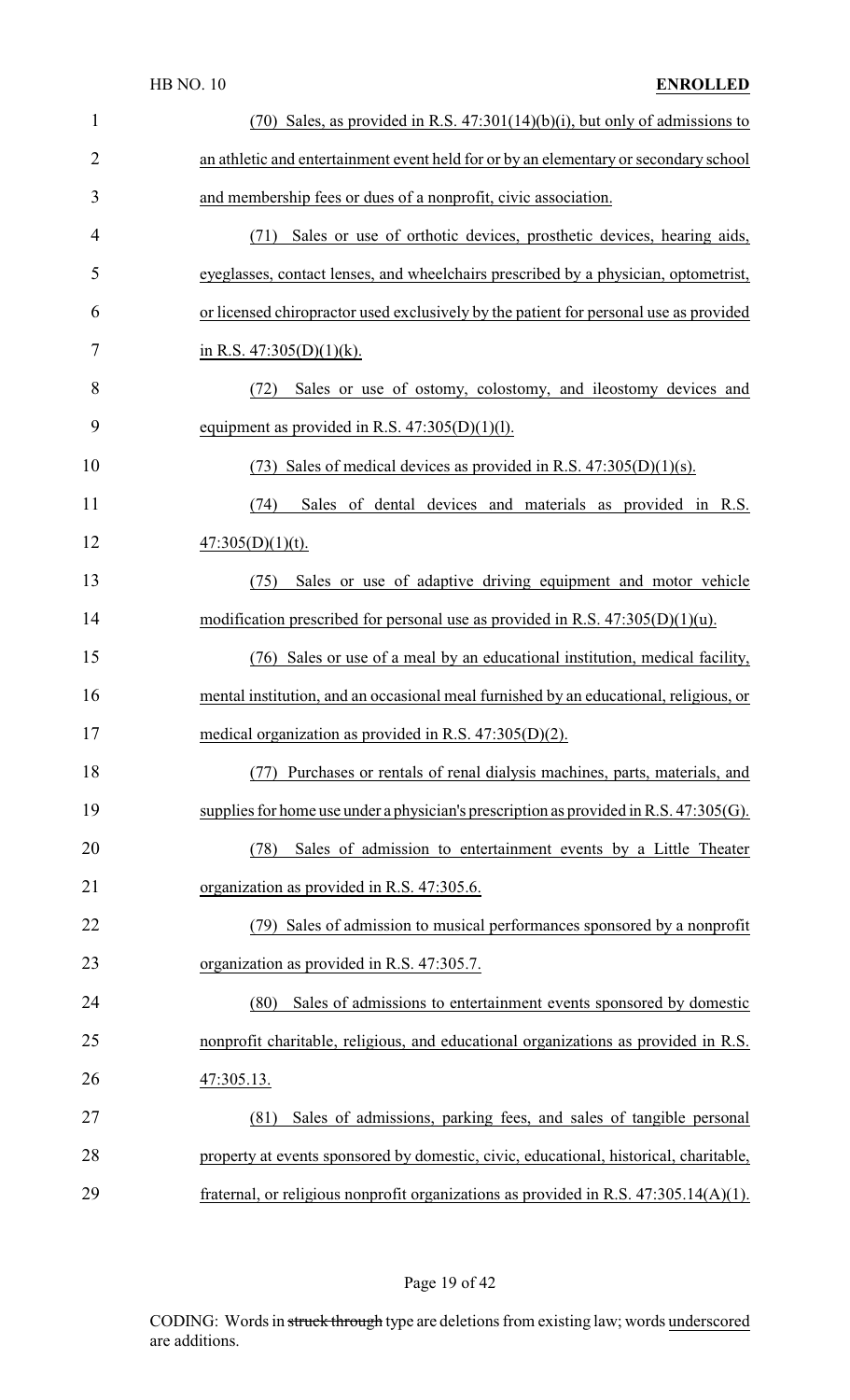|                | <b>HB NO. 10</b><br><b>ENROLLED</b>                                                    |
|----------------|----------------------------------------------------------------------------------------|
| 1              | (82) Sales of admissions and parking fees at fairs and festivals sponsored by          |
| $\overline{2}$ | nonprofit organizations as provided in R.S. 47:305.18.                                 |
| 3              | (83) Purchases of fishing vessels, supplies, fuels, lubricants, and repairs for        |
| 4              | the vessels of licensed commercial fishermen as provided in R.S. 47:305.20.            |
| 5              | (84) Sales of butane, propane, or other liquified petroleum gases for private,         |
| 6              | residential consumption as provided in R.S. 47:305.39.                                 |
| 7              | (85) Sales and purchases by certain organizations that provide training for            |
| 8              | blind persons as provided in R.S. 47:305.15.                                           |
| 9              | (86) Purchases and leases by qualified radiation therapy treatment centers             |
| 10             | as provided in R.S. $47:305.64$ .                                                      |
| 11             | (87) Sales of electricity for chlor-alkali manufacturing as provided in R.S.           |
| 12             | $47:301(10)(c)(ii)(aa)$ .                                                              |
| 13             | (88) Rentals or leases of certain oilfield property for re-lease or re-rental as       |
| 14             | provided in R.S. $47:301(7)(b)$ .                                                      |
| 15             | Sales of aircraft manufactured in Louisiana with a maximum capacity<br>(89)            |
| 16             | of eight persons as provided in R.S. 47:301(10)(m).                                    |
| 17             | (90) Labor, materials, services, and supplies used for the repair, renovation,         |
| 18             | or conversion of drilling rig machinery and equipment which become component           |
| 19             | parts of a drilling rig used exclusively for exploration or development of minerals as |
| 20             | provided in R.S. $47:301(14)(g)(iii)$ .                                                |
| 21             | Repairs and materials used on drilling rigs and equipment used<br>(91)                 |
| 22             | exclusively for exploration of development of minerals as provided in R.S. 47:305(I).  |
| 23             | (92) Sales by thrift shops located on military installations as provided in R.S.       |
| 24             | $47:305.14(A)(4)$ .                                                                    |
| 25             | (93) Leases or rentals of vessels for use in offshore mineral production or the        |
| 26             | provision of services to those engaged in mineral production as provided in R.S.       |
| 27             | 47:305.19.                                                                             |
| 28             | (94) Sales of gasohol as provided in R.S. 47:305.28.                                   |
| 29             | Sales or purchases by sheltered workshops as provided in R.S.<br>(95)                  |
| 30             | 47:305.38.                                                                             |

# Page 20 of 42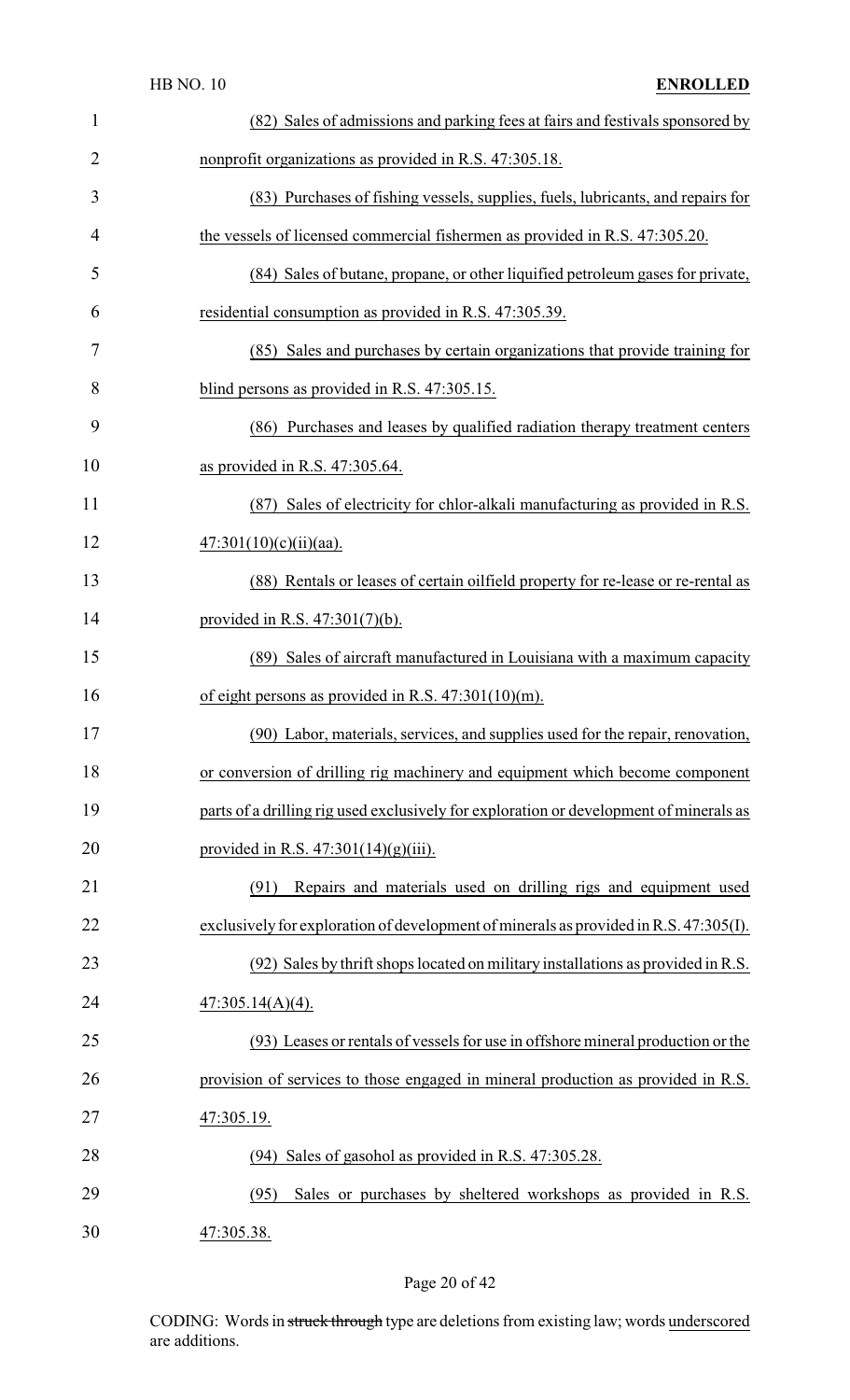| $\mathbf{1}$ | (96) Pharmaceutical samples manufactured or imported into the state free of               |
|--------------|-------------------------------------------------------------------------------------------|
| 2            | charge as provided in R.S. 47:305.47.                                                     |
| 3            | (97) The exclusion for surface preparation, painting, and coating fixed or                |
| 4            | rotary wing aircraft and certified transport category aircraft registered outside of this |
| 5            | state, as provided in R.S. $47:301(14)(g)(iv)$ .                                          |
| 6            | (98) Sales of platinum, gold, and silver bullion, that is valued solely upon its          |
| 7            | precious metal content, whether in coin or ingot form as provided in R.S.                 |
| 8            | $47:301(16)(b)(ii)(aa)$ .                                                                 |
| 9            | (99)<br>of certain numismatic<br>Sales<br>coins<br>provided<br>R.S.<br>in<br>as           |
| 10           | $47:301(16)(b)(ii)(bb)$ and (cc).                                                         |
| 11           | (100) Purchases, use, and lease of manufacturing machinery and equipment                  |
| 12           | as provided in R.S. 47:301(3)(i), (13)(k) and (28)(a).                                    |
| 13           | Purchase of consumables by paper and wood manufacturers and<br>(101)                      |
| 14           | loggers assigned an industry group designation of 3211 through 3222 or 113310             |
| 15           | pursuant to the North American Industry Classification System of 2007 as provided         |
| 16           | in R.S. $47:301(3)(k)$ .                                                                  |
| 17           | (102) Sale and purchase of electricity as provided in R.S. $47:305(D)(1)(d)$              |
| 18           | for use in production activity subject to the payment of state severance tax on           |
| 19           | production from a stripper well pursuant to R.S. $47:633(7)(c)(i)$ and (ii)(aa) and (bb). |
| 20           | (103) Purchase of machinery and equipment by a utility regulated by the                   |
| 21           | Public Service Commission and the city of New Orleans as provided in R.S.                 |
| 22           | $47:301(16)(o)$ .                                                                         |
| 23           | (104) Repair services performed in Louisiana when the repaired property is                |
| 24           | delivered outside of Louisiana as provided in R.S. $47:301(14)(g)(i)(bb)$ .               |
| 25           | (105) Any transaction by a nonprofit electric cooperative that is exempt from             |
| 26           | tax pursuant to R.S. $12:425$ .                                                           |
| 27           | (106) Diesel fuel, butane, propane, or other gases used or consumed for farm              |
| 28           | purposes as provided in R.S. 47:305.37(A).                                                |
|              |                                                                                           |
| 29           | (107) The use of steam produced through the processing of a raw agricultural              |

## Page 21 of 42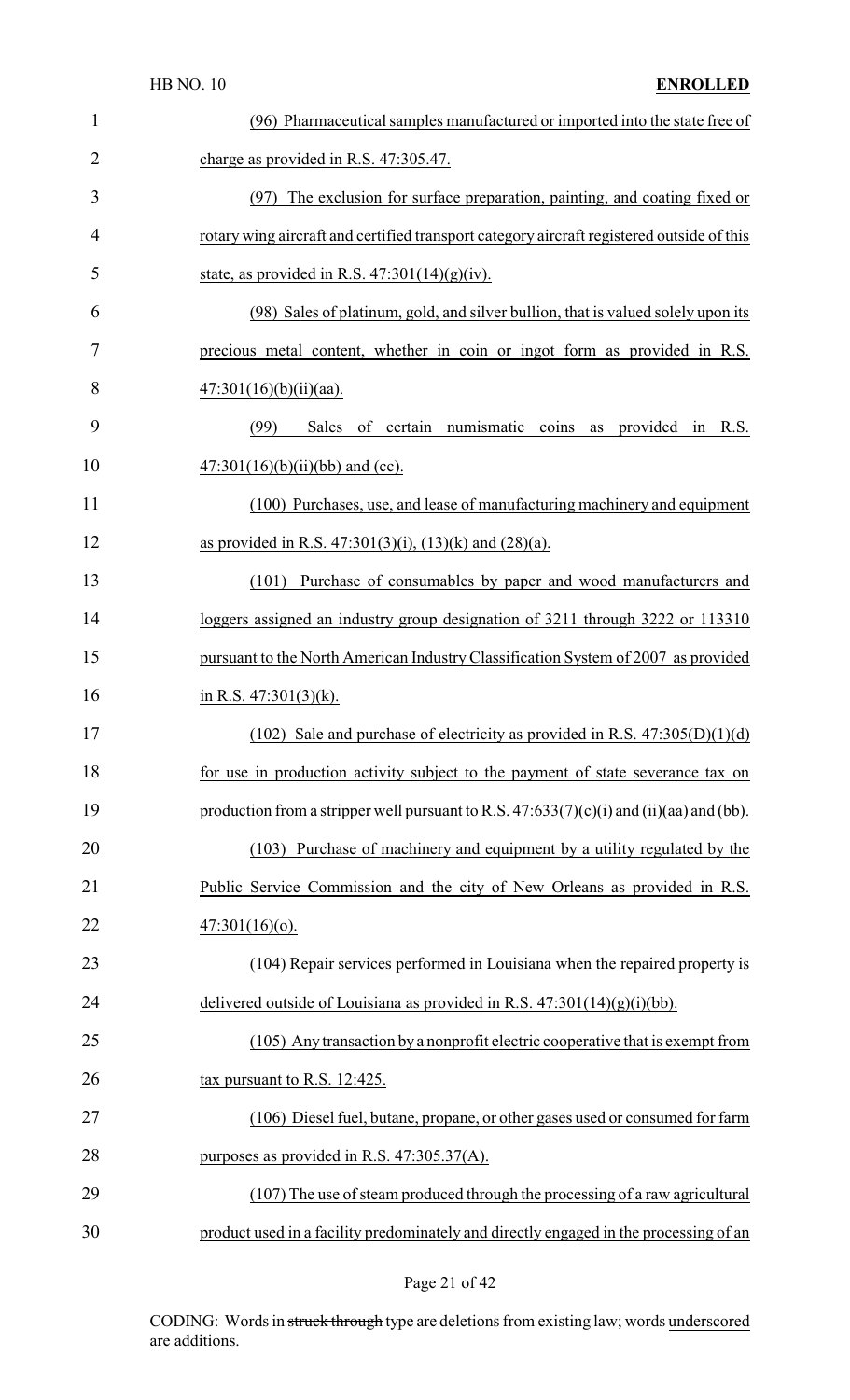|                | <b>HB NO. 10</b><br><b>ENROLLED</b>                                                       |
|----------------|-------------------------------------------------------------------------------------------|
| 1              | agricultural product, by a manufacturer as defined in R.S.47:301(3)(i)(ii)(bb) based      |
| $\overline{2}$ | on being assigned a North American Industry Classification System Code within the         |
| 3              | agricultural, forestry, fishing, and hunting Sector 11.                                   |
| $\overline{4}$ | (108) Refunds for purchases of tangible personal property by international                |
| 5              | travelers as part of the Louisiana Tax Free Shopping Program pursuant to R.S.             |
| 6              | $51:1301$ , et seq.                                                                       |
| 7              | Sales of tangible personal property and services at certain public<br>(109)               |
| 8              | facilities as provided in R.S. 39:467 and 468.                                            |
| 9              | (110) The sale or use of steam, water, electric power or energy, natural gas,             |
| 10             | or energy sources as provided in R.S. $47:305(D)(1)(b)$ , (c), (d), (g), and (h).         |
| 11             | Q. The provisions of Subsection P of this Section shall supercede and control             |
| 12             | to the extent of conflict with any other provision of law beginning July 1, 2018,         |
| 13             | through June 30, 2025.                                                                    |
| 14             | §321.1. Imposition of tax                                                                 |
| 15             | A. In addition to the tax levied by R.S. 47:302(A), 321(A), and 331(A) and                |
| 16             | collected under the provisions of Chapter 2 of this Subtitle, there is hereby levied an   |
| 17             | additional tax upon the sale at retail, the use, the consumption, the distribution, and   |
| 18             | the storage for use or consumption in this state of each item or article of tangible      |
| 19             | personal property as defined in Chapter 2 of this Subtitle. The levy of said tax shall    |
| 20             | be as follows:                                                                            |
| 21             | (1) At the rate of <u>forty-five hundredths of</u> one percent of the sales price of      |
| 22             | each item or article of tangible personal property when sold at retail in this state, the |
| 23             | tax to be computed on gross sales for the purpose of remitting the amount of tax to       |
| 24             | the state, and to include each and every retail sale.                                     |
| 25             | (2) At the rate of forty-five hundredths of one percent of the cost price of              |
| 26             | each item or article of tangible personal property when the same is not sold but is       |
| 27             | used, consumed, distributed, or stored for use or consumption in this state, provided     |
| 28             | that there shall be no duplication of the tax.                                            |
| 29             | B. In addition to the tax levied by R.S. 47:302(B), 321(B), and 331(B) and                |
| 30             | collected under the provisions of Chapter 2 of this Subtitle, there is hereby levied a    |

## Page 22 of 42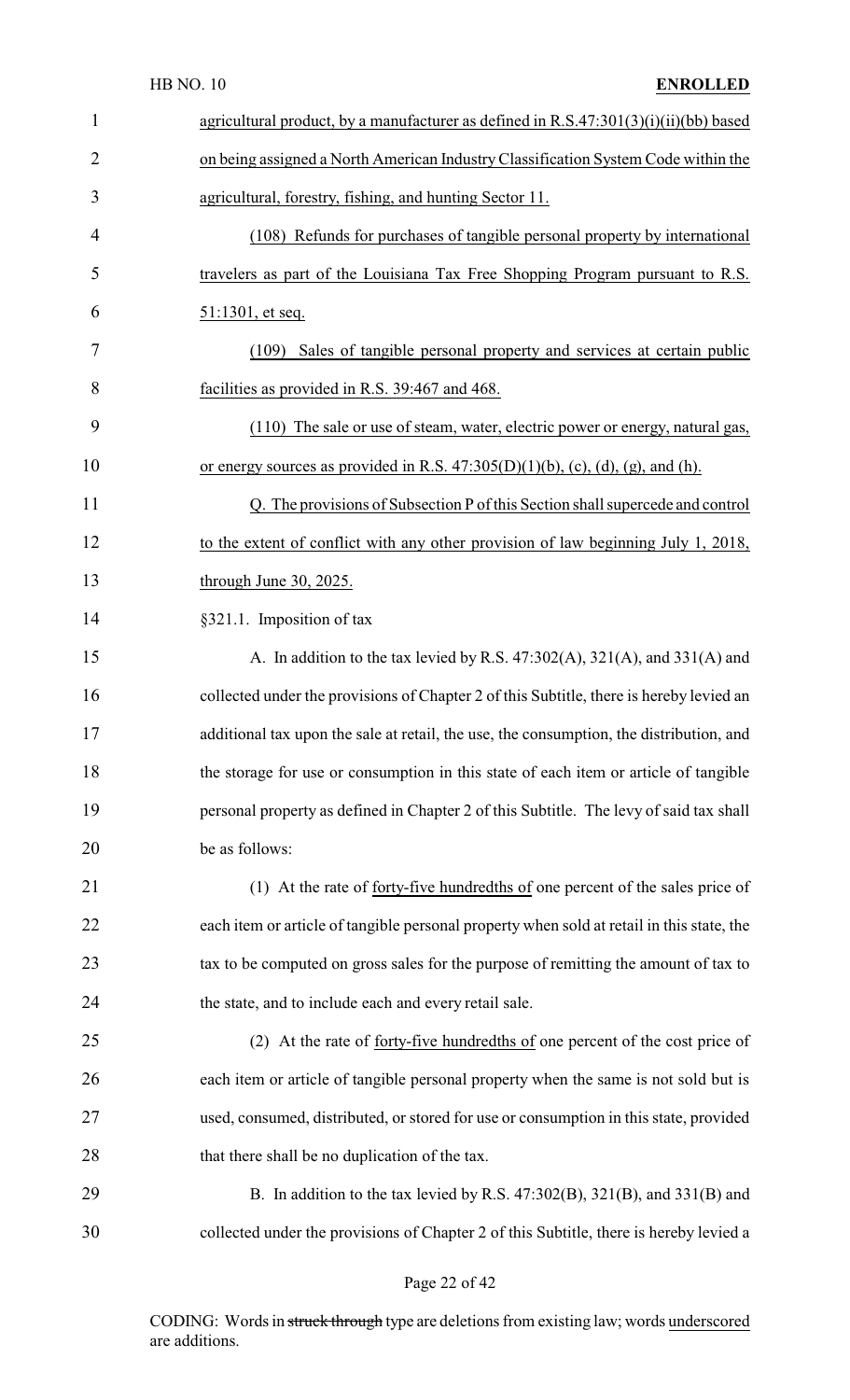#### HB NO. 10 **ENROLLED**

| $\mathbf{1}$         | tax upon the lease or rental within this state of each item or article of tangible       |
|----------------------|------------------------------------------------------------------------------------------|
| $\overline{2}$       | personal property, as defined by Chapter 2 of this Subtitle; the levy of the tax to be   |
| 3                    | as follows:                                                                              |
| 4                    | (1) At the rate of <u>forty-five hundredths of</u> one percent of the gross proceeds     |
| 5                    | derived from the lease or rental of tangible personal property, as defined in Chapter    |
| 6                    | 2 of this Subtitle, where the lease or rental of such property is in an established      |
| 7                    | business, or part of an established business, or the same is incidental or germane to    |
| 8                    | the business.                                                                            |
| 9                    | (2) At the rate of forty-five hundredths of one percent of the monthly lease             |
| 10                   | or rental price paid by a lessee or rentee, or contracted or agreed to be paid by a      |
| 11                   | lessee or rentee to the owner of the tangible personal property.                         |
| 12                   | C. In addition to the tax levied on sales of services by R.S. $47:302(C)$ ,              |
| 13                   | 321(C), and 331(C) and collected under the provisions of Chapter 2 of this Subtitle,     |
| 14                   | there is hereby levied a tax upon all sales of services in this state, as those services |
| 15                   | are defined by Chapter 2 of this Subtitle, at the rate of forty-five hundredths of one   |
| 16                   | percent of the amounts paid or charged for the services.                                 |
| 17                   | $\ast$                                                                                   |
| 18                   | E. The provisions of this Section shall be inapplicable, inoperative, and of             |
| 19                   | no effect after June 30, 2018 2025.                                                      |
| 20                   | F. Notwithstanding any other provision of law to the contrary, including but             |
| 21                   | not limited to any contrary provision of this Chapter, beginning April 1, 2016,          |
| 22                   | through June 30, 2018, there shall be no exemptions, or and no exclusions as defined     |
| 23                   | in R.S. 47:301 to the tax levied pursuant to the provisions of this Section, except for  |
| 24                   |                                                                                          |
|                      | the sales or purchases of the following items:                                           |
|                      | $\ast$<br>*<br>∗                                                                         |
|                      | (66) Beginning July 1, 2016, through June 30, 2018, in addition to those                 |
|                      | exclusions and exemptions provided for in Paragraphs (1) through (65) of this            |
| 25<br>26<br>27<br>28 | Subsection, the following exclusions and exemptions shall be allowable for purposes      |
| 29                   | of the tax levied pursuant to the provisions of this Section:                            |

## Page 23 of 42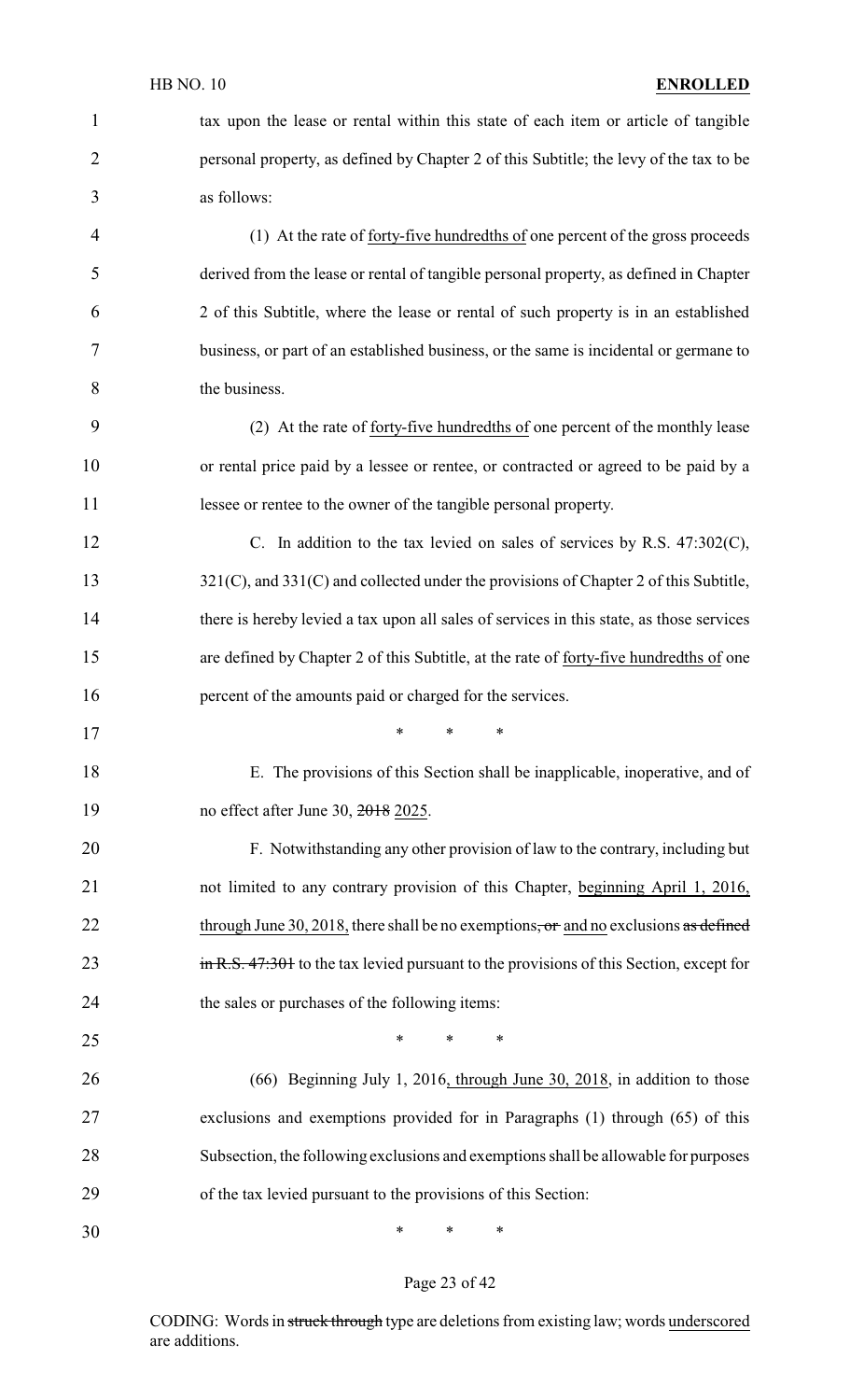| $\mathbf{1}$   | (67) Beginning July 1, 2017, through June 30, 2018, in addition to those                  |
|----------------|-------------------------------------------------------------------------------------------|
| $\overline{2}$ | exclusions and exemptions provided for in Paragraphs (1) through (66) of this             |
| 3              | Subsection, the exclusion for surface preparation, painting, and coating fixed or         |
| 4              | rotary wing aircraft and certified transport category aircraft registered outside of this |
| 5              | state, as provided in R.S. $47:301(14)(g)(iv)$ .                                          |
| 6              | (68) Beginning July 1, 2017, through June 30, 2018, purchases and leases by               |
| 7              | qualifying radiation therapy treatment centers, as provided in R.S. 47:305.64.            |
| 8              | (69) Beginning July 1, 2017, through June 30, 2018, sales and purchases of                |
| 9              | medical devices used by patients under the supervision of a physician, as provided        |
| 10             | in R.S. $47:305(D)(1)(s)$ .                                                               |
| 11             | (70) Beginning October 1, 2017, through June 30, 2018:                                    |
| 12             | *<br>$\ast$<br>∗                                                                          |
| 13             | I. Notwithstanding any other provision of law to the contrary, including but              |
| 14             | not limited to any contrary provisions of this Chapter, beginning July 1, 2018,           |
| 15             | through June 30, 2025, there shall be no exemptions and no exclusions to the tax          |
| 16             | levied pursuant to the provisions of this Section, except for the retail sale, use,       |
| 17             | consumption, distribution, or storage for use or consumption of the following:            |
| 18             | (1) Food for home consumption as defined in R.S. $47:305(D)(1)(n)$ through                |
| 19             | (r) on January 1, 2003, as provided in Article VII, Section 2.2 of the Constitution of    |
| 20             | Louisiana.                                                                                |
| 21             | (2) Natural gas as provided in Article VII, Section 2.2 of the Constitution of            |
| 22             | Louisiana.                                                                                |
| 23             | (3) Electricity as provided in Article VII, Section 2.2 of the Constitution of            |
| 24             | Louisiana.                                                                                |
| 25             | Water as provided in Article VII, Section 2.2 of the Constitution of<br>(4)               |
| 26             | Louisiana.                                                                                |
| 27             | Prescription drugs as provided in Article VII, Section 2.2 of the<br>(5)                  |
| 28             | Constitution of Louisiana.                                                                |
| 29             | (6) Gasoline and other motor fuels subject to the state excise tax on fuel as             |
| 30             | provided in Article VII, Section 27 of the Constitution of Louisiana.                     |

Page 24 of 42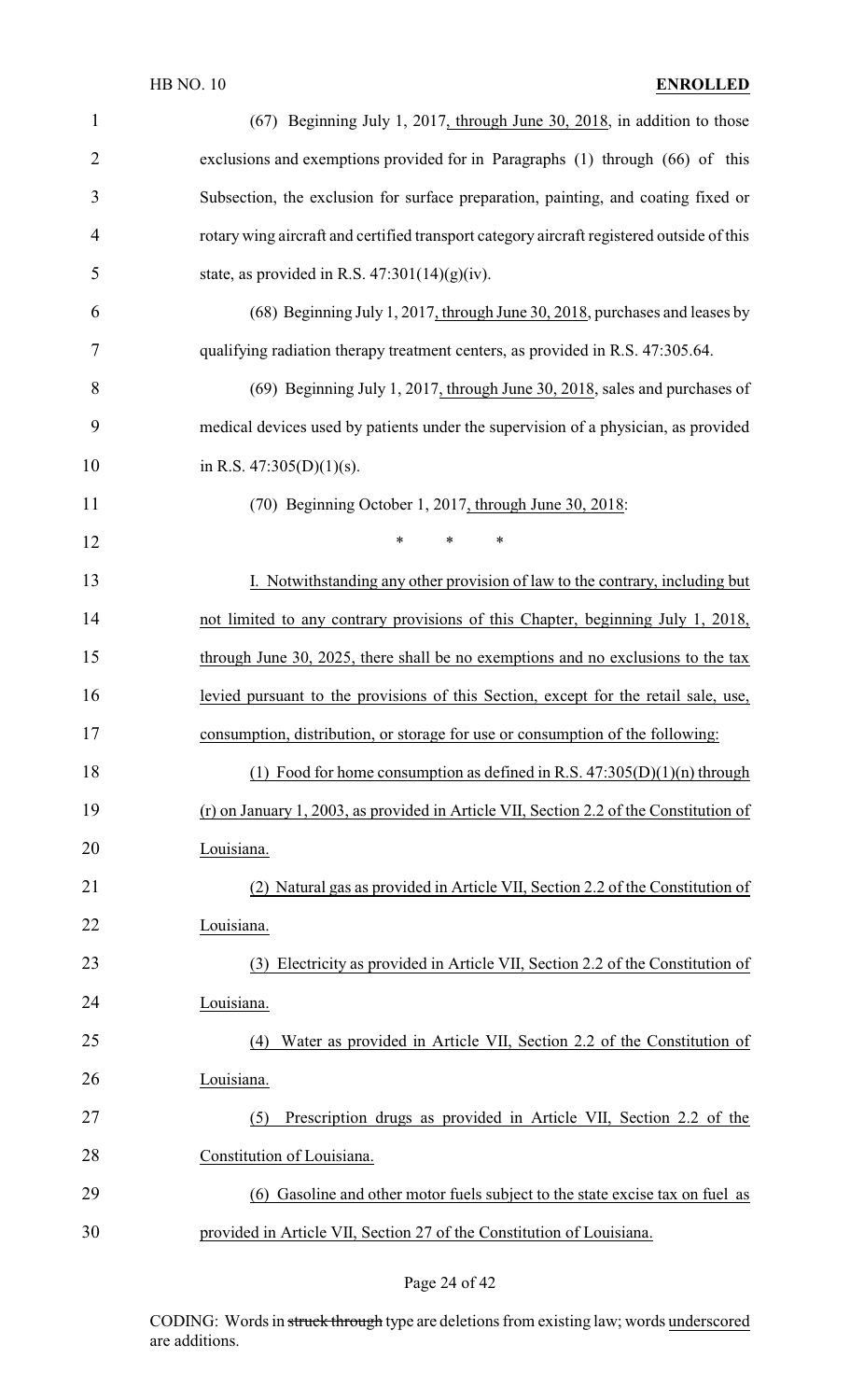|                | <b>HB NO. 10</b><br><b>ENROLLED</b>                                                 |
|----------------|-------------------------------------------------------------------------------------|
| 1              | Sales to the United States government and its agencies as provided in               |
| $\overline{2}$ | R.S. $47:301(10)(g)$ .                                                              |
| 3              | (8) Other constructions permanently attached to the ground as provided in           |
| 4              | R.S. $47:301(16)(1)$ .                                                              |
| 5              | (9) Installation charges on tangible personal property as provided in R.S.          |
| 6              | $\frac{47:301(3)(a)}{2}$                                                            |
| 7              | $(10)$ Installation of oil field board roads as provided in R.S. 47:301(3)(c).      |
| 8              | Transactions involving the construction or overhaul of United States<br>(11)        |
| 9              | Navy vessels as provided in R.S. $47:301(7)(c)$ and $(14)(h)$ .                     |
| 10             | (12) Property purchased for exclusive use outside the state as provided in          |
| 11             | R.S. 47:305.10.                                                                     |
| 12             | (13) Sales, leases, or rentals of tangible personal property paid by or under       |
| 13             | the provisions of Medicare as provided in R.S. 47:315.3.                            |
| 14             | Sales of human tissue transplants as provided in R.S. $47:301(10)(d)$ .<br>(14)     |
| 15             | Sales of raw agricultural commodities as provided in R.S.<br>(15)                   |
| 16             | $47:301(10)(e)$ .                                                                   |
| 17             | (16) Sales of food by a youth-serving organization chartered by the Congress        |
| 18             | of the United States as provided in R.S. 47:301(10)(h).                             |
| 19             | (17) Tangible personal property sold or donated to a food bank as provided          |
| 20             | in R.S. 47:301(10)(j) and (18)(a)(i).                                               |
| 21             | Materials used in the collection of blood as provided in R.S.<br>(18)               |
| 22             | 47:301(16)(j).                                                                      |
| 23             | Aphaeresis kits and leuko reduction filters as provided in R.S.<br>(19)             |
| 24             | $47:301(16)(k)$ .                                                                   |
| 25             | (20) Donations to schools and food banks from resale inventory as provided          |
| 26             | in R.S. $47:301(18)(a)$ .                                                           |
| 27             | Manufacturer's rebates on a new motor vehicle as provided in R.S.<br>(21)           |
| 28             | $\frac{47:301(3)(e)}{40}$ and $\frac{(13)(b)}{20}$ .                                |
| 29             | Leases or rentals of railroad rolling stock as provided in R.S.<br>(22)             |
| 30             | $47:301(4)$ (k), rail rolling stock sold or leased in Louisiana as provided in R.S. |

Page 25 of 42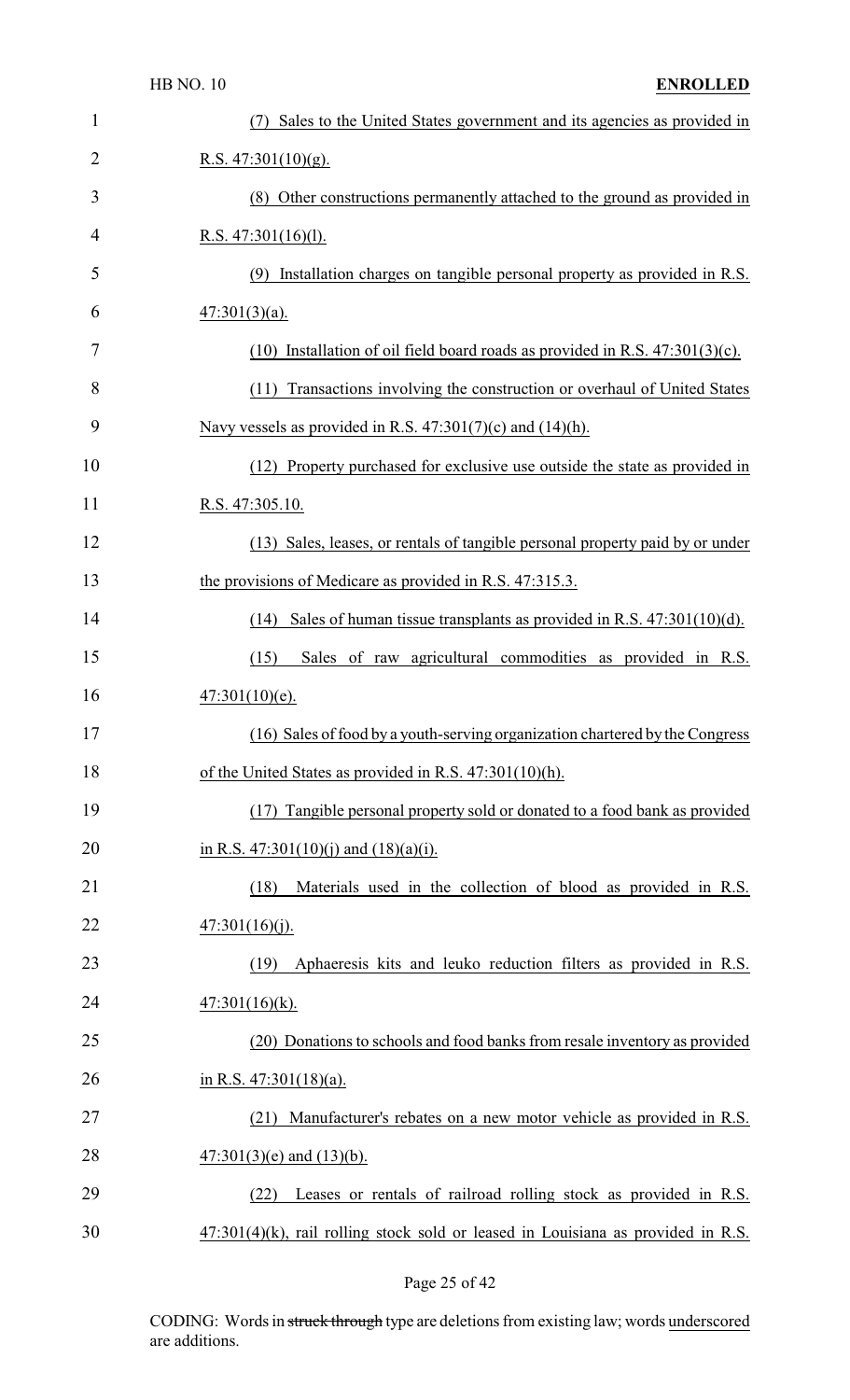|                | <b>HB NO. 10</b><br><b>ENROLLED</b>                                                        |
|----------------|--------------------------------------------------------------------------------------------|
| $\mathbf{1}$   | $47:305.50(E)(1)$ , and parts or services used in the fabrication, modification, or repair |
| $\overline{2}$ | of rail rolling stock as provided in R.S. $47:305.50(E)(2)$ .                              |
| 3              | (23) Sales, purchases, and leases of tangible personal property by free                    |
| 4              | hospitals as provided in R.S. $47:301(7)(e)$ , $(10)(p)$ , and $(18)(c)$ .                 |
| 5              | (24) Purchases by a nonprofit entity that sells donated goods as provided in               |
| 6              | <u>R.S. 47:301(8)(f).</u>                                                                  |
| 7              | Tangible personal property for resale as provided in R.S.<br>(25)                          |
| 8              | $47:301(10)(a)(i)$ .                                                                       |
| 9              | Purchases of property for lease or rental as provided in R.S.<br>(26)                      |
| 10             | $47:301(10)(a)(iii)$ and $(18)(a)(iii)$ .                                                  |
| 11             | Isolated or occasional sales of tangible personal property by a person<br>(27)             |
| 12             | not engaged in such business as provided in R.S. $47:301(1)$ and $(10)(c)(ii)(bb)$ .       |
| 13             | (28) Use of a motor vehicle in Louisiana by a member of the active duty                    |
| 14             | military as provided in R.S. $47:303(A)(3)(a)$ and 305.48.                                 |
| 15             | (29) Purchases made under the Supplemental Nutrition Assistance Program                    |
| 16             | through WIC Program Vouchers as provided in R.S. 47:305.46.                                |
| 17             | (30) An article traded in on the purchase of tangible personal property as                 |
| 18             | provided in R.S. $47:301(13)(a)$ .                                                         |
| 19             | $(31)$ Donation of toys as provided in R.S. 47:301(10)(aa)(i) and (18)(m).                 |
| 20             | (32) Stocks, bonds, notes, and other obligations or securities as provided in              |
| 21             | <u>R.S. 47:301(16)(b)(i).</u>                                                              |
| 22             | (33) Credit for sales and use taxes paid to another state on tangible personal             |
| 23             | property imported in Louisiana as provided in R.S. $47:303(A)(3)(a)$ .                     |
| 24             | Work product of certain professionals as provided in R.S.<br>(34)                          |
| 25             | $47:301(16)(e)$ .                                                                          |
| 26             | (35) Purchases by a regionally accredited independent educational institution              |
| 27             | as provided in R.S. $47:301(8)(b)$ .                                                       |
| 28             | Sales through a coin-operated vending machine as provided in<br>(36)                       |
| 29             | R.S.47:301(10)(b)(i).                                                                      |

## Page 26 of 42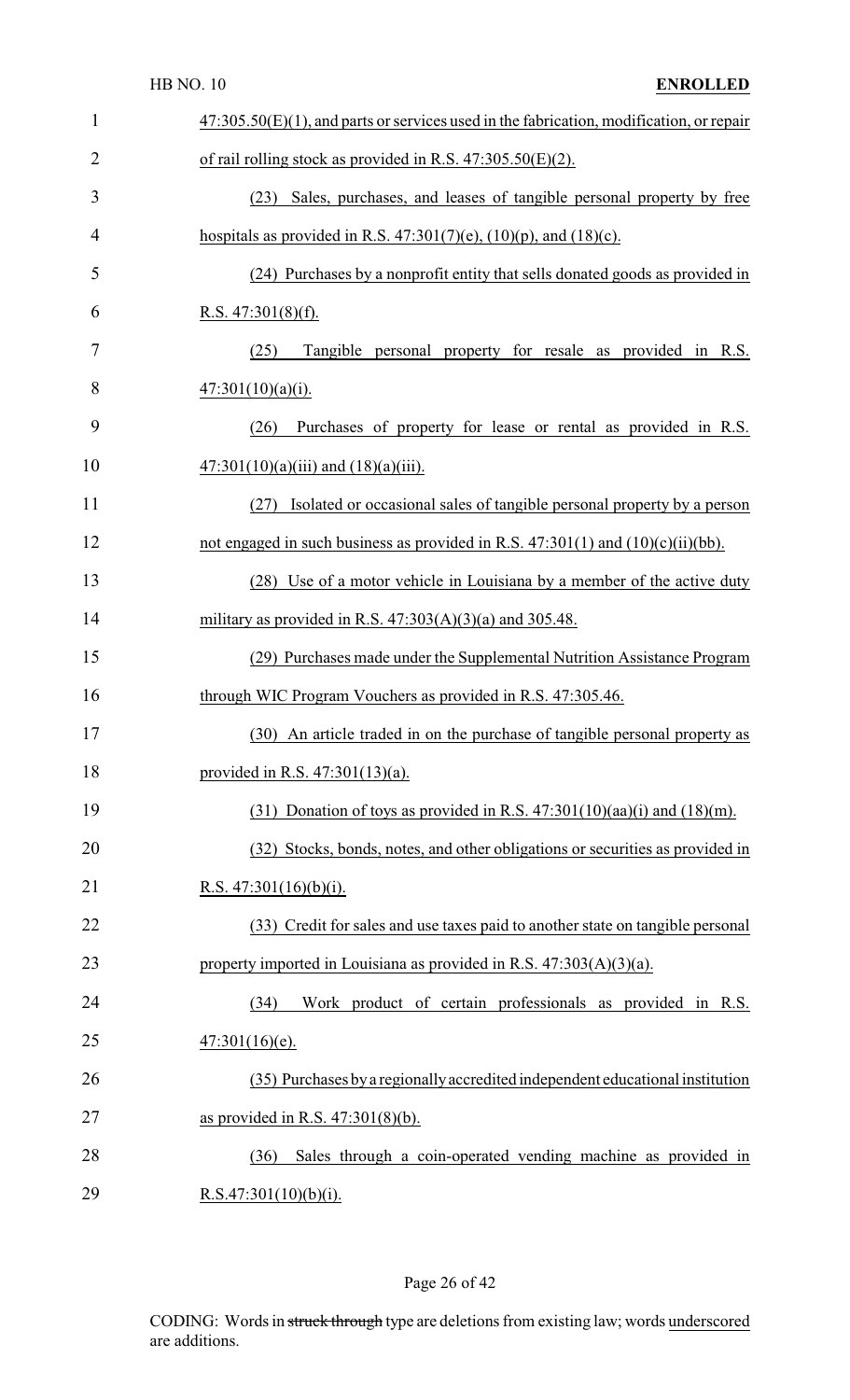| $\mathbf{1}$   | Purchases by a private postsecondary academic degree-granting<br>(37)            |
|----------------|----------------------------------------------------------------------------------|
| $\overline{2}$ | institution as provided in R.S. $47:301(10)(cc)$ and $(18)(n)$ .                 |
| 3              | (38) Purchases of food items for school lunch and breakfast programs by a        |
| 4              | nonpublic elementary or secondary school as provided in R.S. 47:301(10)(dd).     |
| 5              | $(39)$ Funeral directing services as provided in R.S. $47:301(14)(i)$ .          |
| 6              | (40) Feed and feed additives for animals held for business purposes as           |
| 7              | provided in R.S. $47:305(A)(4)$ .                                                |
| 8              | Farm products produced and used by farmers as provided in R.S.<br>(41)           |
| 9              | $47:305(B)$ .                                                                    |
| 10             | Sale of fertilizer and containers to farmers as provided in R.S.<br>(42)         |
| 11             | $47:305(D)(1)(f)$ .                                                              |
| 12             | Sales of seeds for planting crops as provided in R.S. 47:305.3.<br>(43)          |
| 13             | Sales of pesticides for agricultural purposes as provided in R.S.<br>(44)        |
| 14             | 47:305.8.                                                                        |
| 15             | $(45)$ The cost price for the printing of a news publication as provided in R.S. |
| 16             | $47:301(3)$ (h).                                                                 |
| 17             | (46) Vehicle rentals to a warranty customer as provided in R.S. $47:301(7)(h)$ . |
| 18             | (47) Leases or rentals of a crane and related equipment with an operator as      |
| 19             | provided in R.S. $47:301(7)(k)$ .                                                |
| 20             | (48) Sales by and to the state and its political subdivisions as provided in     |
| 21             | R.S. $47:301(8)$ (c).                                                            |
| 22             | Sales of materials for further processing as provided in R.S.<br>(49)            |
| 23             | $47:301(10)(c)(i)(aa)$ .                                                         |
| 24             | (50) The sales price for new farm equipment used in poultry production as        |
| 25             | provided in R.S. $47:301(13)(c)$ .                                               |
| 26             | $(51)$ A factory built home as provided in R.S. 47:301(16)(g).                   |
| 27             | (52) Any advertising service rendered by an advertising business as provided     |
| 28             | in R.S. $47:302(D)$ .                                                            |
| 29             | (53) Sales of livestock, poultry, and other farm products direct from a farm     |
| 30             | as provided in R.S. $47:305(A)(1)$ .                                             |

## Page 27 of 42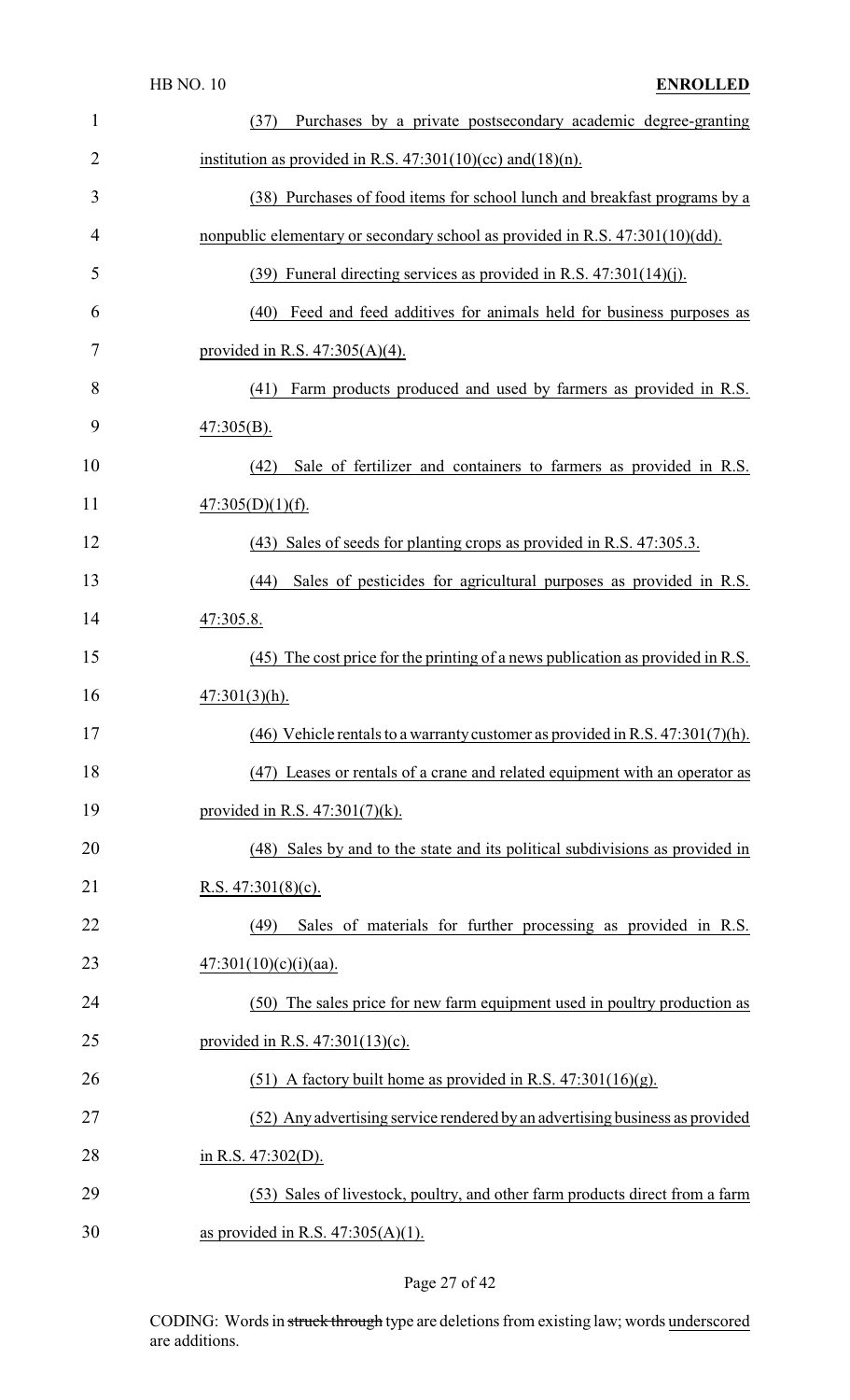| 1              | (54) Sales of livestock at a public sale sponsored by a breeders' or registry         |
|----------------|---------------------------------------------------------------------------------------|
| $\overline{2}$ | association or at a livestock auction market as provided in R.S. $47:305(A)(2)$ .     |
| 3              | (55) Sales of agricultural commodities by a person other than the producer,           |
| 4              | for use in further processing as provided in R.S. $47:305(A)(3)$ .                    |
| 5              | Transactions in interstate commerce and tangible personal property<br>(56)            |
| 6              | imported into this state, or produced or manufactured in this state, for export as    |
| 7              | provided in R.S. $47:305(E)$ .                                                        |
| 8              | (57) Ships, vessels, barges, and related supplies as provided in R.S. 47:305.1.       |
| 9              | (58) The sales price of new farm equipment, including polyroll tubing, as             |
| 10             | provided in R.S. 47:305.25.                                                           |
| 11             | (59) A truck and trailer if used at least eighty percent of the time in interstate    |
| 12             | commerce as provided in R.S. $47:305.50(A)$ .                                         |
| 13             | (60) Freight cars, piggyback trailers, and rail rolling stock, and railroad ties      |
| 14             | as provided in R.S. $47:305.45$ and $305.50(F)$ .                                     |
| 15             | (61) Sales or purchases by a council on aging as provided in R.S. 47:305.66.          |
| 16             | Sales of pharmaceuticals administered to livestock for agricultural<br>(62)           |
| 17             | purposes as provided in R.S. $47:301(16)(f)$ .                                        |
| 18             | (63) Materials used in the production of crawfish and catfish as provided in          |
| 19             | R.S. $47:305(A)(5)$ and (6).                                                          |
| 20             | (64) Sales of room rentals by a camp or retreat facility owned by a nonprofit         |
| 21             | organization as provided in R.S. $47:301(6)(b)$ .                                     |
| 22             | (65) Sales of room rentals by a homeless shelter as provided in R.S.                  |
| 23             | $47:301(6)(c)$ .                                                                      |
| 24             | (66) Sales, leases, and rentals of tangible personal property to Boys State of        |
| 25             | Louisiana, Inc. and Girls State of Louisiana, Inc. as provided in R.S. $47:301(7)(g)$ |
| 26             | and $(10)(r)$ .                                                                       |
| 27             | Sales or purchases of fire-fighting equipment by a volunteer fire<br>(67)             |
| 28             | department as provided in R.S. $47:301(10)(0)$ .                                      |
| 29             | Sales to, and leases, rentals, and use of educational materials and<br>(68)           |
| 30             | equipment used for classroom instruction by a parochial and private elementary and    |

Page 28 of 42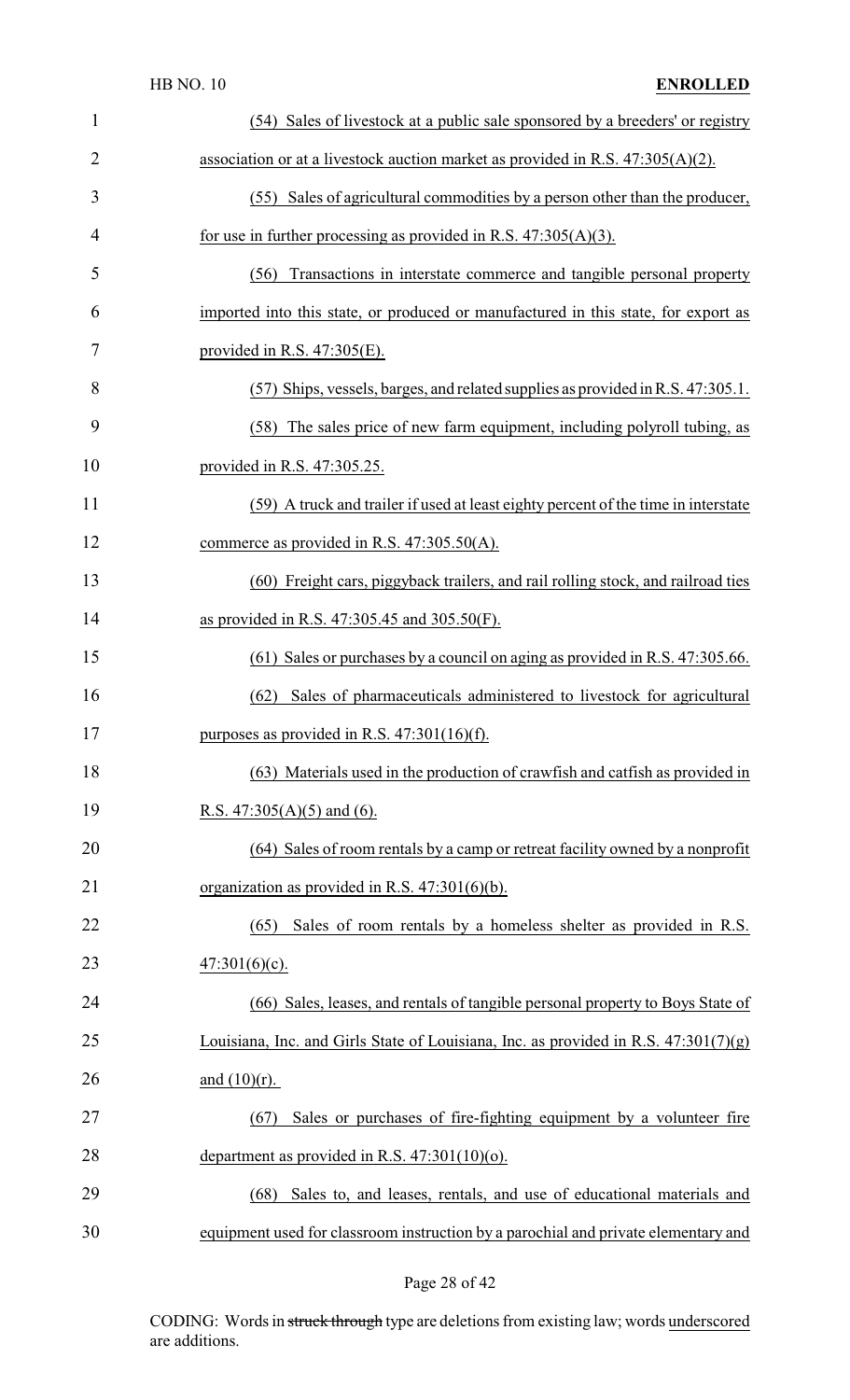| $\mathbf{1}$ | secondary school that complies with the court order from the Dodd Brumfield              |
|--------------|------------------------------------------------------------------------------------------|
| 2            | decision and Section $501(c)(3)$ of the Internal Revenue Code as provided in R.S.        |
| 3            | $47:301(7)(f), (10)(q)(ii),$ and $(18)(e)(ii)$ .                                         |
| 4            | (69) Sales by a parochial and private elementary and secondary school that               |
| 5            | complies with the court order from the Dodd Brumfield decision and Section               |
| 6            | $501(c)(3)$ of the Internal Revenue Code as provided in R.S. $47:301(10)(q)(i)$ and      |
| 7            | $(18)(e)(i)$ .                                                                           |
| 8            | $(70)$ Sales, as provided in R.S. $47:301(14)(b)(i)$ , but only of admissions to         |
| 9            | an athletic and entertainment event held for or by an elementary or secondary school     |
| 10           | and membership fees or dues of a nonprofit, civic association.                           |
| 11           | Sales or use of orthotic devices, prosthetic devices, hearing aids,<br>(71)              |
| 12           | eyeglasses, contact lenses, and wheelchairs prescribed by a physician, optometrist,      |
| 13           | or licensed chiropractor used exclusively by the patient for personal use as provided    |
| 14           | in R.S. $47:305(D)(1)(k)$ .                                                              |
| 15           | Sales or use of ostomy, colostomy, and ileostomy devices and<br>(72)                     |
| 16           | equipment as provided in R.S. $47:305(D)(1)(1)$ .                                        |
| 17           | Sales of medical devices as provided in R.S. $47:305(D)(1)(s)$ .<br>(73)                 |
| 18           | Sales of dental devices and materials as provided in R.S.<br>(74)                        |
| 19           | $47:305(D)(1)(t)$ .                                                                      |
| 20           | Sales or use of adaptive driving equipment and motor vehicle<br>(75)                     |
| 21           |                                                                                          |
|              | modification prescribed for personal use as provided in R.S. $47:305(D)(1)(u)$ .         |
| 22           | (76) Sales or use of a meal by an educational institution, medical facility,             |
| 23           | mental institution, and an occasional meal furnished by an educational, religious, or    |
| 24           | medical organization as provided in R.S. $47:305(D)(2)$ .                                |
| 25           | Purchases or rentals of renal dialysis machines, parts, materials, and                   |
| 26           | supplies for home use under a physician's prescription as provided in R.S. $47:305(G)$ . |
| 27           | Sales of admission to entertainment events by a Little Theater<br>(78)                   |
| 28           | organization as provided in R.S. 47:305.6.                                               |
| 29           | (79) Sales of admission to musical performances sponsored by a nonprofit                 |

## Page 29 of 42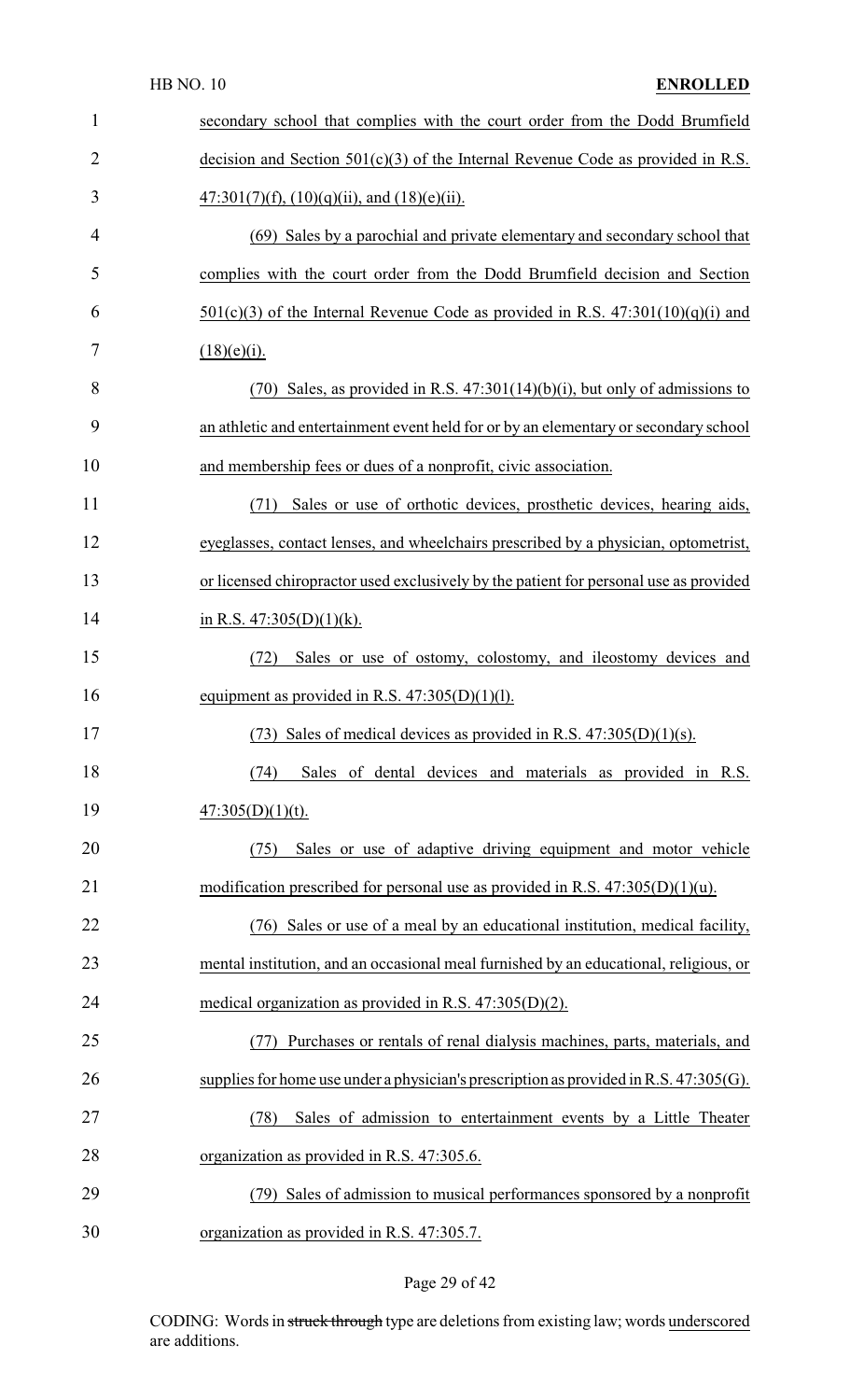| $\mathbf{1}$   | Sales of admissions to entertainment events sponsored by domestic<br>(80)               |
|----------------|-----------------------------------------------------------------------------------------|
| $\overline{2}$ | nonprofit charitable, religious, and educational organizations as provided in R.S.      |
| 3              | 47:305.13.                                                                              |
| 4              | Sales of admissions, parking fees, and sales of tangible personal<br>(81)               |
| 5              | property at events sponsored by domestic, civic, educational, historical, charitable,   |
| 6              | fraternal, or religious nonprofit organizations as provided in R.S. $47:305.14(A)(1)$ . |
| 7              | (82) Sales of admissions and parking fees at fairs and festivals sponsored by           |
| 8              | nonprofit organizations as provided in R.S. 47:305.18.                                  |
| 9              | (83) Purchases of fishing vessels, supplies, fuels, lubricants, and repairs for         |
| 10             | the vessels of licensed commercial fishermen as provided in R.S. 47:305.20.             |
| 11             | (84) Sales of butane, propane, or other liquified petroleum gases for private,          |
| 12             | residential consumption as provided in R.S. 47:305.39.                                  |
| 13             | (85) Sales and purchases by certain organizations that provide training for             |
| 14             | blind persons as provided in R.S. 47:305.15.                                            |
| 15             | (86) Purchases and leases by qualified radiation therapy treatment centers as           |
|                |                                                                                         |
| 16             | provided in R.S. 47:305.64.                                                             |
| 17             | (87) Sales of electricity for chlor-alkali manufacturing as provided in R.S.            |
| 18             | $47:301(10)(c)(ii)(aa)$ .                                                               |
| 19             | (88) Rentals or leases of certain oilfield property for re-lease or re-rental as        |
| 20             | provided in R.S. $47:301(7)(b)$ .                                                       |
| 21             | (89) Sales of aircraft manufactured in Louisiana with a maximum capacity                |
| 22             | of eight persons as provided in R.S. $47:301(10)(m)$ .                                  |
| 23             | (90) Labor, materials, services, and supplies used for the repair, renovation,          |
| 24             | or conversion of drilling rig machinery and equipment which become component            |
| 25             | parts of a drilling rig used exclusively for exploration or development of minerals as  |
| 26             | provided in R.S. $47:301(14)(g)(iii)$ .                                                 |
| 27             | Repairs and materials used on drilling rigs and equipment used<br>(91)                  |
| 28             | exclusively for exploration of development of minerals as provided in R.S. 47:305(I).   |
| 29             | (92) Sales by thrift shops located on military installations as provided in R.S.        |

## Page 30 of 42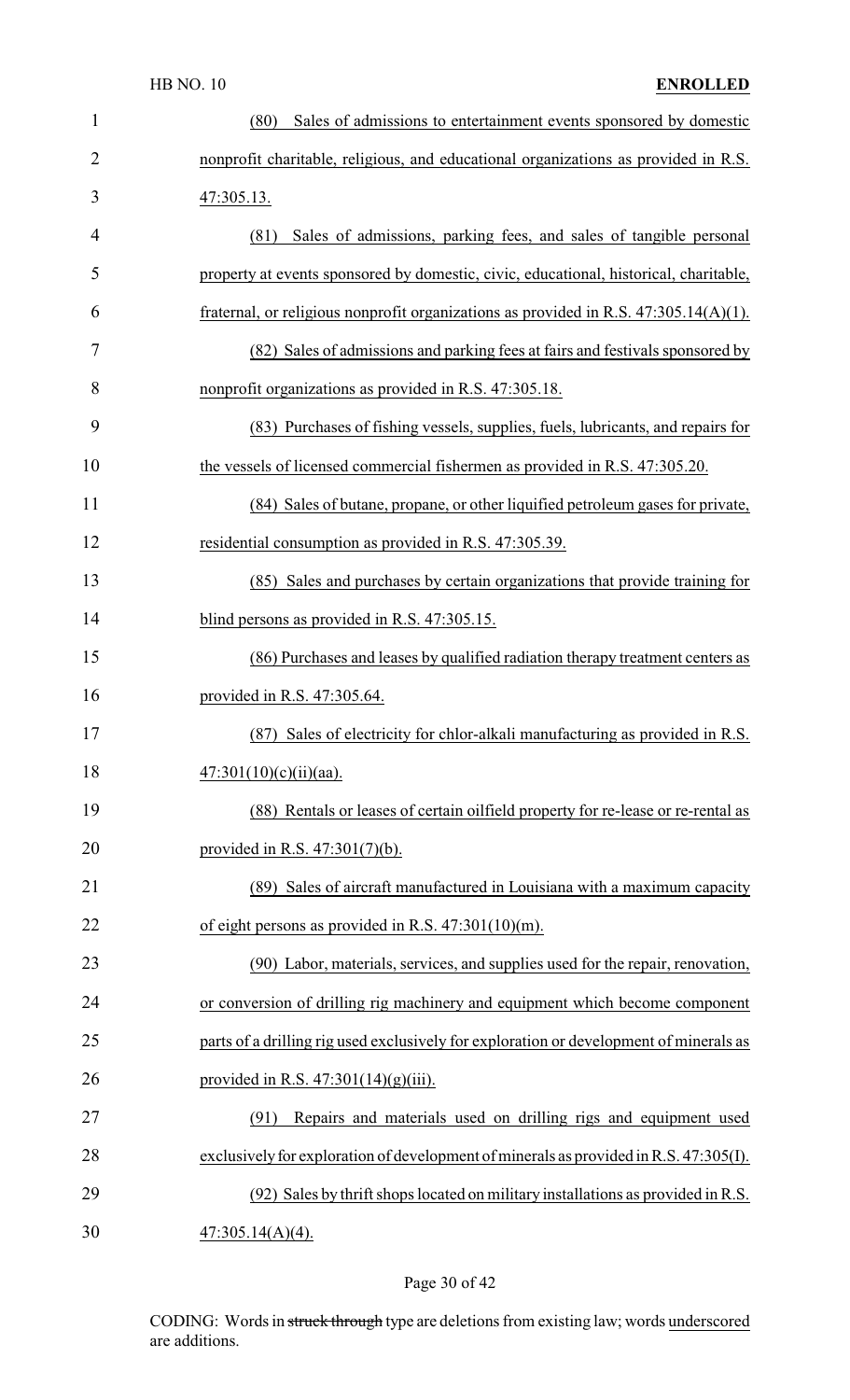| $\mathbf{1}$   | (93) Leases or rentals of vessels for use in offshore mineral production or the           |
|----------------|-------------------------------------------------------------------------------------------|
| $\overline{2}$ | provision of services to those engaged in mineral production as provided in R.S.          |
| 3              | 47:305.19.                                                                                |
| 4              | (94) Sales of gasohol as provided in R.S. 47:305.28.                                      |
| 5              | (95)<br>Sales or purchases by sheltered workshops as provided in R.S.                     |
| 6              | 47:305.38.                                                                                |
| 7              | (96) Pharmaceutical samples manufactured or imported into the state free of               |
| 8              | charge as provided in R.S. 47:305.47.                                                     |
| 9              | (97) The exclusion for surface preparation, painting, and coating fixed or                |
| 10             | rotary wing aircraft and certified transport category aircraft registered outside of this |
| 11             | state, as provided in R.S. $47:301(14)(g)(iv)$ .                                          |
| 12             | (98) Sales of platinum, gold, and silver bullion, that is valued solely upon its          |
| 13             | precious metal content, whether in coin or ingot form as provided in R.S.                 |
| 14             | $47:301(16)(b)(ii)(aa)$ .                                                                 |
| 15             | of certain numismatic coins as provided in<br>(99)<br>Sales<br>R.S.                       |
| 16             | $47:301(16)(b)(ii)(bb)$ and (cc).                                                         |
| 17             | (100) Purchases, use, and lease of manufacturing machinery and equipment                  |
| 18             | as provided in R.S. 47:301(3)(i), (13)(k) and (28)(a).                                    |
| 19             | Purchase of consumables by paper and wood manufacturers and<br>(101)                      |
| 20             | loggers assigned an industry group designation of 3211 through 3222 or 113310             |
| 21             | pursuant to the North American Industry Classification System of 2007 as provided         |
| 22             | in R.S. $47:301(3)(k)$ .                                                                  |
| 23             | (102) Sale and purchase of electricity as provided in R.S. $47:305(D)(1)(d)$              |
| 24             | for use in production activity subject to the payment of state severance tax on           |
| 25             | production from a stripper well pursuant to R.S. $47:633(7)(c)(i)$ and (ii)(aa) and (bb). |
| 26             | (103) Purchase of machinery and equipment by a utility regulated by the                   |
| 27             | Public Service Commission and the city of New Orleans as provided in R.S.                 |
| 28             | $47:301(16)(o)$ .                                                                         |
| 29             | (104) Repair services performed in Louisiana when the repaired property is                |
| 30             | delivered outside of Louisiana as provided in R.S. $47:301(14)(g)(i)(bb)$ .               |

## Page 31 of 42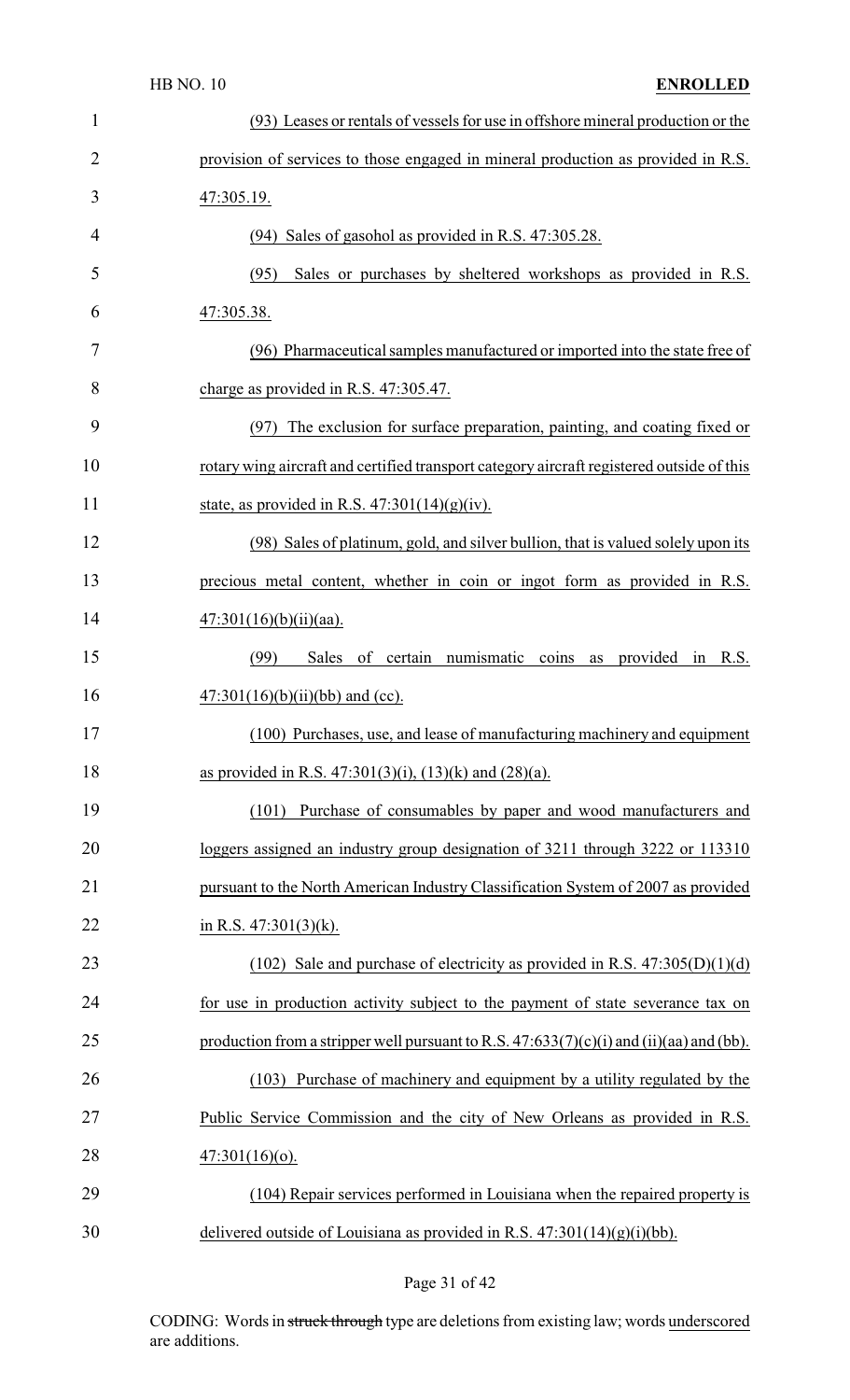| $\mathbf{1}$   | (105) Any transaction by a nonprofit electric cooperative that is exempt from                        |
|----------------|------------------------------------------------------------------------------------------------------|
| $\overline{2}$ | tax pursuant to R.S. 12:425.                                                                         |
| 3              | (106) Diesel fuel, butane, propane, or other gases used or consumed for farm                         |
| 4              | purposes as provided in R.S. $47:305.37(A)$ .                                                        |
| 5              | (107) The use of steam produced through the processing of a raw agricultural                         |
| 6              | product used in a facility predominately and directly engaged in the processing of an                |
| 7              | agricultural product, by a manufacturer as defined in $R.S.47:301(3)(i)(ii)(bb)$ based               |
| 8              | on being assigned a North American Industry Classification System Code within the                    |
| 9              | agricultural, forestry, fishing, and hunting Sector 11.                                              |
| 10             | (108) Refunds for purchases of tangible personal property by international                           |
| 11             | travelers as part of the Louisiana Tax Free Shopping Program pursuant to R.S.                        |
| 12             | 51:1301, et seq.                                                                                     |
| 13             | Sales of tangible personal property and services at certain public<br>(109)                          |
| 14             | facilities as provided in R.S. 39:467 and 468.                                                       |
| 15             | (110) The sale or use of steam, water, electric power or energy, natural gas,                        |
| 16             | or energy sources as provided in R.S. $47:305(D)(1)(b)$ , (c), (d), (g), and (h).                    |
| 17             | J. The provisions of Subsection I of this Section shall supercede and control                        |
| 18             | to the extent of conflict with any other provision of law beginning July 1, 2018,                    |
| 19             | through June 30, 2025.                                                                               |
| 20             | ∗<br>∗<br>∗                                                                                          |
| 21             | §331. Imposition of tax                                                                              |
| 22             | $\ast$<br>$\ast$<br>∗                                                                                |
| 23             | P.(1) For the period July 1, 2004, through $\frac{\text{April }1, 2019}{\text{June }30, 2018}$ , the |
| 24             | exemptions to the tax levied by this Section for sales of steam, water, electric power,              |
| 25             | or energy, and natural gas shall be inapplicable, inoperable, and of no effect as to the             |
| 26             | tax levied by this Section.                                                                          |
| 27             | (2) Notwithstanding any other provision of law to the contrary, including but                        |
| 28             | not limited to any contrary provisions of this Chapter, the exemption provided for                   |
| 29             | in R.S. $47:305(A)(2)$ and $305.25(A)(3)$ shall be applicable, operable, and effective               |
| 30             | from July 1, 2007, through June 30, 2018.                                                            |

## Page 32 of 42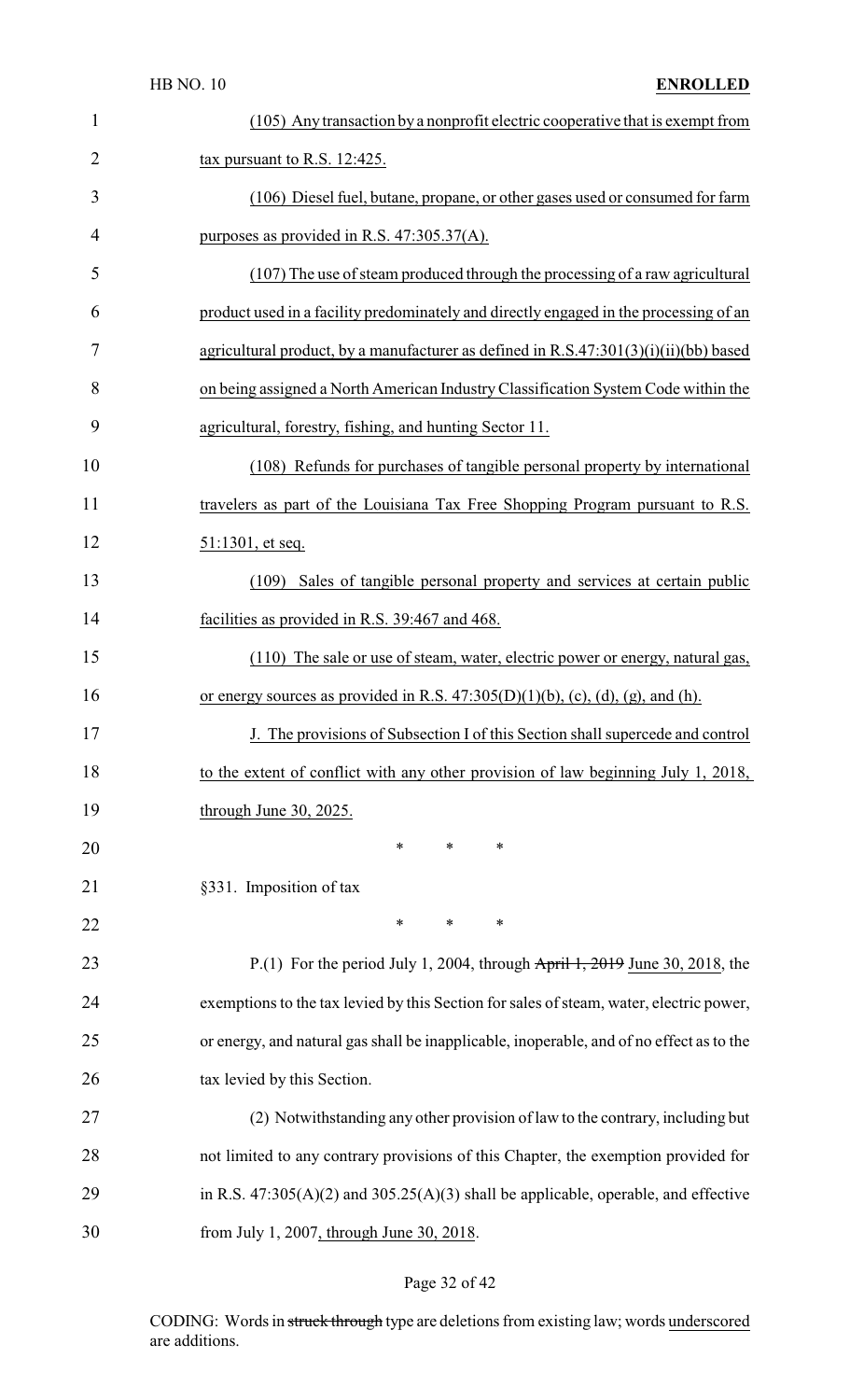| $\mathbf{1}$   | (3) Notwithstanding any other provision of law to the contrary which makes                  |
|----------------|---------------------------------------------------------------------------------------------|
| $\overline{2}$ | any sales and use tax exemption inapplicable, inoperable, and of no effect, the             |
| 3              | exemption provided in R.S. $47:305(D)(2)$ shall be applicable, operable, and effective      |
| 4              | from January 1, 1998, through June 30, 2018.                                                |
| 5              | Q. Notwithstanding any other provision of the law to the contrary and                       |
| 6              | specifically notwithstanding any provision enacted during the 2004 First                    |
| 7              | Extraordinary Session of the Legislature which makes any sales and use tax                  |
| 8              | exemption inapplicable, inoperable, and of no effect, the exemption provided in R.S.        |
| 9              | 47:305.51 shall be applicable, operable, and effective for all taxable periods              |
| 10             | beginning on or after July 1, 2007, through March 31, 2016 <del>, and for all taxable</del> |
| 11             | periods on and after April 1, 2019.                                                         |
| 12             | Notwithstanding any other provision of law to the contrary and<br>R.                        |
| 13             | specifically notwithstanding any provision which is enacted to make any sales and           |
| 14             | use tax exemption inapplicable, inoperable, and of no effect, the exemption provided        |
| 15             | in R.S. $47:305(A)(5)(b)$ shall be applicable, operable, and effective from July 1,         |
| 16             | 2009, through June 30, 2018.                                                                |
| 17             |                                                                                             |
| 18             | V. Notwithstanding any other provision of law to the contrary, including but                |
| 19             | not limited to any contrary provisions of this Chapter, beginning July 1, 2018,             |
| 20             | through June 30, 2025, there shall be no exemptions and no exclusions to the tax            |
| 21             | levied pursuant to the provisions of this Section, except for the retail sale, use,         |
| 22             | consumption, distribution, or storage for use or consumption of the following:              |
| 23             | (1) Food for home consumption as defined in R.S. $47:305(D)(1)(n)$ through                  |
| 24             | (r) on January 1, 2003, as provided in Article VII, Section 2.2 of the Constitution of      |
| 25             | Louisiana.                                                                                  |
| 26             | (2) Natural gas as provided in Article VII, Section 2.2 of the Constitution of              |
| 27             | Louisiana.                                                                                  |
| 28             | (3) Electricity as provided in Article VII, Section 2.2 of the Constitution of              |
| 29             | Louisiana.                                                                                  |

Page 33 of 42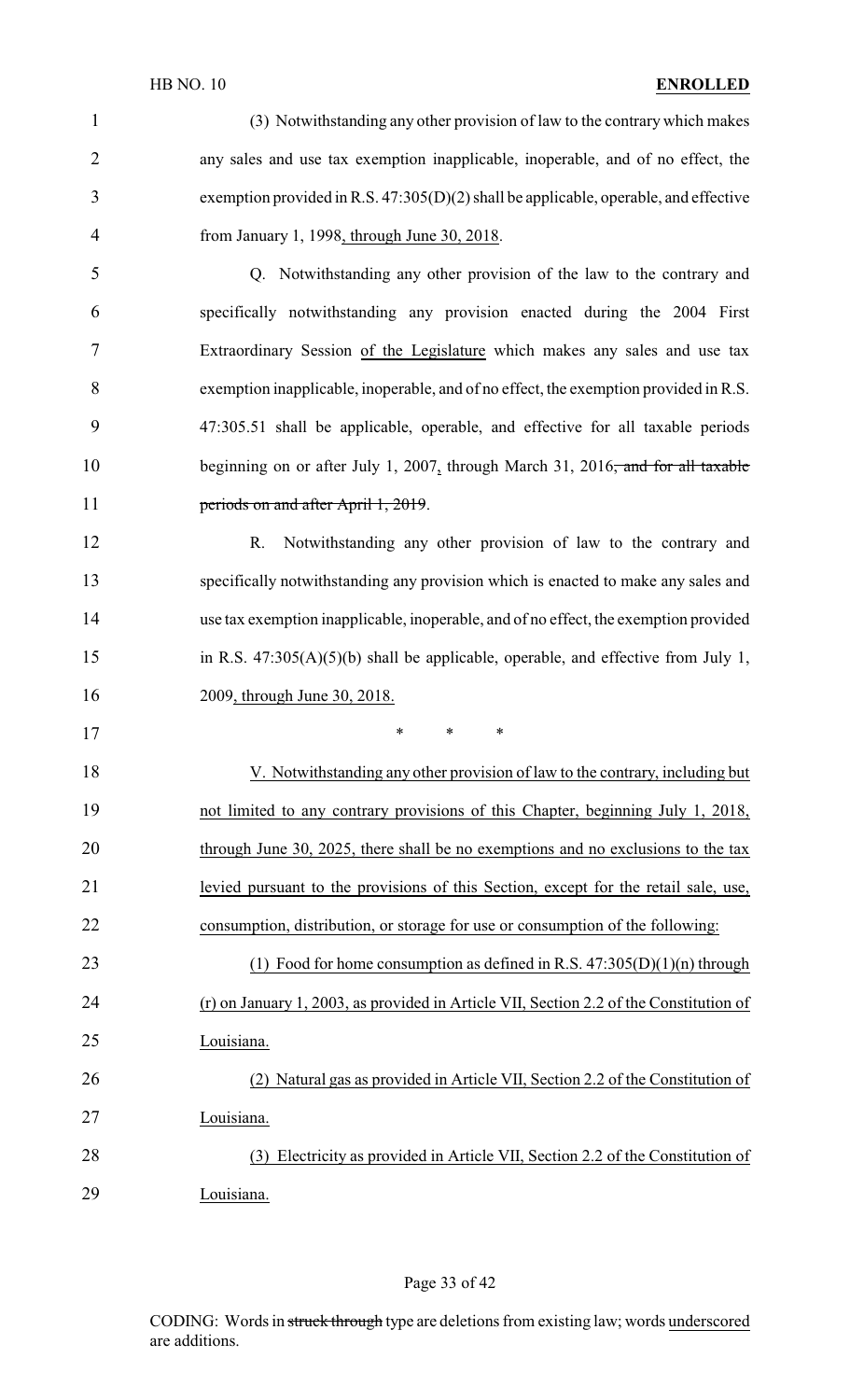| 1              | Water as provided in Article VII, Section 2.2 of the Constitution of<br>(4)     |
|----------------|---------------------------------------------------------------------------------|
| $\overline{2}$ | Louisiana.                                                                      |
| 3              | Prescription drugs as provided in Article VII, Section 2.2 of the<br>(5)        |
| 4              | Constitution of Louisiana.                                                      |
| 5              | (6) Gasoline and other motor fuels subject to the state excise tax on fuel as   |
| 6              | provided in Article VII, Section 27 of the Constitution of Louisiana.           |
| 7              | (7) Sales to the United States government and its agencies as provided in       |
| 8              | R.S. $47:301(10)(g)$ .                                                          |
| 9              | (8) Other constructions permanently attached to the ground as provided in       |
| 10             | R.S. $47:301(16)(1)$ .                                                          |
| 11             | (9) Installation charges on tangible personal property as provided in R.S.      |
| 12             | $47:301(3)(a)$ .                                                                |
| 13             | $(10)$ Installation of oil field board roads as provided in R.S. 47:301(3)(c).  |
| 14             | Transactions involving the construction or overhaul of United States<br>(11)    |
| 15             | Navy vessels as provided in R.S. $47:301(7)(c)$ and $(14)(h)$ .                 |
| 16             | (12) Property purchased for exclusive use outside the state as provided in      |
| 17             | R.S. 47:305.10.                                                                 |
| 18             | (13) Sales, leases, or rentals of tangible personal property paid by or under   |
| 19             | the provisions of Medicare as provided in R.S. 47:315.3.                        |
| 20             | Sales of human tissue transplants as provided in R.S. $47:301(10)(d)$ .<br>(14) |
| 21             | Sales of raw agricultural commodities as provided in R.S.<br>(15)               |
| 22             | $47:301(10)(e)$ .                                                               |
| 23             | (16) Sales of food by a youth-serving organization chartered by the Congress    |
| 24             | of the United States as provided in R.S. $47:301(10)(h)$ .                      |
| 25             | (17) Tangible personal property sold or donated to a food bank as provided      |
| 26             | in R.S. 47:301(10)(j) and (18)(a)(i).                                           |
| 27             | (18)<br>Materials used in the collection of blood as provided in R.S.           |
| 28             | 47:301(16)(j).                                                                  |
| 29             | Aphaeresis kits and leuko reduction filters as provided in R.S.<br>(19)         |
| 30             | $47:301(16)(k)$ .                                                               |

## Page 34 of 42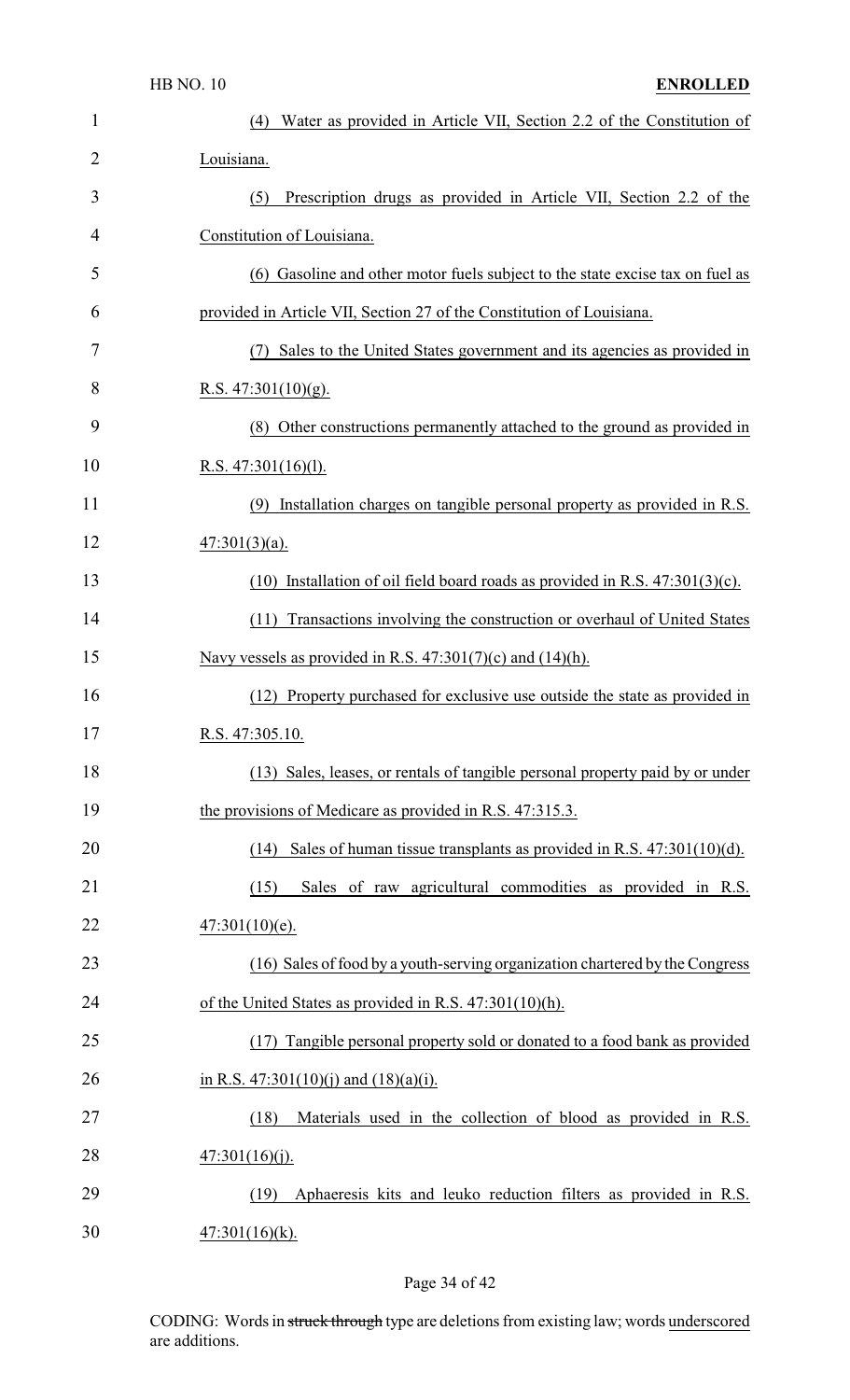| $\mathbf{1}$   | (20) Donations to schools and food banks from resale inventory as provided                 |
|----------------|--------------------------------------------------------------------------------------------|
| $\overline{2}$ | in R.S. $47:301(18)(a)$ .                                                                  |
| 3              | (21) Manufacturer's rebates on a new motor vehicle as provided in R.S.                     |
| 4              | $\frac{47:301(3)(e)}{40}$ and $\frac{(13)(b)}{20}$ .                                       |
| 5              | Leases or rentals of railroad rolling stock as provided in R.S.<br>(22)                    |
| 6              | $47:301(4)$ (k), rail rolling stock sold or leased in Louisiana as provided in R.S.        |
| 7              | $47:305.50(E)(1)$ , and parts or services used in the fabrication, modification, or repair |
| 8              | of rail rolling stock as provided in R.S. $47:305.50(E)(2)$ .                              |
| 9              | Sales, purchases, and leases of tangible personal property by free<br>(23)                 |
| 10             | hospitals as provided in R.S. $47:301(7)(e)$ , $(10)(p)$ , and $(18)(c)$ .                 |
| 11             | (24) Purchases by a nonprofit entity that sells donated goods as provided in               |
| 12             | R.S. $47:301(8)(f)$ .                                                                      |
| 13             | Tangible personal property for resale as provided in R.S.<br>(25)                          |
| 14             | $47:301(10)(a)(i)$ .                                                                       |
| 15             | Purchases of property for lease or rental as provided in R.S.<br>(26)                      |
| 16             | $47:301(10)(a)(iii)$ and $(18)(a)(iii)$ .                                                  |
| 17             | (27)<br>Isolated or occasional sales of tangible personal property by a person             |
| 18             | not engaged in such business as provided in R.S. $47:301(1)$ and $(10)(c)(ii)(bb)$ .       |
| 19             | (28) Use of a motor vehicle in Louisiana by a member of the active duty                    |
| 20             | military as provided in R.S. $47:303(A)(3)(a)$ and 305.48.                                 |
| 21             | (29) Purchases made under the Supplemental Nutrition Assistance Program                    |
| 22             | through WIC Program Vouchers as provided in R.S. 47:305.46.                                |
| 23             | (30) An article traded in on the purchase of tangible personal property as                 |
| 24             | provided in R.S. $47:301(13)(a)$ .                                                         |
| 25             | $(31)$ Donation of toys as provided in R.S. 47:301(10)(aa)(i) and (18)(m).                 |
| 26             | (32) Stocks, bonds, notes, and other obligations or securities as provided in              |
| 27             | R.S. $47:301(16)(b)(i)$ .                                                                  |
| 28             | (33) Credit for sales and use taxes paid to another state on tangible personal             |
| 29             | property imported in Louisiana as provided in R.S. $47:303(A)(3)(a)$ .                     |

Page 35 of 42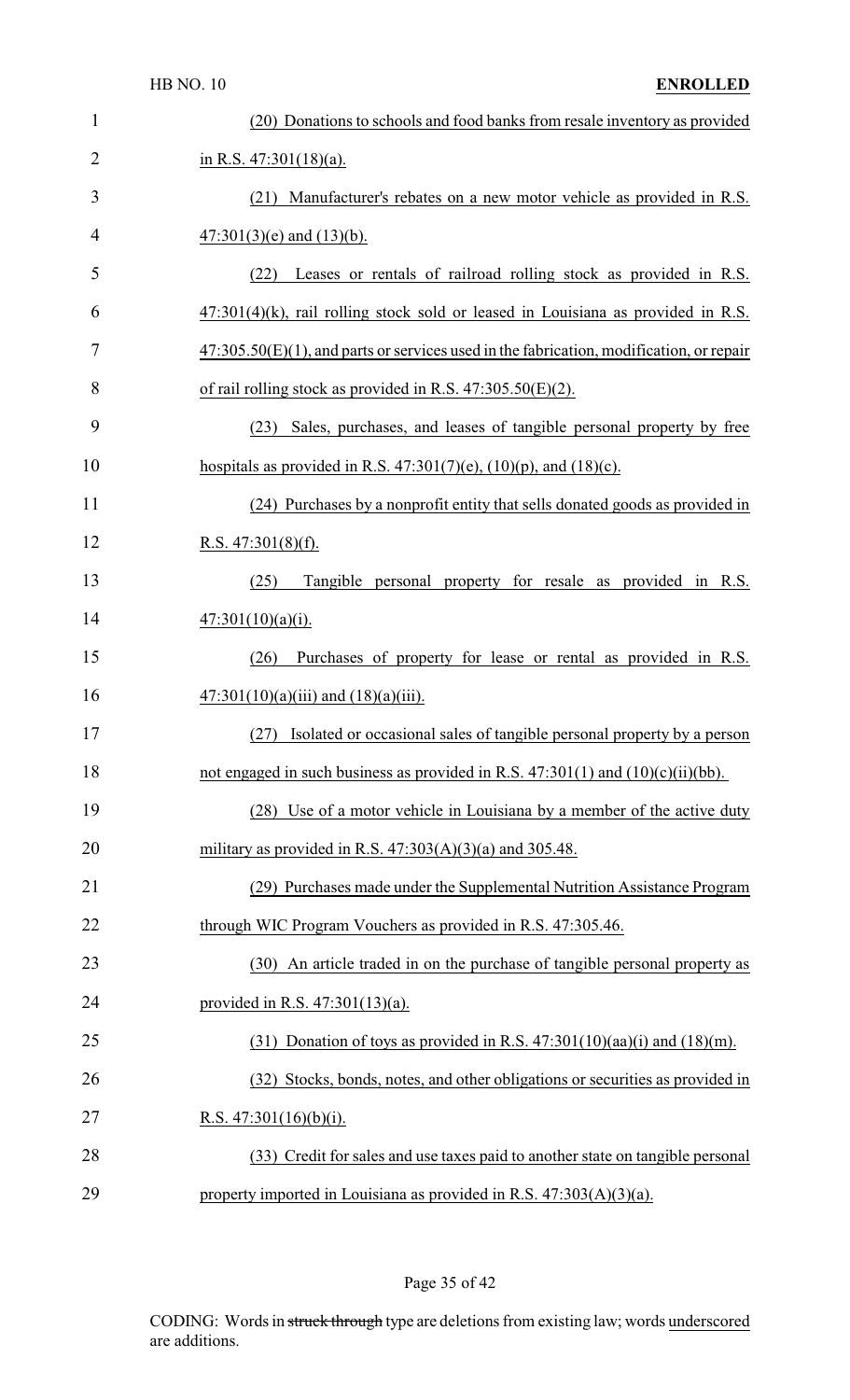| $\mathbf{1}$ | Work product of certain professionals as provided in R.S.<br>(34)                |
|--------------|----------------------------------------------------------------------------------|
| 2            | $47:301(16)(e)$ .                                                                |
| 3            | (35) Purchases by a regionally accredited independent educational institution    |
| 4            | as provided in R.S. $47:301(8)(b)$ .                                             |
| 5            | Sales through a coin-operated vending machine as provided in<br>(36)             |
| 6            | R.S.47:301(10)(b)(i).                                                            |
| 7            | Purchases by a private postsecondary academic degree-granting<br>(37)            |
| 8            | institution as provided in R.S. $47:301(10)(cc)$ and $(18)(n)$ .                 |
| 9            | (38) Purchases of food items for school lunch and breakfast programs by a        |
| 10           | nonpublic elementary or secondary school as provided in R.S. 47:301(10)(dd).     |
| 11           | $(39)$ Funeral directing services as provided in R.S. 47:301(14)(j).             |
| 12           | (40) Feed and feed additives for animals held for business purposes as           |
| 13           | provided in R.S. $47:305(A)(4)$ .                                                |
| 14           | Farm products produced and used by farmers as provided in R.S.<br>(41)           |
| 15           | $47:305(B)$ .                                                                    |
| 16           | Sale of fertilizer and containers to farmers as provided in R.S.<br>(42)         |
| 17           | $47:305(D)(1)(f)$ .                                                              |
| 18           | (43) Sales of seeds for planting crops as provided in R.S. 47:305.3.             |
| 19           | Sales of pesticides for agricultural purposes as provided in R.S.<br>(44)        |
| 20           | 47:305.8.                                                                        |
| 21           | (45) The cost price for the printing of a news publication as provided in R.S.   |
| 22           | $47:301(3)(h)$ .                                                                 |
| 23           | (46) Vehicle rentals to a warranty customer as provided in R.S. $47:301(7)$ (h). |
| 24           | (47) Leases or rentals of a crane and related equipment with an operator as      |
| 25           | provided in R.S. $47:301(7)(k)$ .                                                |
| 26           | (48) Sales by and to the state and its political subdivisions as provided in     |
| 27           | R.S. $47:301(8)(c)$ .                                                            |
| 28           | Sales of materials for further processing as provided in R.S.<br>(49)            |
| 29           | $47:301(10)(c)(i)(aa)$ .                                                         |

## Page 36 of 42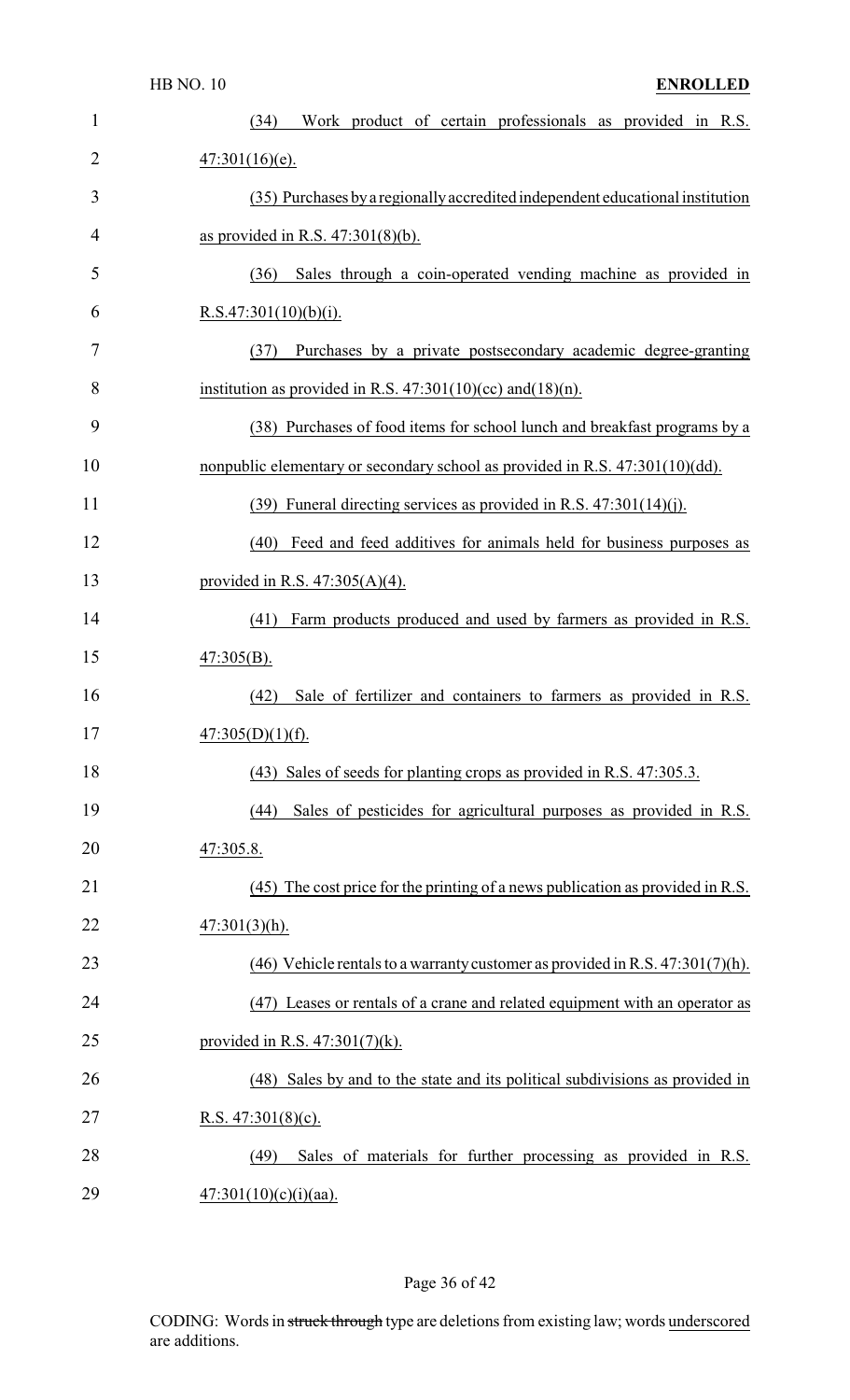| $\mathbf{1}$   | (50) The sales price for new farm equipment used in poultry production as          |
|----------------|------------------------------------------------------------------------------------|
| $\overline{2}$ | provided in R.S. $47:301(13)(c)$ .                                                 |
| 3              | (51) A factory built home as provided in R.S. $47:301(16)(g)$ .                    |
| 4              | (52) Any advertising service rendered by an advertising business as provided       |
| 5              | in R.S. $47:302(D)$ .                                                              |
| 6              | (53) Sales of livestock, poultry, and other farm products direct from a farm       |
| 7              | as provided in R.S. $47:305(A)(1)$ .                                               |
| 8              | (54) Sales of livestock at a public sale sponsored by a breeders' or registry      |
| 9              | association or at a livestock auction market as provided in R.S. $47:305(A)(2)$ .  |
| 10             | (55) Sales of agricultural commodities by a person other than the producer,        |
| 11             | for use in further processing as provided in R.S. $47:305(A)(3)$ .                 |
| 12             | Transactions in interstate commerce and tangible personal property<br>(56)         |
| 13             | imported into this state, or produced or manufactured in this state, for export as |
| 14             | provided in R.S. $47:305(E)$ .                                                     |
| 15             | (57) Ships, vessels, barges, and related supplies as provided in R.S. 47:305.1.    |
| 16             | (58) The sales price of new farm equipment, including polyroll tubing, as          |
| 17             | provided in R.S. 47:305.25.                                                        |
| 18             | (59) A truck and trailer if used at least eighty percent of the time in interstate |
| 19             | commerce as provided in R.S. 47:305.50(A).                                         |
| 20             | (60) Freight cars, piggyback trailers, and rail rolling stock, and railroad ties   |
| 21             | as provided in R.S. $47:305.45$ and $305.50(F)$ .                                  |
| 22             | (61) Sales or purchases by a council on aging as provided in R.S. 47:305.66.       |
| 23             | Sales of pharmaceuticals administered to livestock for agricultural<br>(62)        |
| 24             | purposes as provided in R.S. $47:301(16)(f)$ .                                     |
| 25             | (63) Materials used in the production of crawfish and catfish as provided in       |
| 26             | R.S. $47:305(A)(5)$ and (6).                                                       |
| 27             | (64) Sales of room rentals by a camp or retreat facility owned by a nonprofit      |
| 28             | organization as provided in R.S. $47:301(6)(b)$ .                                  |
| 29             | Sales of room rentals by a homeless shelter as provided in R.S.<br>(65)            |
| 30             | $47:301(6)(c)$ .                                                                   |

## Page 37 of 42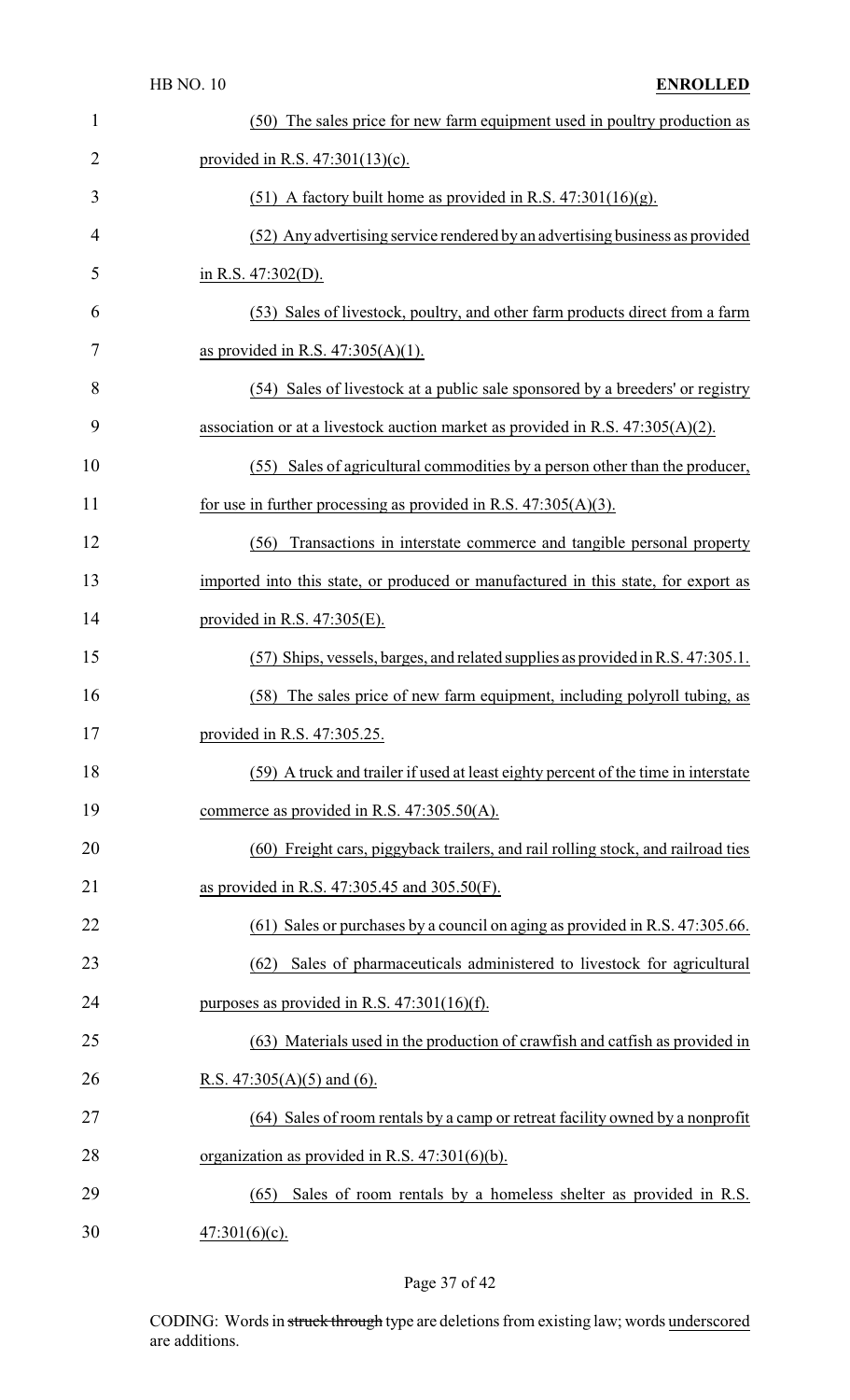| $\mathbf{1}$ | (66) Sales, leases, and rentals of tangible personal property to Boys State of        |
|--------------|---------------------------------------------------------------------------------------|
| 2            | Louisiana, Inc. and Girls State of Louisiana, Inc. as provided in R.S. $47:301(7)(g)$ |
| 3            | and $(10)(r)$ .                                                                       |
| 4            | Sales or purchases of fire-fighting equipment by a volunteer fire<br>(67)             |
| 5            | department as provided in R.S. $47:301(10)(o)$ .                                      |
| 6            | Sales to, and leases, rentals, and use of educational materials and<br>(68)           |
| 7            | equipment used for classroom instruction by a parochial and private elementary and    |
| 8            | secondary school that complies with the court order from the Dodd Brumfield           |
| 9            | decision and Section $501(c)(3)$ of the Internal Revenue Code as provided in R.S.     |
| 10           | $47:301(7)(f), (10)(q)(ii),$ and $(18)(e)(ii)$ .                                      |
| 11           | (69) Sales by a parochial and private elementary and secondary school that            |
| 12           | complies with the court order from the Dodd Brumfield decision and Section            |
| 13           | $501(c)(3)$ of the Internal Revenue Code as provided in R.S. $47:301(10)(q)(i)$ and   |
| 14           | $(18)(e)(i)$ .                                                                        |
| 15           | $(70)$ Sales, as provided in R.S. $47:301(14)(b)(i)$ , but only of admissions to      |
| 16           | an athletic and entertainment event held for or by an elementary or secondary school  |
| 17           | and membership fees or dues of a nonprofit, civic association.                        |
| 18           | Sales or use of orthotic devices, prosthetic devices, hearing aids,<br>(71)           |
| 19           | eyeglasses, contact lenses, and wheelchairs prescribed by a physician, optometrist,   |
| 20           | or licensed chiropractor used exclusively by the patient for personal use as provided |
| 21           | in R.S. $47:305(D)(1)(k)$ .                                                           |
| 22           | Sales or use of ostomy, colostomy, and ileostomy devices and<br>(72)                  |
| 23           | equipment as provided in R.S. $47:305(D)(1)(1)$ .                                     |
| 24           | (73) Sales of medical devices as provided in R.S. $47:305(D)(1)(s)$ .                 |
| 25           | Sales of dental devices and materials as provided in R.S.<br>(74)                     |
| 26           | $47:305(D)(1)(t)$ .                                                                   |
| 27           | Sales or use of adaptive driving equipment and motor vehicle<br>(75)                  |
| 28           | modification prescribed for personal use as provided in R.S. $47:305(D)(1)(u)$ .      |

Page 38 of 42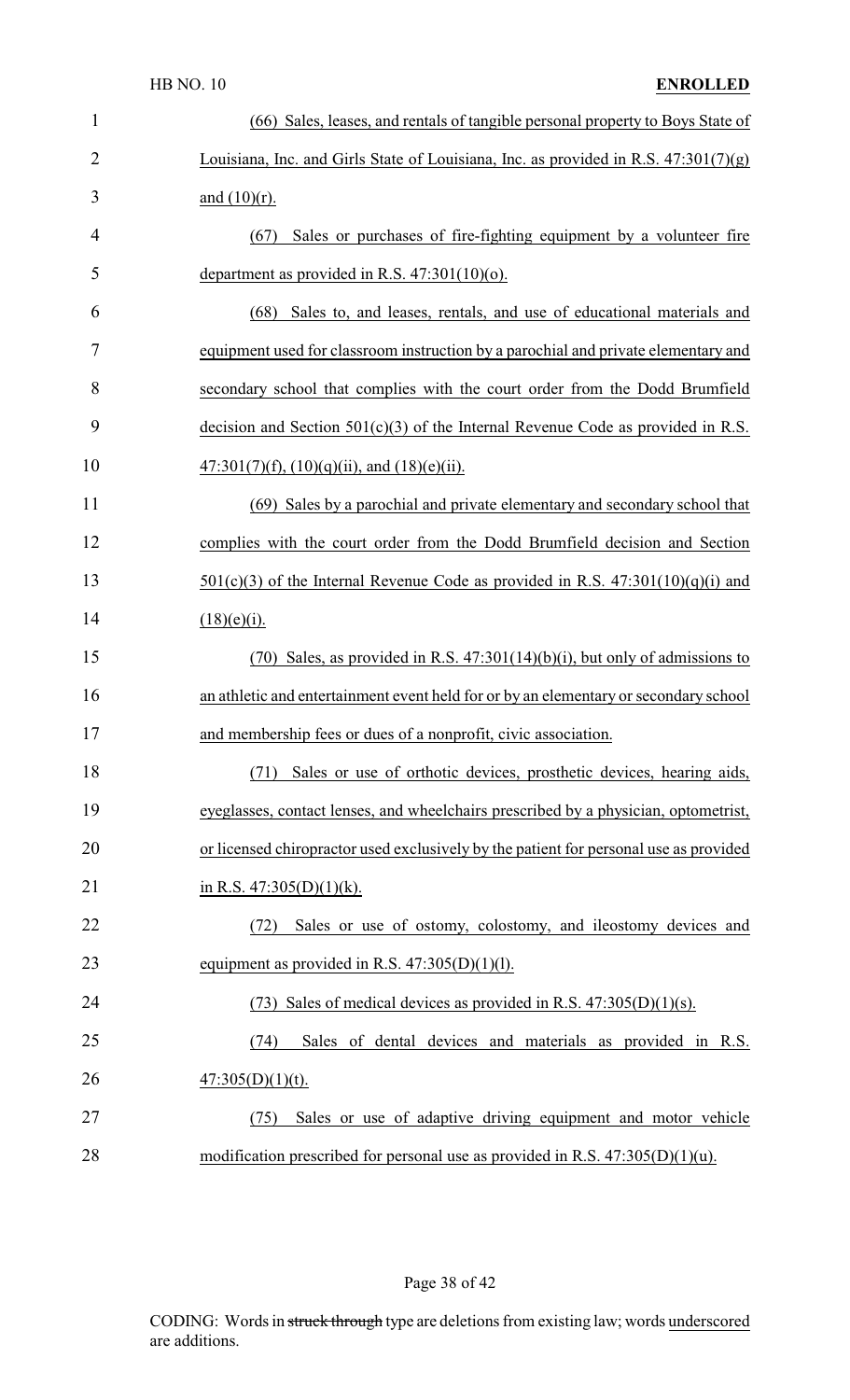| 1              | (76) Sales or use of a meal by an educational institution, medical facility,             |
|----------------|------------------------------------------------------------------------------------------|
| $\overline{2}$ | mental institution, and an occasional meal furnished by an educational, religious, or    |
| 3              | medical organization as provided in R.S. $47:305(D)(2)$ .                                |
| 4              | (77) Purchases or rentals of renal dialysis machines, parts, materials, and              |
| 5              | supplies for home use under a physician's prescription as provided in R.S. $47:305(G)$ . |
| 6              | (78)<br>Sales of admission to entertainment events by a Little Theater                   |
| 7              | organization as provided in R.S. 47:305.6.                                               |
| 8              | (79) Sales of admission to musical performances sponsored by a nonprofit                 |
| 9              | organization as provided in R.S. 47:305.7.                                               |
| 10             | (80)<br>Sales of admissions to entertainment events sponsored by domestic                |
| 11             | nonprofit charitable, religious, and educational organizations as provided in R.S.       |
| 12             | 47:305.13.                                                                               |
| 13             | Sales of admissions, parking fees, and sales of tangible personal<br>(81)                |
| 14             | property at events sponsored by domestic, civic, educational, historical, charitable,    |
| 15             | fraternal, or religious nonprofit organizations as provided in R.S. $47:305.14(A)(1)$ .  |
| 16             | (82) Sales of admissions and parking fees at fairs and festivals sponsored by            |
| 17             | nonprofit organizations as provided in R.S. 47:305.18.                                   |
| 18             | (83) Purchases of fishing vessels, supplies, fuels, lubricants, and repairs for          |
| 19             | the vessels of licensed commercial fishermen as provided in R.S. 47:305.20.              |
| 20             | (84) Sales of butane, propane, or other liquified petroleum gases for private,           |
| 21             | residential consumption as provided in R.S. 47:305.39.                                   |
| 22             | (85) Sales and purchases by certain organizations that provide training for              |
| 23             | blind persons as provided in R.S. 47:305.15.                                             |
| 24             | (86) Purchases and leases by qualified radiation therapy treatment centers as            |
| 25             | provided in R.S. 47:305.64.                                                              |
| 26             | Sales of electricity for chlor-alkali manufacturing as provided in R.S.<br>(87)          |
| 27             | $47:301(10)(c)(ii)(aa)$ .                                                                |
| 28             | (88) Rentals or leases of certain oilfield property for re-lease or re-rental as         |
| 29             | provided in R.S. $47:301(7)(b)$ .                                                        |

## Page 39 of 42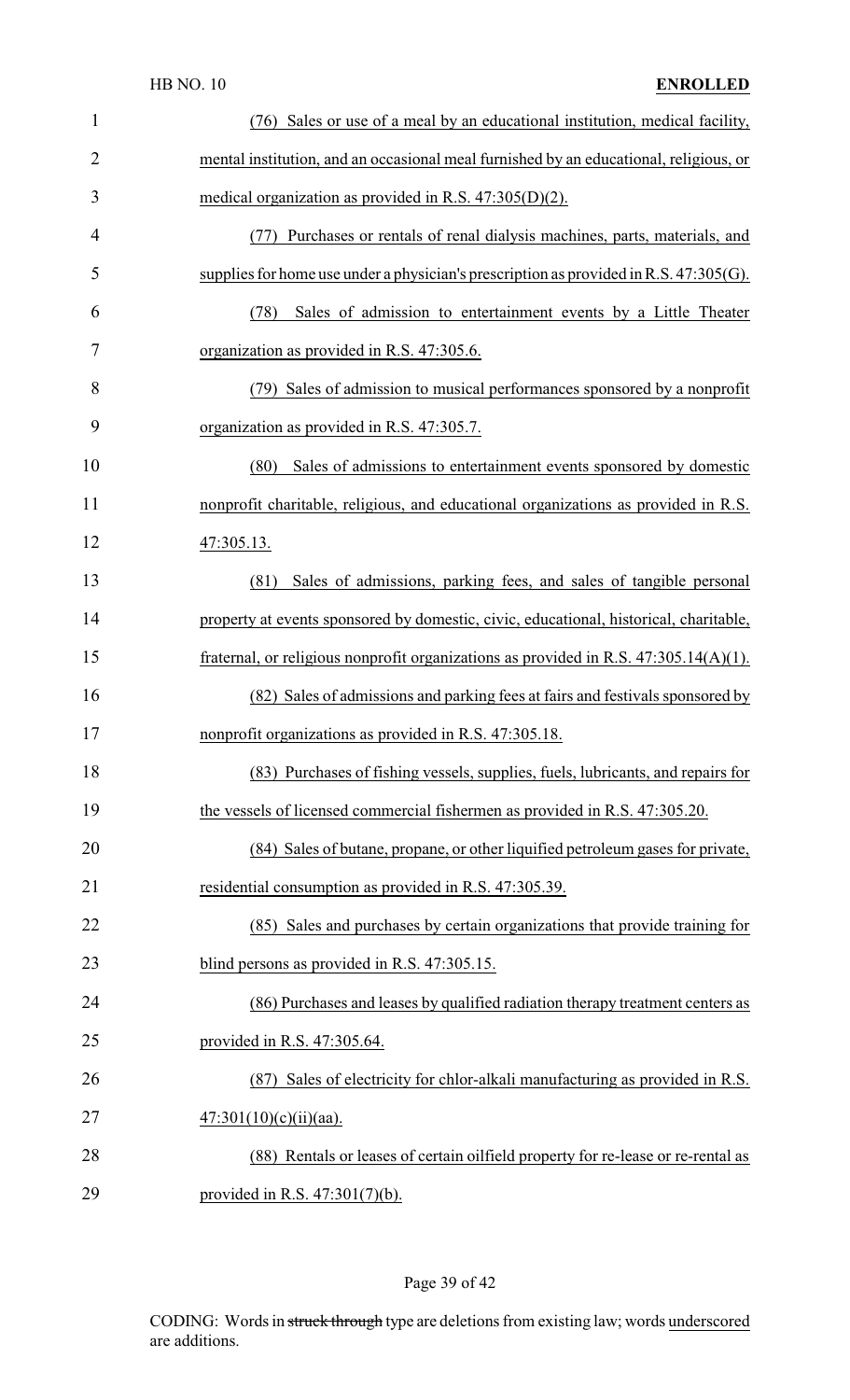| $\mathbf{1}$   | (89) Sales of aircraft manufactured in Louisiana with a maximum capacity                  |
|----------------|-------------------------------------------------------------------------------------------|
| $\overline{2}$ | of eight persons as provided in R.S. $47:301(10)(m)$ .                                    |
| 3              | (90) Labor, materials, services, and supplies used for the repair, renovation,            |
| 4              | or conversion of drilling rig machinery and equipment which become component              |
| 5              | parts of a drilling rig used exclusively for exploration or development of minerals as    |
| 6              | provided in R.S. $47:301(14)(g)(iii)$ .                                                   |
| 7              | Repairs and materials used on drilling rigs and equipment used<br>(91)                    |
| 8              | exclusively for exploration of development of minerals as provided in R.S. 47:305(I).     |
| 9              | (92) Sales by thrift shops located on military installations as provided in R.S.          |
| 10             | $47:305.14(A)(4)$ .                                                                       |
| 11             | (93) Leases or rentals of vessels for use in offshore mineral production or the           |
| 12             | provision of services to those engaged in mineral production as provided in R.S.          |
| 13             | 47:305.19.                                                                                |
| 14             | Sales of gasohol as provided in R.S. 47:305.28.<br>(94)                                   |
| 15             | Sales or purchases by sheltered workshops as provided in R.S.<br>(95)                     |
| 16             | 47:305.38.                                                                                |
| 17             | (96) Pharmaceutical samples manufactured or imported into the state free of               |
| 18             | charge as provided in R.S. 47:305.47.                                                     |
| 19             | The exclusion for surface preparation, painting, and coating fixed or<br>(97)             |
| 20             | rotary wing aircraft and certified transport category aircraft registered outside of this |
| 21             | state, as provided in R.S. $47:301(14)(g)(iv)$ .                                          |
| 22             | (98) Sales of platinum, gold, and silver bullion, that is valued solely upon its          |
| 23             | precious metal content, whether in coin or ingot form as provided in R.S.                 |
| 24             | $47:301(16)(b)(ii)(aa)$ .                                                                 |
| 25             | of certain numismatic<br>(99)<br>coins as provided<br>R.S.<br>Sales<br>in                 |
| 26             | $47:301(16)(b)(ii)(bb)$ and (cc).                                                         |
| 27             | (100) Purchases, use, and lease of manufacturing machinery and equipment                  |
| 28             | as provided in R.S. $47:301(3)(i)$ , $(13)(k)$ and $(28)(a)$ .                            |
| 29             | Purchase of consumables by paper and wood manufacturers and<br>(101)                      |
| 30             | loggers assigned an industry group designation of 3211 through 3222 or 113310             |

## Page 40 of 42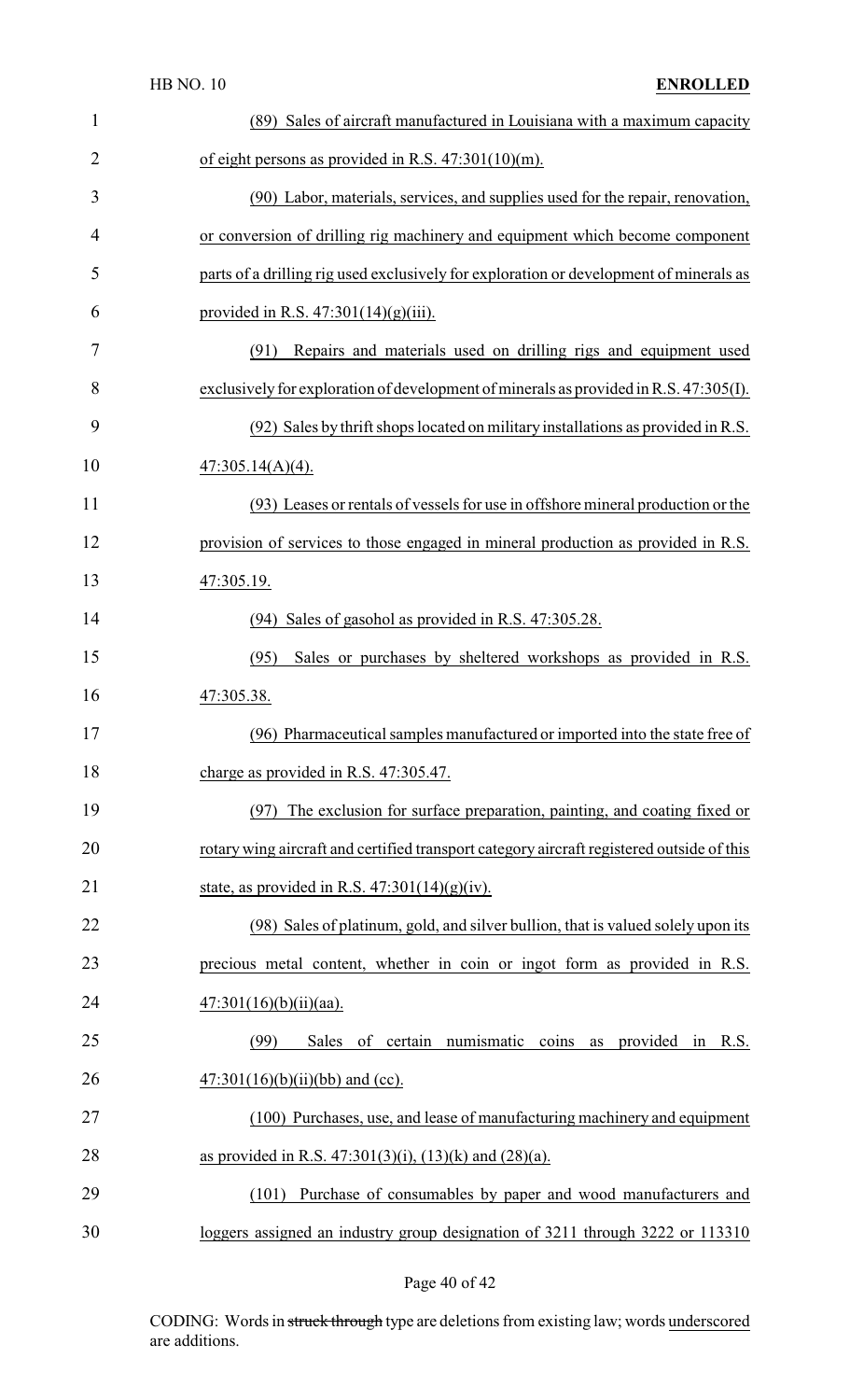| $\mathbf{1}$   | pursuant to the North American Industry Classification System of 2007 as provided         |
|----------------|-------------------------------------------------------------------------------------------|
| $\overline{2}$ | in R.S. $47:301(3)(k)$ .                                                                  |
| 3              | (102) Sale and purchase of electricity as provided in R.S. $47:305(D)(1)(d)$              |
| $\overline{4}$ | for use in production activity subject to the payment of state severance tax on           |
| 5              | production from a stripper well pursuant to R.S. $47:633(7)(c)(i)$ and (ii)(aa) and (bb). |
| 6              | (103) Purchase of machinery and equipment by a utility regulated by the                   |
| 7              | Public Service Commission and the city of New Orleans as provided in R.S.                 |
| 8              | $47:301(16)(o)$ .                                                                         |
| 9              | (104) Repair services performed in Louisiana when the repaired property is                |
| 10             | delivered outside of Louisiana as provided in R.S. $47:301(14)(g)(i)(bb)$ .               |
| 11             | (105) Any transaction by a nonprofit electric cooperative that is exempt from             |
| 12             | tax pursuant to R.S. $12:425$ .                                                           |
| 13             | (106) Diesel fuel, butane, propane, or other gases used or consumed for farm              |
| 14             | purposes as provided in R.S. $47:305.37(A)$ .                                             |
| 15             | (107) The use of steam produced through the processing of a raw agricultural              |
| 16             | product used in a facility predominately and directly engaged in the processing of an     |
| 17             | agricultural product, by a manufacturer as defined in R.S.47:301(3)(i)(ii)(bb) based      |
| 18             | on being assigned a North American Industry Classification System Code within the         |
| 19             | agricultural, forestry, fishing, and hunting Sector 11.                                   |
| 20             | (108) Refunds for purchases of tangible personal property by international                |
| 21             | travelers as part of the Louisiana Tax Free Shopping Program pursuant to R.S.             |
| 22             | 51:1301, et seq.                                                                          |
| 23             | Sales of tangible personal property and services at certain public<br>(109)               |
| 24             | facilities as provided in R.S. 39:467 and 468.                                            |
| 25             | (110) The sale or use of steam, water, electric power or energy, natural gas,             |
| 26             | or energy sources as provided in R.S. $47:305(D)(1)(b)$ , (c), (d), (g), and (h).         |
| 27             | The provisions of Subsection V of this Section shall supercede and<br>W.                  |
| 28             | control to the extent of conflict with any other provision of law beginning July 1,       |
| 29             | 2018, through June 30, 2025.                                                              |

## Page 41 of 42